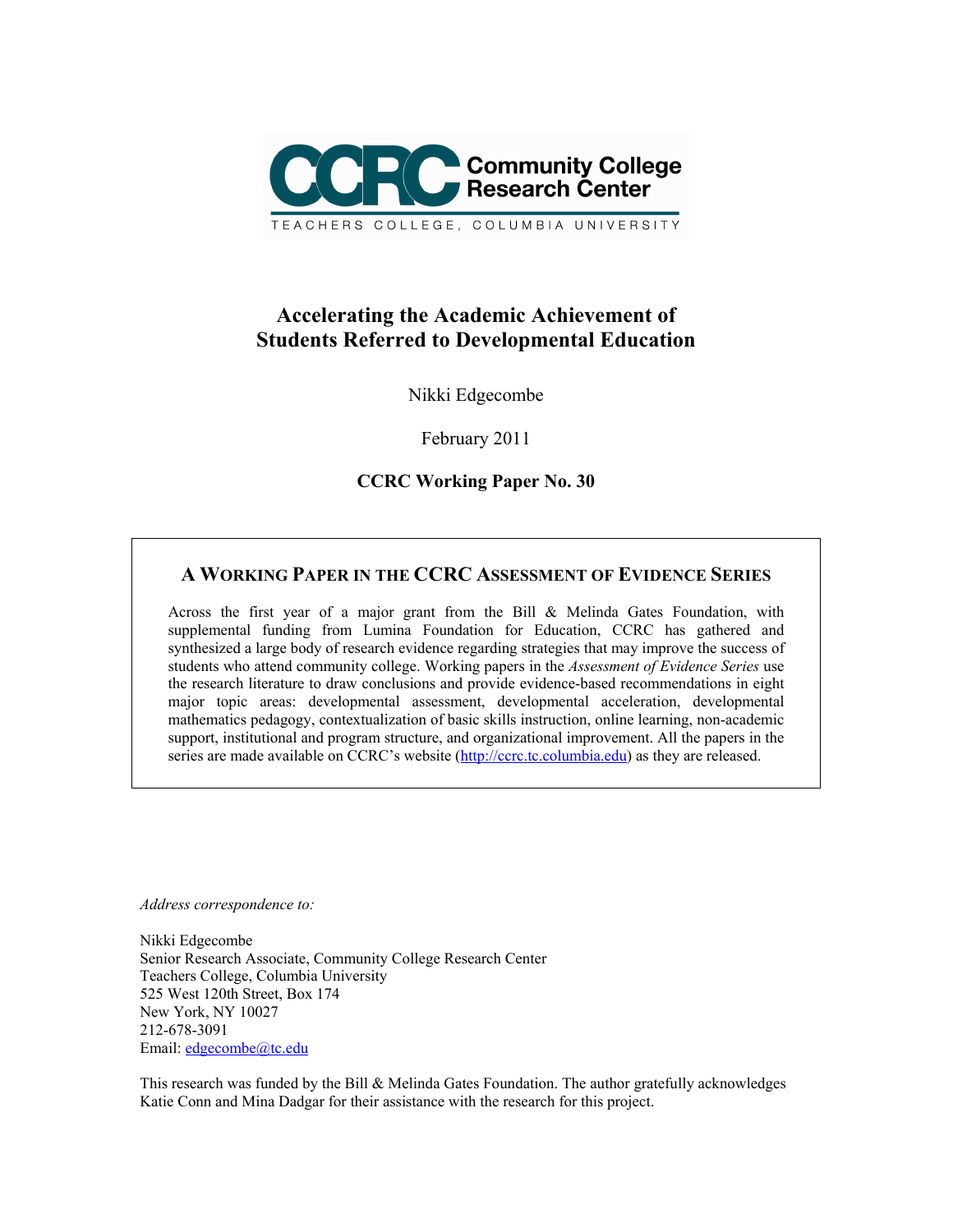#### **Abstract**

 Acceleration, which involves the reorganization of instruction and curricula in ways that facilitate the completion of academic requirements in an expedited manner, is an increasingly popular strategy at community colleges for improving the outcomes of developmental education students. This paper reviews the literature on acceleration and considers the quality of evidence available on the effects of acceleration on student outcomes. After examining various definitions of acceleration to better understand what it is and how it works, the paper describes and categorizes the different acceleration models in use. Then, the recent empirical literature on acceleration is reviewed to assess the effectiveness of these approaches. While the empirical basis for acceleration is not as strong as is desirable, existing evidence suggests that there are a variety of models of course redesign and mainstreaming that community colleges can employ to enhance student outcomes. The paper closes with a discussion of the challenges involved in implementing acceleration strategies and recommendations for policy, practice, and research.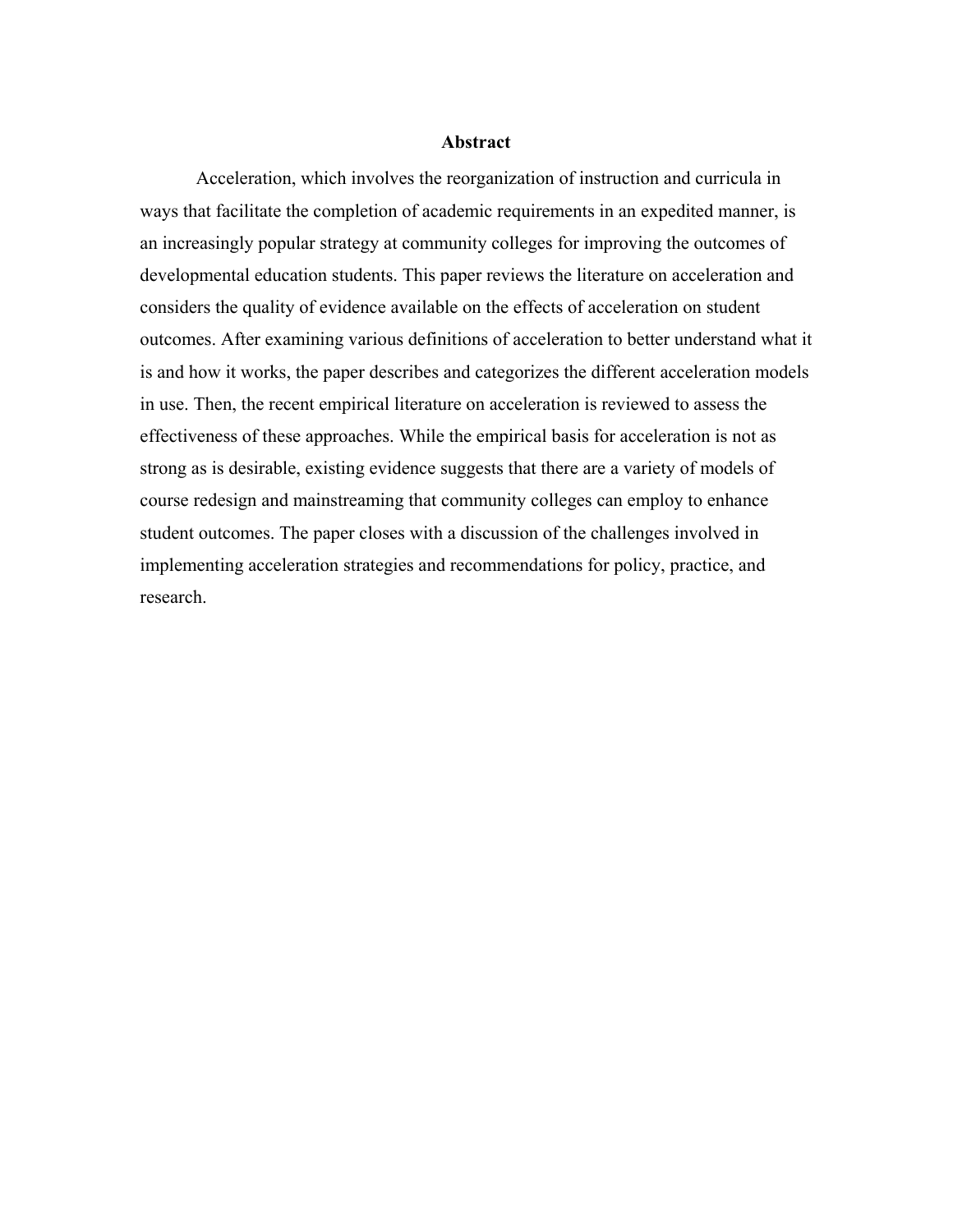| 2. Acceleration: What It Is and How Can It Help Underprepared Students 4     |  |
|------------------------------------------------------------------------------|--|
| 2.1 A Definition and Discussion of Its Presentation in the Higher Education  |  |
|                                                                              |  |
|                                                                              |  |
|                                                                              |  |
|                                                                              |  |
| 3.2 Mainstreaming with Supplemental Support or Through Contextualization  11 |  |
|                                                                              |  |
|                                                                              |  |
|                                                                              |  |
|                                                                              |  |
|                                                                              |  |
| 5. What Does the Promise of Acceleration Mean for Instructional Reform?  25  |  |
| 6. Challenges and Recommendations for Policy, Practice, and Research  27     |  |
|                                                                              |  |
|                                                                              |  |
|                                                                              |  |
|                                                                              |  |
|                                                                              |  |
|                                                                              |  |
|                                                                              |  |
|                                                                              |  |
|                                                                              |  |

# **Table of Contents**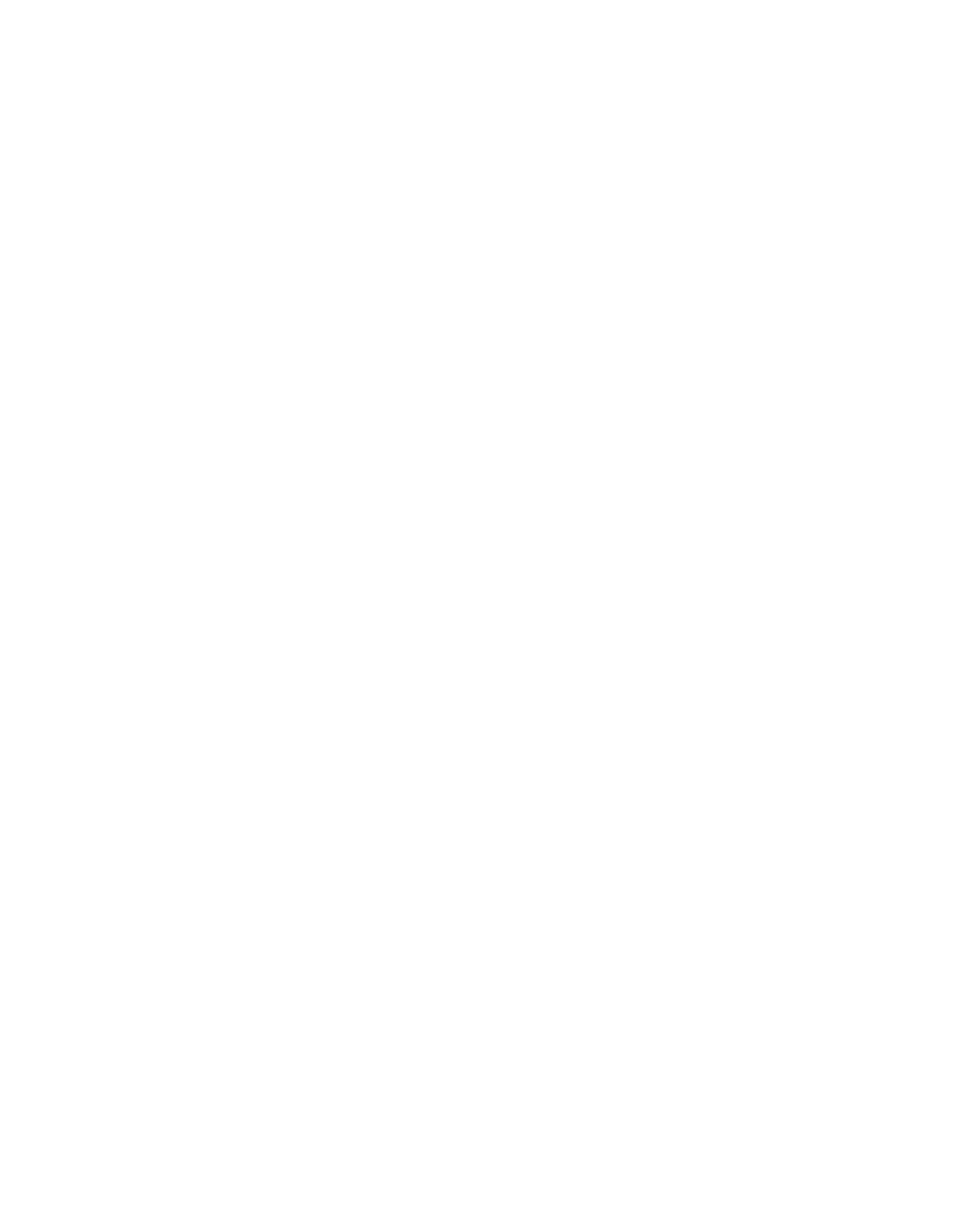# **1. Introduction**

There is mounting evidence that following the traditional sequence of developmental education courses is hindering community college students from progressing to college-level coursework and ultimately earning a credential. The Community College Research Center conducted an analysis of Achieving the Dream data and found that only 31% of students referred to developmental math and 44% of students referred to developmental reading completed the recommended sequence of courses within three years (Bailey, Jeong, & Cho, 2008). Students referred to the lowest levels of the developmental sequence fared significantly worse—only 16% of math students and 22% of reading students completed remediation when they began by enrolling in courses that were three or more levels below the college level.

Obscured in the aggregate non-completion figures is important information about why students do not persist to college coursework. Many students never enroll in the courses to which they are initially referred, while others drop out between courses in the sequence. Bailey et al. (2008) found that among students referred to the lowest levels of developmental math and reading, 42% and 60%, respectively, failed to enroll in the next recommended course at some point in the sequence. Unfortunately, the non-enrollment issue is not limited to the developmental sequence. Eleven percent of math and 12% of reading students who completed all developmental education requirements did not enroll in the introductory college-level math or English course required for degree completion or transfer to a four-year college. This analysis illuminates a major structural deficiency in the traditional sequence—a multitude of exit points available to and taken by students—that seriously undermines academic achievement.

Practitioner research affirms that the structural obstacles within the traditional developmental education sequence inhibit student progress. Hern (2010) describes a conceptual framework developed by Myra Snell of Los Medanos College called the "multiplication principle," which describes how students are shed at each level of the sequence, diminishing the pool of students that ultimately persists to the college level. According to this principle, the multiple levels of developmental courses are "harmful" to students because they dramatically decrease students' likelihood of completing transferlevel courses.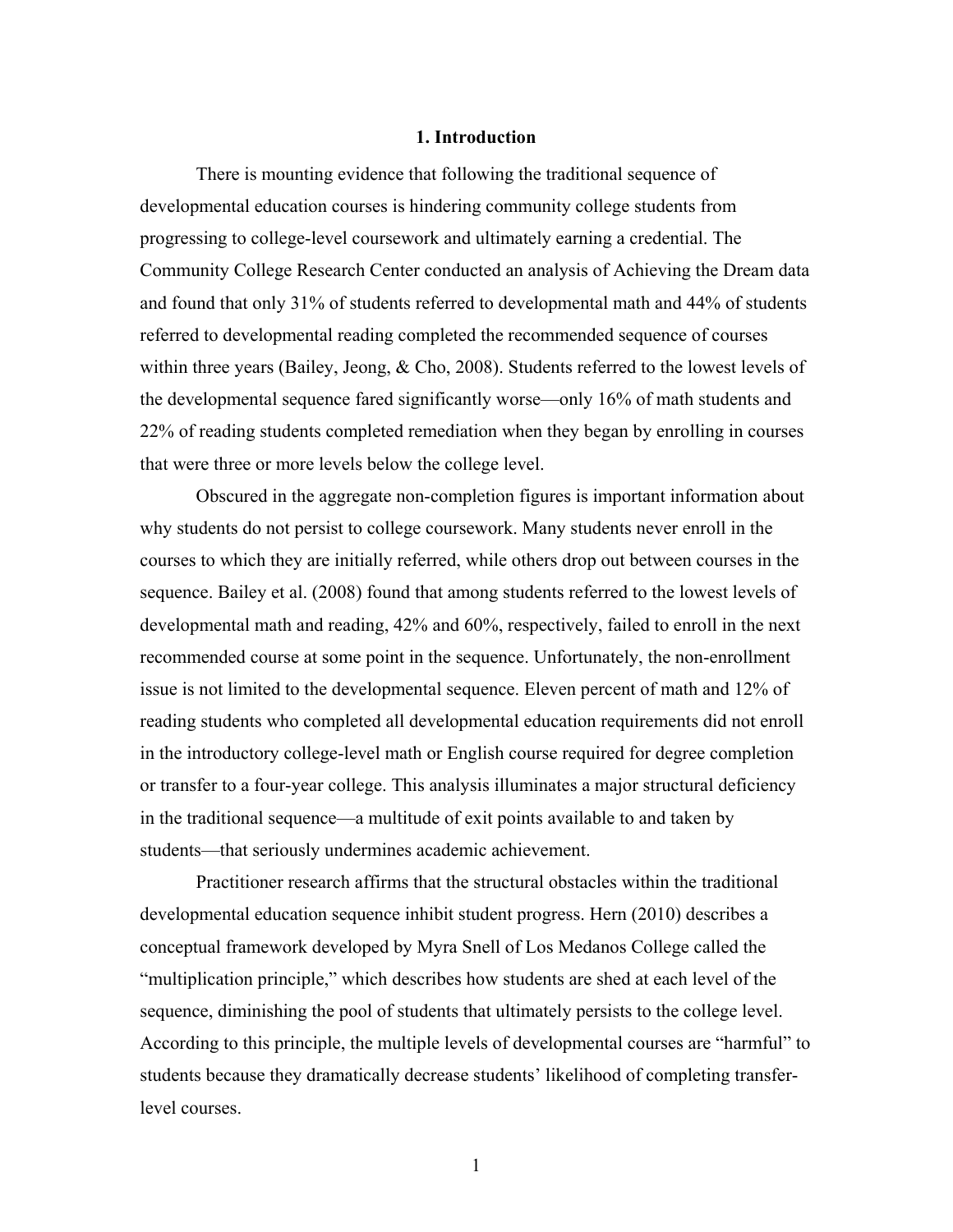The cumulative consequences of non-enrollment are illustrated in Figure 1 (Bailey & Cho, 2010).



**Figure 1 Developmental Reading Exit Points Analysis: 2001–2005 Cohorts**

 It is unclear precisely why students choose not to enroll in their first or subsequent developmental education courses. Multiple factors, including competing work and family interests, discouragement, and differing self-assessments of ability, may play a role. The devastating impact of non-enrollment, however, is obvious, and it has led an increasing number of practitioners to experiment with restructuring the developmental sequence to capture and retain as many students as possible while accelerating their pathway to college coursework. While researchers have not found a silver bullet, a small but growing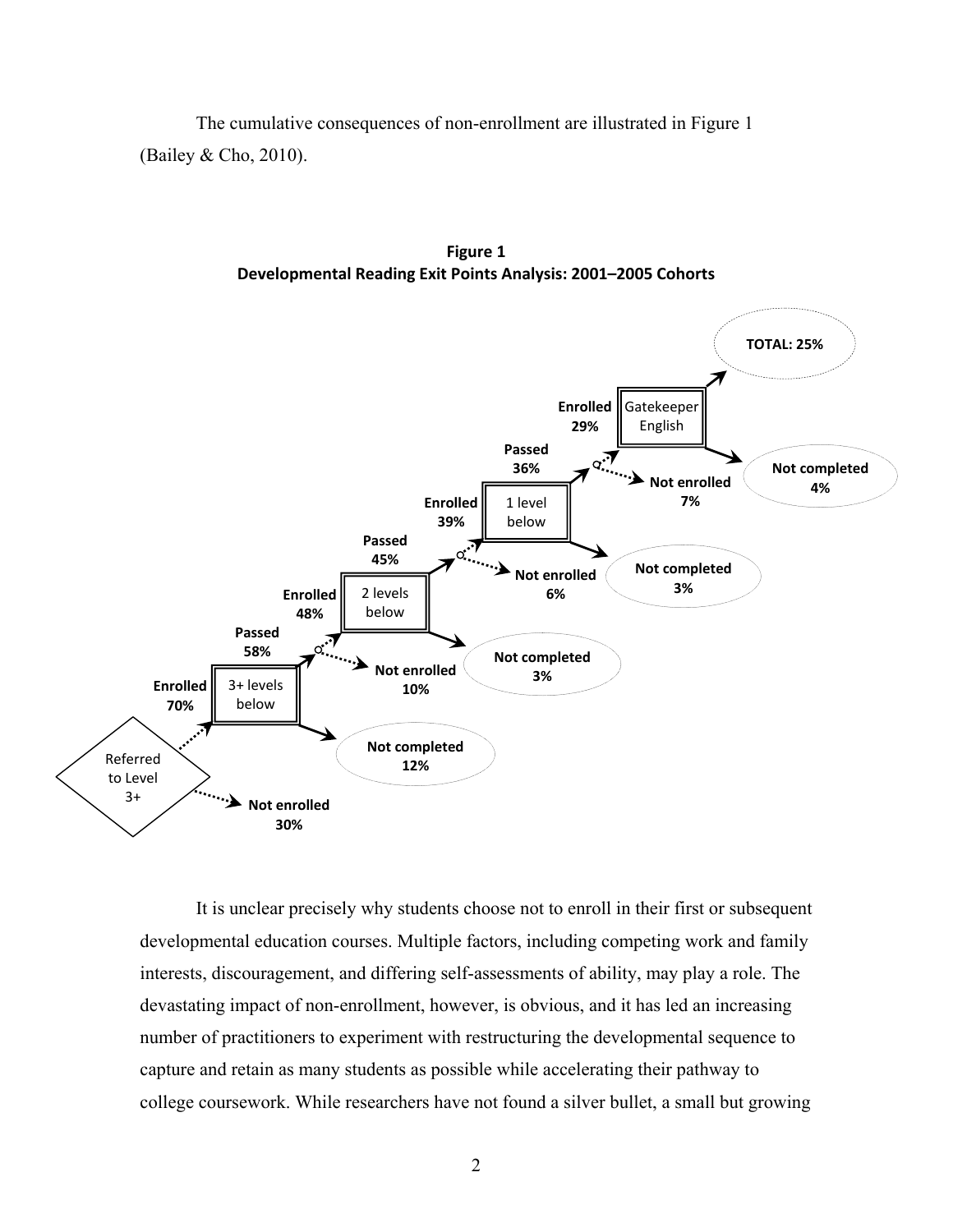body of evidence highlights the need for an array of multisystem solutions designed to reduce impediments to sustained enrollment, streamline the delivery of developmental education content, and provide targeted academic and non-academic support.

Advocates of acceleration believe that the rate at which academically underprepared students complete remedial instruction and succeed in college-level courses can be increased by helping students proceed through requirements more quickly or by encouraging them to enroll in higher-level courses while providing effective academic support. Implicit in this belief is the notion that something is broken within the traditional developmental education sequence—that students would benefit from alternatives that minimize the number of exit points and allow them to complete requirements more quickly or skip the sequence altogether. Skeptics argue that underprepared students need more time—in and out of class—to master competencies required for college-level coursework, and they contend acceleration may not be an effective alternative to the traditional sequence for some students. More generally, the notion of providing developmental coursework to underprepared students in an accelerated fashion (i.e., in less time) seems counterintuitive to many.

Recent research suggests that the faster students progress toward a credential, the more likely they are to complete college (Bowen, Chingos, & McPherson, 2009). The same dynamic applies to discrete portions of the college experience, such as the developmental education sequence or program degree requirements (Bailey et al., 2008; Hern, 2010). Policymakers and the philanthropic community have seized upon this timeto-degree evidence and established ambitious credential completion goals in an effort to encourage postsecondary institutions, particularly community colleges, to focus on interim and final academic outcomes. A separate but related issue is the economic rationale for acceleration (i.e., reducing the cost of college, limiting lost wages), which is frequently discussed in the trade press (see, e.g., Moltz, 2010).

Given the increasing focus on improving student outcomes by reducing time-todegree, this paper explores the evidence on the effects of acceleration. After examining various definitions of acceleration to better understand what it is and how it works, the paper describes and categorizes the different acceleration models that are being used with developmental education students. Then, the recent empirical literature on acceleration is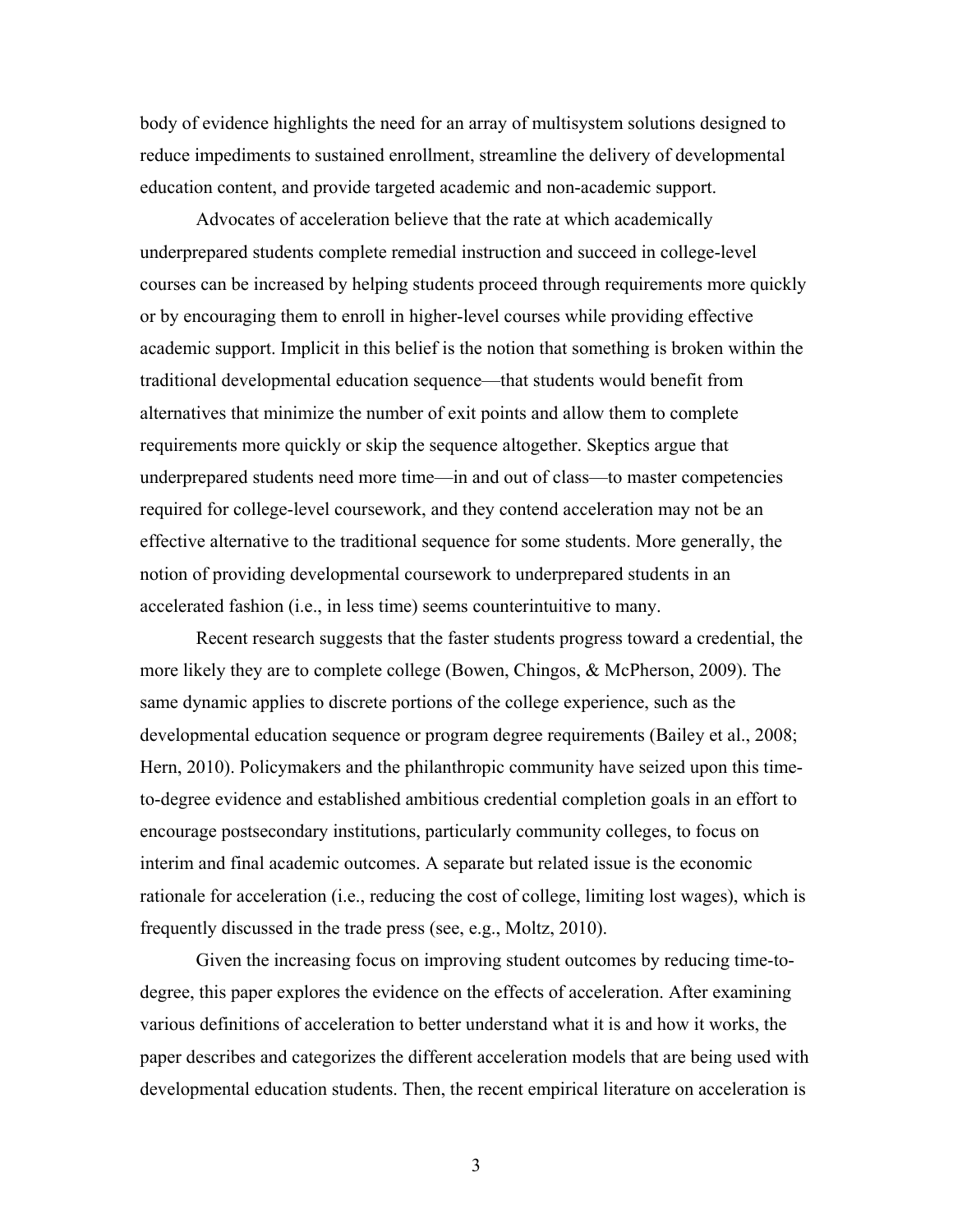reviewed to assess the effectiveness of these approaches. The paper closes with a discussion of the challenges involved in implementing acceleration strategies and recommendations for policy, practice, and research.

# **2. Acceleration: What It Is and How Can It Help Underprepared Students**

# **2.1 A Definition and Discussion of Its Presentation in the Higher Education Literature**

Within this paper, acceleration is defined as the reorganization of instruction and curricula in ways that facilitate the completion of educational requirements in an expedited manner. Importantly, this definition does not necessarily imply that students spend less total time in class. Many accelerated course formats require the same number of instructional contact hours as traditional classes. The difference is that those hours occur within a truncated timeframe, which can result in the quicker completion of coursework or credentials. Wlodkowski (2003) asserts that "accelerated learning programs are structured for students to take less time than conventional (often referred to as traditional) programs to attain university credits, certificates, or degrees" (p. 6). The intentionality of this structure is arguably its strength in that it explicitly frames an expedited academic pathway as means to credit accumulation and credential completion.

Although the focus of this review is on the application of this concept to developmental education, forms of acceleration are ubiquitous in higher education, and there is an expansive literature describing its various manifestations, including summer school and other courses with non-traditional term lengths. Accelerated courses—also referred to in the literature as *intensive*, *compressed*, *condensed*, and *time-shortened*, among other terms—are commonplace and designed to meet students' demands for more flexible course scheduling (Scott & Conrad, 1992). Martin and Culver's (2007) defense of summer sessions highlights empirical evidence suggesting the academic rigor of intensive courses and the outcomes of students who take them are equal to those of fullterm courses. The authors conclude that the research demonstrates that intensive courses are not "inferior" to traditional courses and that, in certain cases, they might be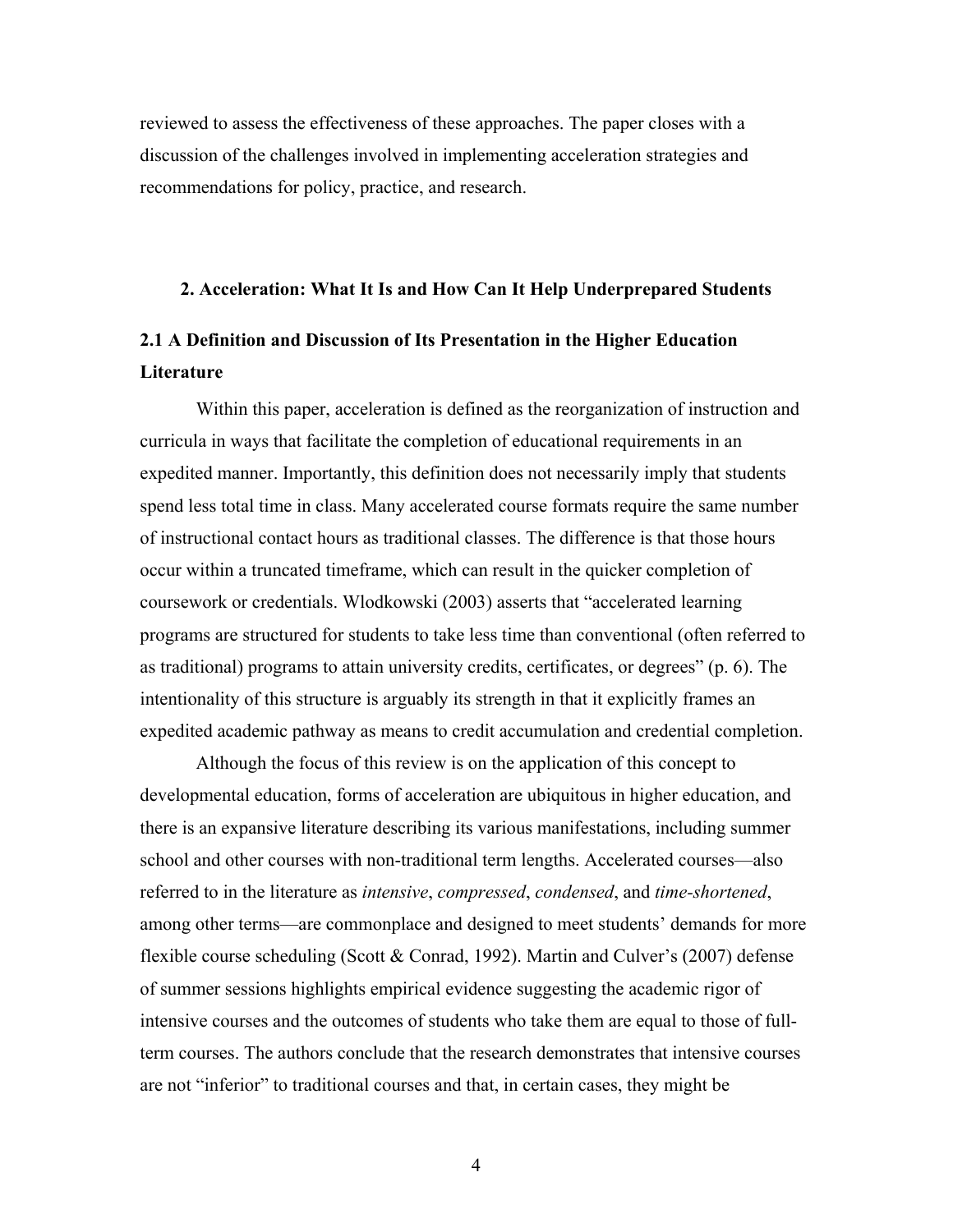"superior." Interestingly, however, Martin and Culver note higher failure rates in intensive courses with heavy reading requirements, illuminating the negative consequences of having less out-of-class time to complete reading and other assignments. Daniel (2000) emphasizes the potential scheduling benefits of "time-shortened" course formats for nontraditional-age college students in her review of the research on intensive courses. She also addresses questions of academic rigor by examining student learning and finds consensus in the literature that time-shortened courses generate comparable and, in some cases, better learning outcomes than traditional course formats. However, Daniel notes that the reliability of evidence is questionable given the methodological weaknesses of most of the studies.

Seamon (2004) conducted a matched-pair analysis comparing student outcomes in intensive and semester-length educational psychology courses and concluded that intensive courses are the superior instructional format if instructional time is equal. He cautions, however, that there is no comparative benefit in terms of student retention of course material. In contrast, Austin and Gustafson (2006) examined the relationship between course length and student learning and found that students in accelerated courses not only earn higher grades but also retain more learning. The authors compared learning outcomes in various summer course configurations and concluded that the optimal length for an intensive course is roughly four weeks.

Gallo and Odu (2009) investigated the impact of the frequency of lectures (i.e., multiple short lectures or one longer lecture per week) on student achievement at a community college. The authors found that the frequency of lectures has a significant effect on college algebra achievement. Students who took college algebra via a one-dayper-week schedule (i.e., Saturday morning) scored significantly lower on their final examination than students who took college algebra either two or three times a week. Gallo and Odu attribute the achievement differences to spacing effect theory, which suggests there is an optimal amount of time that should pass between the presentation of new concepts to enable more effective memory storage and retrieval processes. Other researchers of instructional spacing have suggested that breaking up content and distributing it across multiple learning sessions influences performance as much as the notion of an optimal time gap (Rohrer & Pashler, 2010).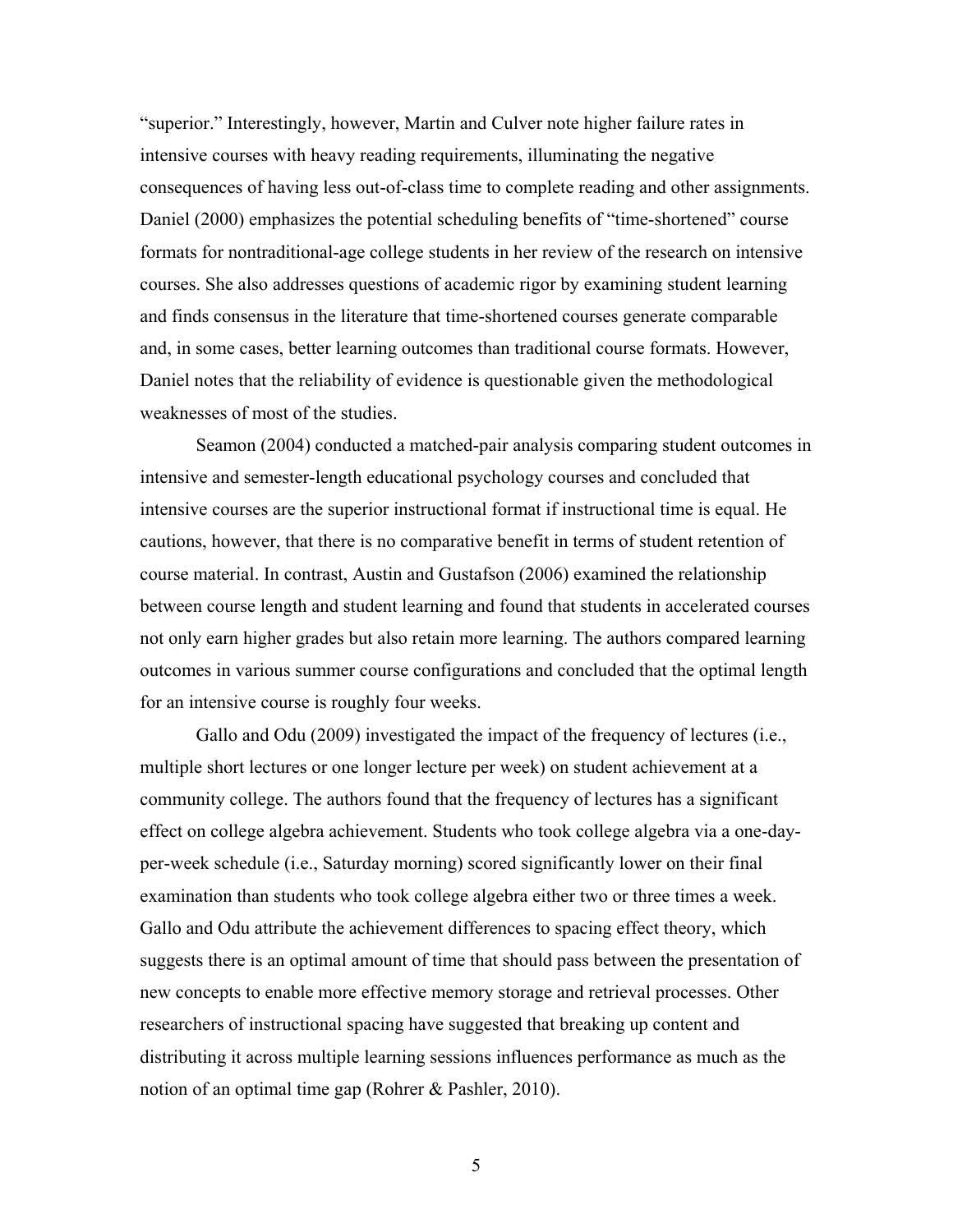While few authors elaborate on precisely why or how courses offered in shortened formats frequently generate comparable, if not superior, outcomes for students, there is a general sense that compressed courses give students "less time to forget" content. This may be a reflection of both the shortened timeframe and more in-depth learning that could occur during instructional blocks that are generally longer. For example, a threecredit course that meets three times per week for 50 minutes in a traditional 16-week semester might meet twice per week for two and a half hours in an 8-week format. The aggregate instructional contact hours may be the same in the 16- and 8-week formats, but the instructional activities and relationship building that are possible during longer instructional blocks could positively affect learning. Questions remain regarding the impact of compressed courses on retention, however. An alternative explanation of student success in compressed courses is that they provide a smaller window of time for other issues—such as work and family—to interfere with academic progress. Frequently, students who are capable of successfully completing coursework stop attending class during the course of the semester due to a variety of issues unrelated to their academic abilities (Edgecombe, 2011).

#### **2.2 Acceleration and Developmental Education**

For students referred to developmental education, reorganizing instruction and curricula to facilitate the rapid completion of educational requirements involves a departure from the multi-course sequence in favor of a streamlined structure that will ultimately better support students' college-level degree program learning objectives. This approach to developmental education takes care not to simply repeat a primary or secondary school version of math, reading, or English. It is grounded in the view that developmental education should prepare students for success in subsequent coursework through exposure to rigorous performance standards and practice in skills and habits associated with consistently high academic achievement. The accelerated structure complements this reframing of developmental education teaching and content and acknowledges the complicated lives of many students by purposefully reducing the time required to complete these academic requirements.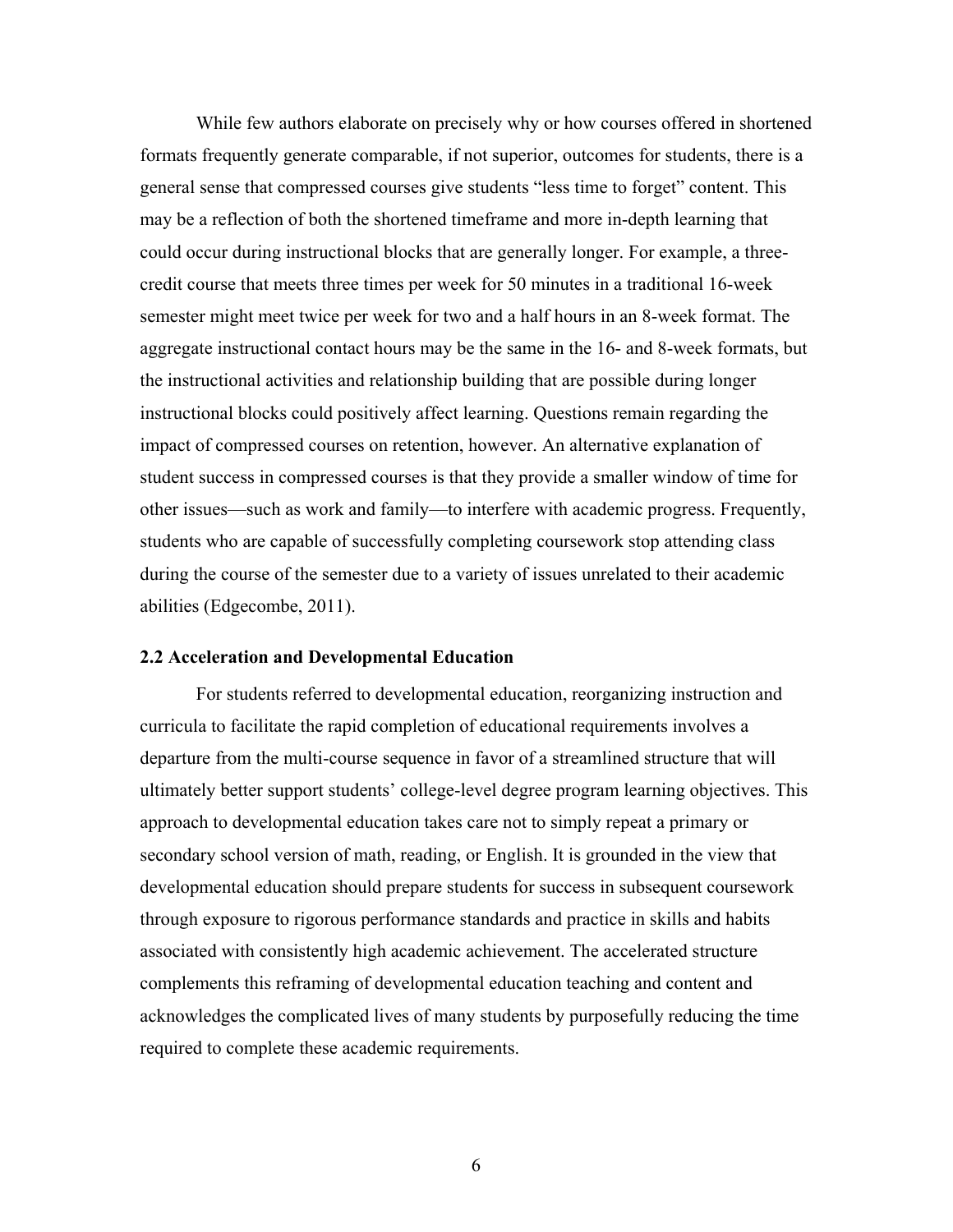These guiding principles draw on a decades-old push to radically rethink our approach to educating underprepared or otherwise disadvantaged students. The Accelerated Schools Project, developed by Henry Levin and his Stanford University colleagues in the 1980s to serve low-performing elementary school students, employed pedagogical strategies typically reserved for the gifted and talented within a comprehensive school improvement model (Levin, 1991, 2005). Levin argued that the existing educational process subjected at-risk students to compensatory instruction designed to decrease the pace of student learning and the rigor of the curriculum under the assumption that these children, in particular, needed more time to master less demanding content. Over time, compensatory education reproduced inequity by putting disadvantaged students further and further behind (Levin, 1991, 1993). Equally deleterious were the affective consequences. Compensatory education dampened the performance expectations of both students and teachers, creating a dangerous, selfreinforcing cycle that persisted across grade levels (Levin, 1993; Levin & Hopfenberg, 1991). The cumulative consequences of the remediation problem allowed researchers to extend Levin's analysis beyond K-12 schools and begin to assess the feasibility of acceleration, in lieu of remediation, within the higher education sector (Koski & Levin, 1998).

# **3. Models of Acceleration**

A scan of the empirical literature on approaches designed to accelerate students' progress through developmental education sequences yielded a variety of strategies in use, categorized and described below. The acceleration approaches are grouped into two broad categories and several subcategories, based on their dominant design characteristics. It is important to note that individual programs may integrate multiple design elements. Excluded from this presentation of acceleration models are short-term intensive remediation programs, such as test prep boot camps or intersession tutorials, designed to generate a higher developmental education placement or result in students testing out of remediation altogether. A comprehensive scan and analysis of these models is available elsewhere (Sherer & Grunow, 2010).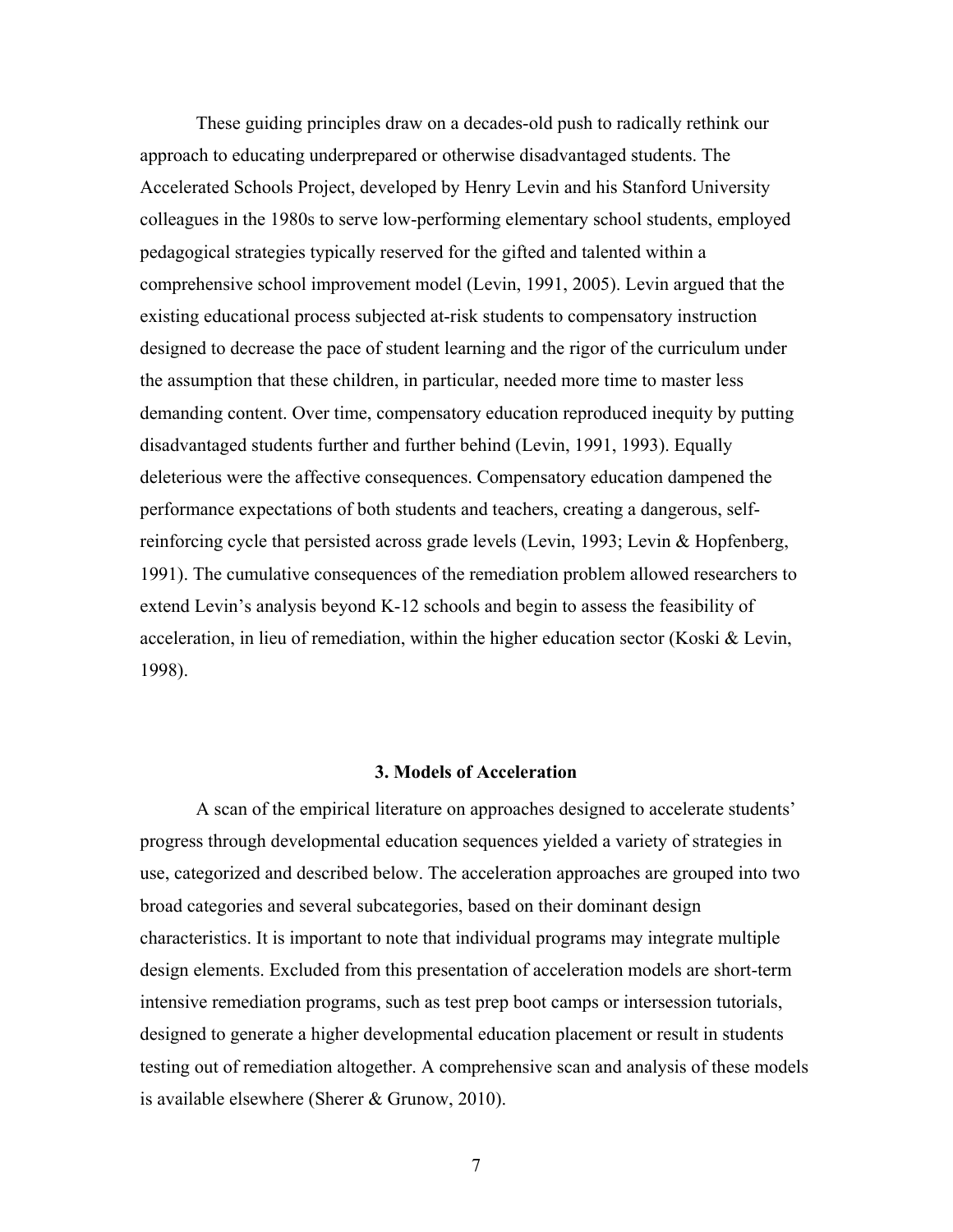# **3.1 Course Restructuring**

Among the most popular acceleration models are those that restructure courses, either by reorganizing instructional time or modifying curriculum, in order to reduce the time necessary to fulfill developmental education requirements. Examples of course restructuring include compressed courses, paired courses, the elimination of courses, and new or modified courses that incorporate significant curriculum redesigns and replace one or more classes at the developmental or college level. These strategies accelerate achievement by helping to reduce leakage points in the developmental education sequence through the elimination of course requirements and the incorporation of content with stronger linkages to the college curriculum.

**Compressed courses.** Compressed configurations combine multiple developmental courses and allow students to complete sequential courses in one semester instead of two or more. Typically, the content of a single course is compressed into a seven- or eight-week segment, which is followed immediately by the next course in the sequence, also taught in a compressed format. Notably, students register for at least two sequential courses at the start of the semester, reducing the likelihood that they will never enroll in a subsequent course. Although the length of the course is shortened, the instructional contact hours are the same as in a traditional 16-week course. Therefore, depending on scheduling, class periods tend to be longer and generally require instructors to modify lesson plans. Students receive grades for each compressed course. If students do not pass the first course, they are not permitted to move on to the second.

Advocates of compressed courses believe that longer instructional blocks provide opportunities for teachers to diversify classroom activities and to encourage the development of stronger student–instructor relationships—both of which are assumed to benefit student learning. Additionally, the compressed format facilitates the rationalization of redundant content by reducing the amount of time dedicated to review, leaving more time to engage challenging material in greater depth (Bragg & Barnett, 2008). The FastStart program at the Community College of Denver fully leverages the efficiencies enabled by content overlap, offering a compressed four-course, 12-credit developmental reading and English combination in a single 16-week semester.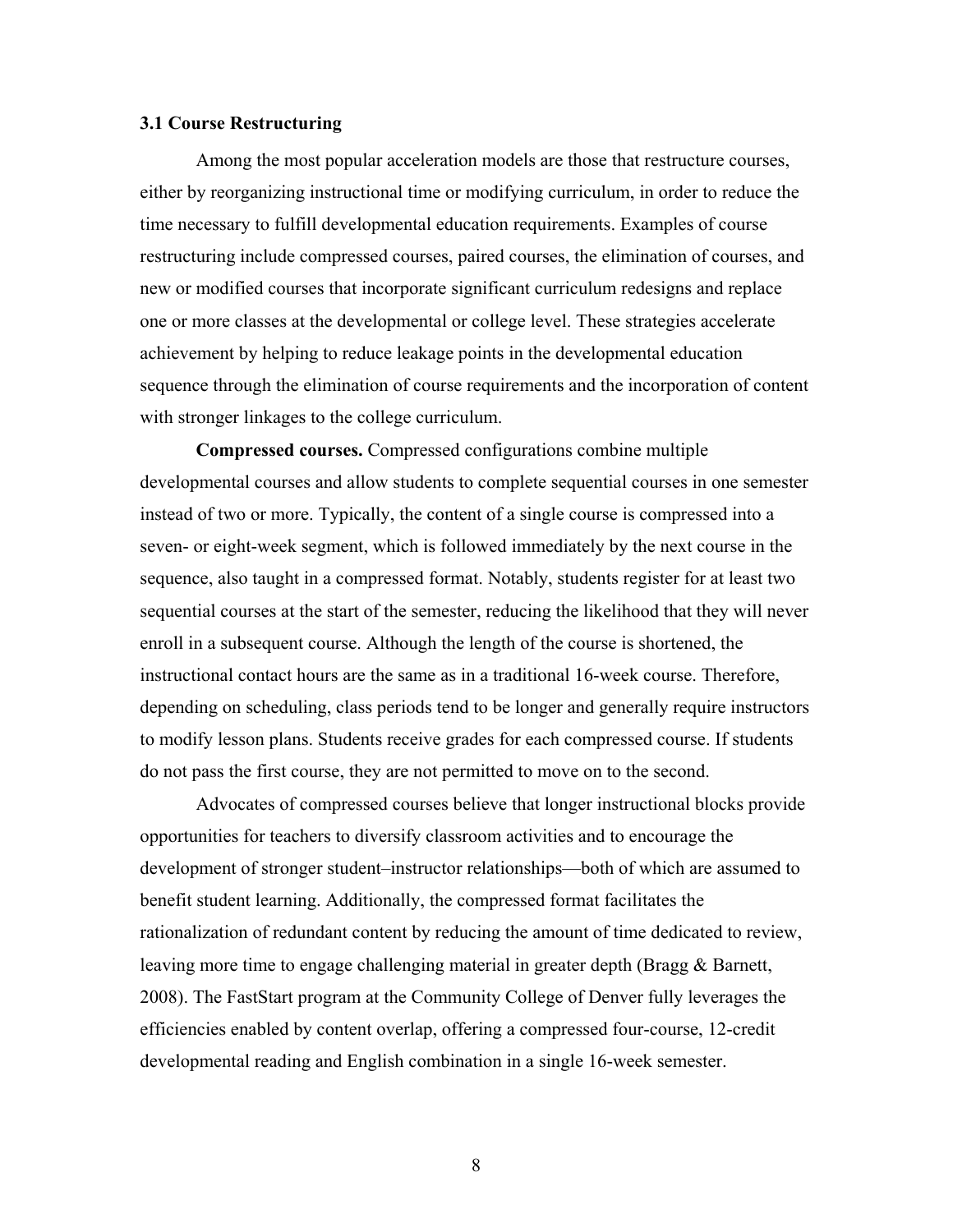**Paired courses.** Paired courses generally link developmental and college-level courses with complementary subject matter. For example, an upper-level developmental writing course may be paired with a college literature class. The purpose of such a combination would be to provide students the opportunity to develop their writing skills using literature as content; simultaneously, students' ability to analyze the literature would be enhanced by the writing exercises. This interaction would be bolstered through co-teaching by two instructors and a syllabus that fully integrates the content of both courses. Paired courses are offered as a unit, which means the same students are in each class. This cohort structure has the potential to generate a level of connectedness and support among students that is absent from typical course configurations, as discussed in more detail in Karp's (2011) paper in this series. Cohorts also are associated with stronger social relationships and improved retention in the learning communities literature (Engstrom & Tinto, 2008; Scrivener et al., 2008; Tinto, 1997; Weiss, Visher, & Wathington, 2010).

The acceleration mechanism for paired courses allows students to simultaneously pursue developmental and college coursework and thus begin to accrue college credit earlier than they would if they were required to complete all developmental education courses first. The paired structure not only eliminates exit points between developmental and college classes that would otherwise be taken in different semesters but also makes basic skills instruction more relevant to students through immediate linkages with the college curriculum. There is a likely psychological benefit as well, as students feel more like "real" college students tackling higher-level coursework instead of simply rehashing middle or high school content. Paired courses also have the potential to bypass prerequisite requirements that may prohibit developmental students from taking collegelevel courses. The rationale for waiving prerequisites for pairings that include introductory college courses is that the curricular integration across courses allows for more "just-in-time" remediation tailored to the needs of students. Even at colleges where developmental and college-level courses are co-requisites, students who take the courses separately do not benefit from the interaction of content or the cohort effect, which may diminish their likelihood of successful completion.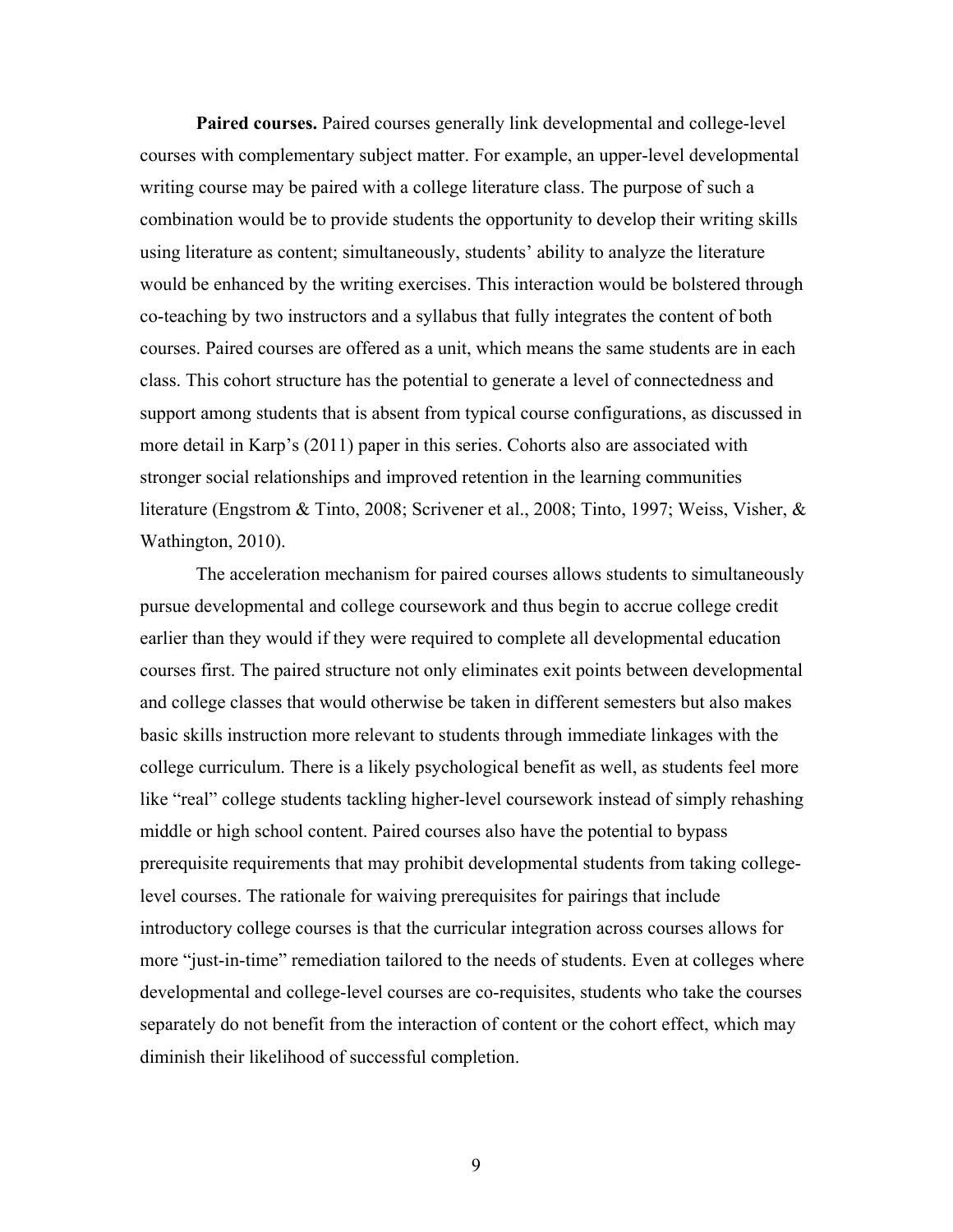**Curricular redesign.** While curricular redesign can take many forms, its acceleration mechanism is fairly consistent—the time to complete developmental education requirements is reduced by decreasing the number of courses students have to take. These course reductions are not done indiscriminately; redundant content is eliminated and the remaining curriculum is generally modified to meet the learning objectives of a particular intervention or academic pathway. For example, the curricula of multiple developmental education courses can be consolidated into a single-semester course. New courses typically cover more content (even with curriculum rationalization) and require more instructional contact hours, and they therefore are offered for more credit than their legacy components. A more radical but increasingly popular curricular redesign strategy discards the multi-course sequence altogether and creates a single developmental bridge course closely aligned to the college curriculum or a specific program of study.

Curricular redesign can also occur through the elimination of developmental courses and the modification of college courses. For example, in order to comply with new state policy prohibiting the offering of developmental education at four-year institutions, Middle Tennessee State University (MTSU) launched a pilot program in which they eliminated two developmental math courses (elementary and intermediate algebra), developed a new general education college-level math course, and modified two general education math courses required for most major degree programs (Lucas & McCormick, 2007). MTSU's alternative path, comprised entirely of college-level courses, is designed to accelerate progress to gatekeeper math by eliminating one or two semesters of remedial coursework, depending on students' original placement. Equally importantly, however, is the affective dimension of this remedy, an implicit benefit of models that expose developmental students to college coursework immediately. Students are enrolled in courses in which they can earn college credit—in this case, elective credit for the new course and general education credit for the modified gatekeeper courses. Unlike traditional developmental courses, in which students only earn institutional credit, these courses count toward degree requirements, which may influence how much effort students put forward.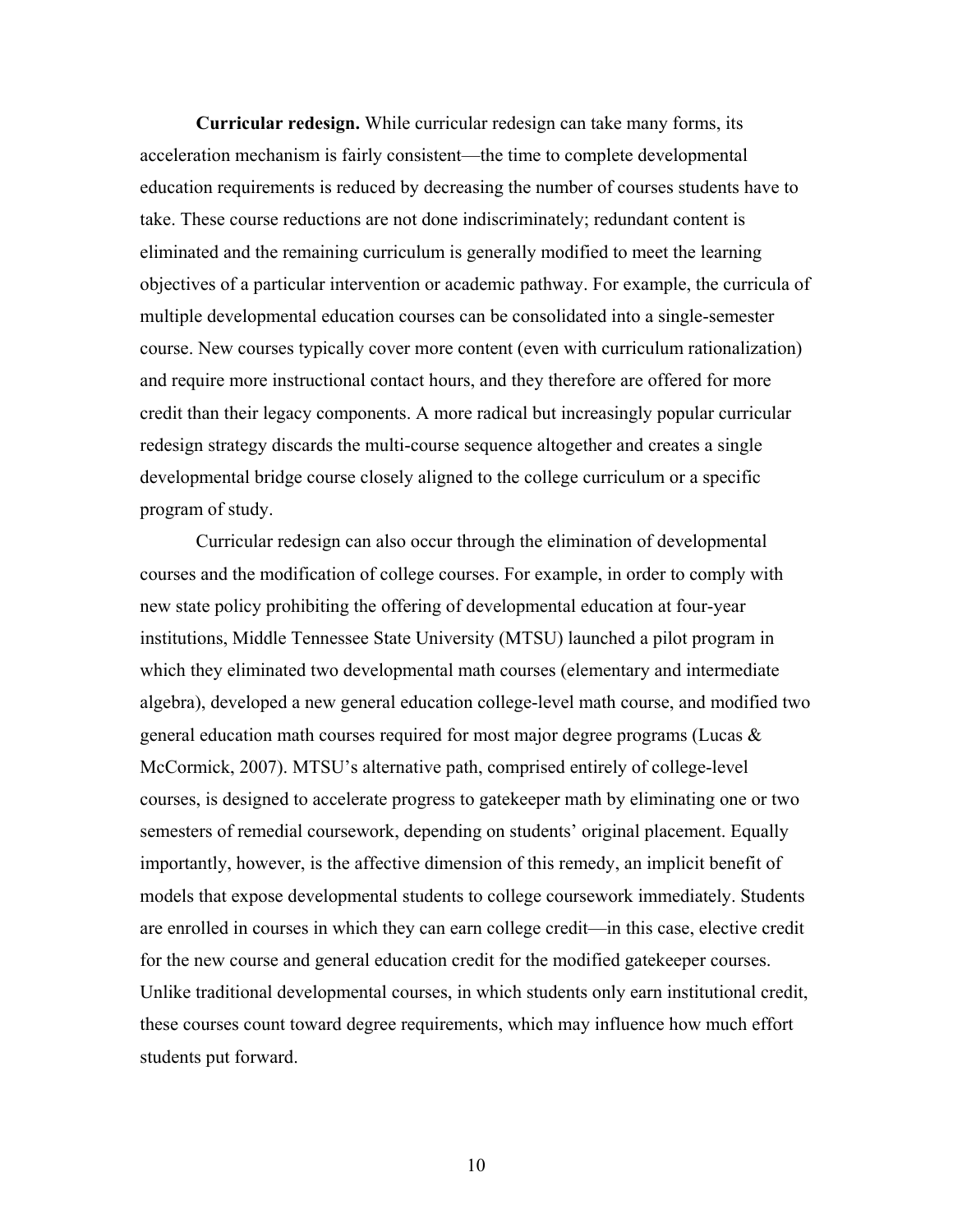The conversion of developmental content into modules is another curricular redesign strategy gaining momentum. However, modular instruction may or may not accelerate student progress. Although modular instruction has been in use in various forms for decades (Goldschmid & Goldschmid, 1973), it has regained popularity in recent years as an explicit strategy to individualize instruction and, when combined effectively with technology, as a cost-effective way to provide developmental education (Twigg, 2005).

Modular approaches to acceleration operate under two different theories of action. The first suggests that students need to spend more time mastering certain competencies and less time on others. Thus, modules may accelerate student progress because they permit a more customized and efficient approach to learning. For students who simply need to "brush up" on certain skills, modules may be a quicker route to college-level coursework than a multi-stage developmental course sequence. Students who need more time to demonstrate competency can have sustained practice in troublesome areas. The second way modular instruction may accelerate progress for developmental students is through a rationalization of the curriculum. An ongoing debate persists regarding how much math instruction college students need, particularly those not pursuing credentials in the fields of science, technology, engineering, or mathematics (STEM). Modules allow practitioners to reduce the amount of material students must cover and focus only on the competencies necessary for success in specific academic pathways. With a smaller curriculum to cover, students pursuing general education degrees, for example, may be able to fulfill developmental requirements and move on to college-level coursework in less time. The challenge inherent in modularized instruction is pacing. How do practitioners keep students from stalling along the way? One strategy is to embed mandatory assessments or other structured check-ins at regular intervals to ensure that students are making adequate progress.

# **3.2 Mainstreaming with Supplemental Support or Through Contextualization**

Mainstreaming strategies accelerate students' progress by placing developmental students directly into college-level courses, thus bypassing the traditional remedial course sequence. Colleges may chose to recruit students with higher developmental placement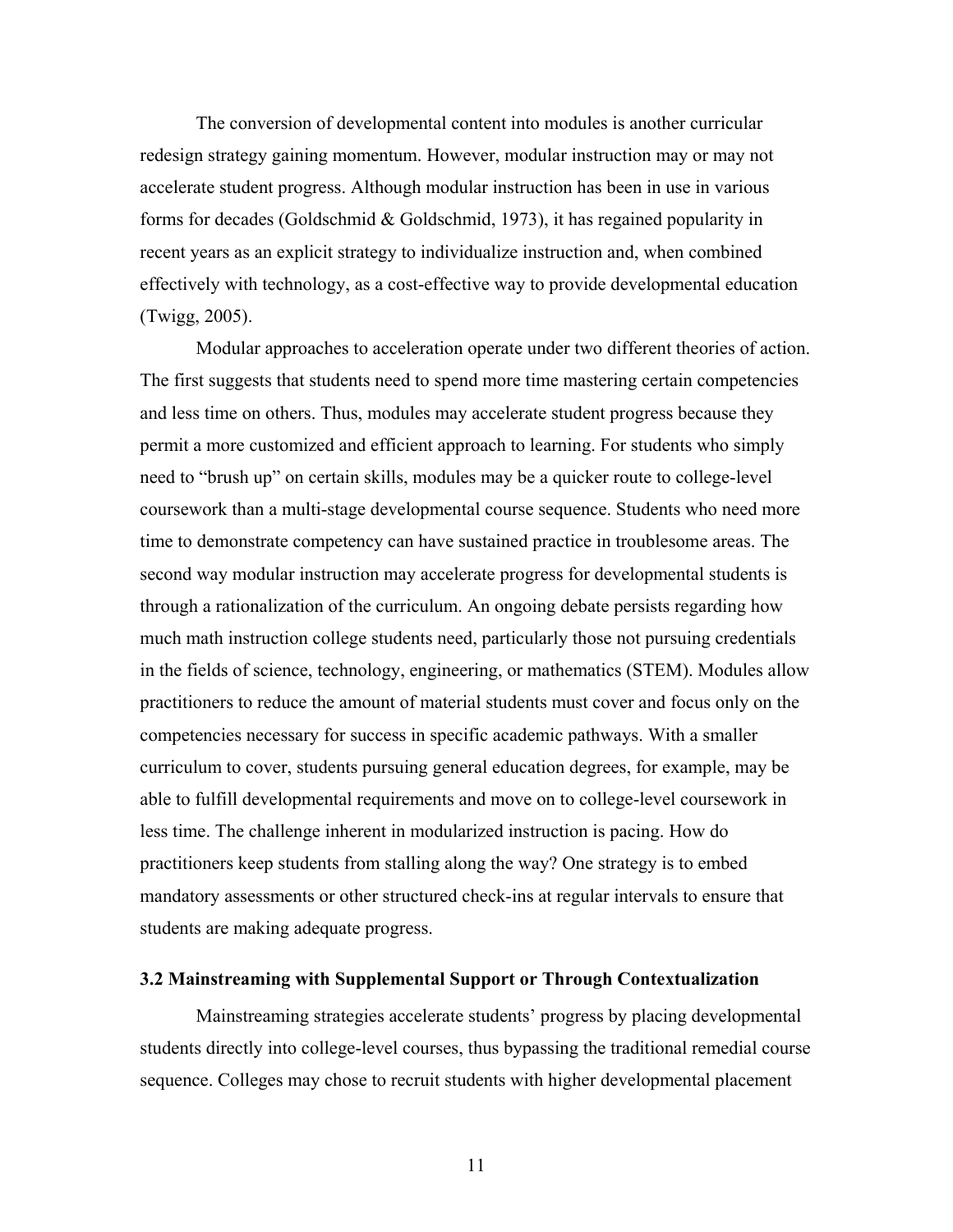scores for mainstreaming programs, since they are similar to if not academically indistinguishable from many of their college-ready peers (Calcagno & Long, 2008). The stigma associated with developmental placement has the potential to dampen community college students' enthusiasm and motivation and negatively affect their academic performance (Bailey, 2008). Mainstreaming may reduce the negative implications surrounding the distinction between developmental and college-ready students and increase the academic achievement of all students (Levin & Hopfenberg, 1991). It is important not to underestimate the potential boost to motivation and purpose that students, particularly those placed into remediation, experience when given the opportunity to earn college credit.

**Mainstreaming with supplemental support.** Mainstreaming with supplemental support involves placing students with developmental education referrals directly into introductory college-level courses and providing additional instruction through mandatory companion classes, lab sessions, or other learning supports. Depending on the structure of the intervention, student progress can be accelerated through the simultaneous completion or elimination of developmental requirements. Moreover, with college-ready and developmental students enrolled in the same college-level course, there are more opportunities for underprepared students to be exposed to the classroom practices and work habits of higher-achieving students and to engage with a more challenging and potentially enriching curriculum. The supplemental support experiences are explicitly designed to increase the likelihood of success in the college course. During these sessions, students may review concepts presented in the college class in greater depth, address particular skills necessary to complete an assignment, preview upcoming lessons or assignments, or participate in a variety of other tailored activities. To maximize the potential of the model, it is important to have instructional continuity across the college course and supplemental sessions. The Accelerated Learning Program (ALP) at the Community College of Baltimore County (CCBC), for example, uses the same instructor for the introductory college composition and supplemental companion courses.

A community college's ability to mainstream students may be limited by its placement policy. Mandatory developmental education placement policies may require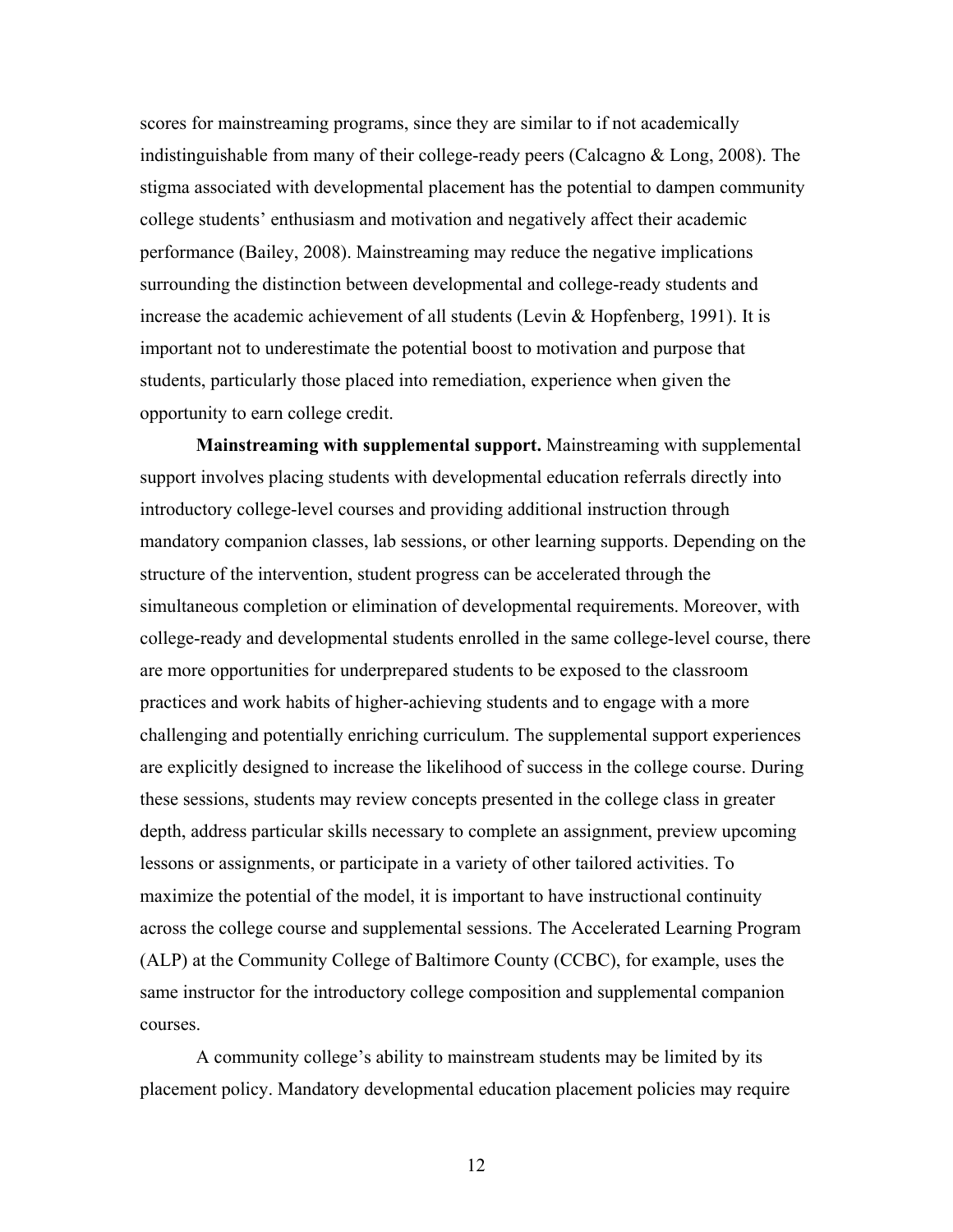colleges to incorporate into the mainstreaming model a component that allows students to fulfill their developmental requirements. CCBC addressed this limitation by creating a customized version of upper-level developmental English to serve as the companion course. With ALP, students receive grades for both the college and companion (i.e., developmental) courses and must pass both to move on to subsequent college English classes.

**Basic skills integration.** Integrating basic skills instruction into college-level courses is a form of contextualization and a means to accelerate student progress. Integration, which incorporates basic skills instruction into specific college-level courses, is designed to remediate students' academic deficiencies in instructional contexts that are more relevant than traditional developmental or adult basic skills classes (Perin, 2011). Students accelerate their progress by avoiding the developmental education sequence completely and instead enrolling in specially designed college courses, which are occasionally co-taught by disciplinary and developmental education faculty.

Advocates of contextualization emphasize its meaningfulness to students. Teaching is embedded in relevant disciplinary content or draws from real-life situations to which students relate. Some career and technical education divisions have implemented programs designed to leverage the enhanced transfer of skills purported by contextualized learning. A notable example is the Washington State community and technical college system, which developed the Integrated Basic Education and Skills Training Program (I-BEST) program explicitly to accelerate the completion of credentials in high-demand employment fields. I-BEST integrates basic skills instruction into college-level occupational courses jointly taught by career-technical faculty and basic skills instructors.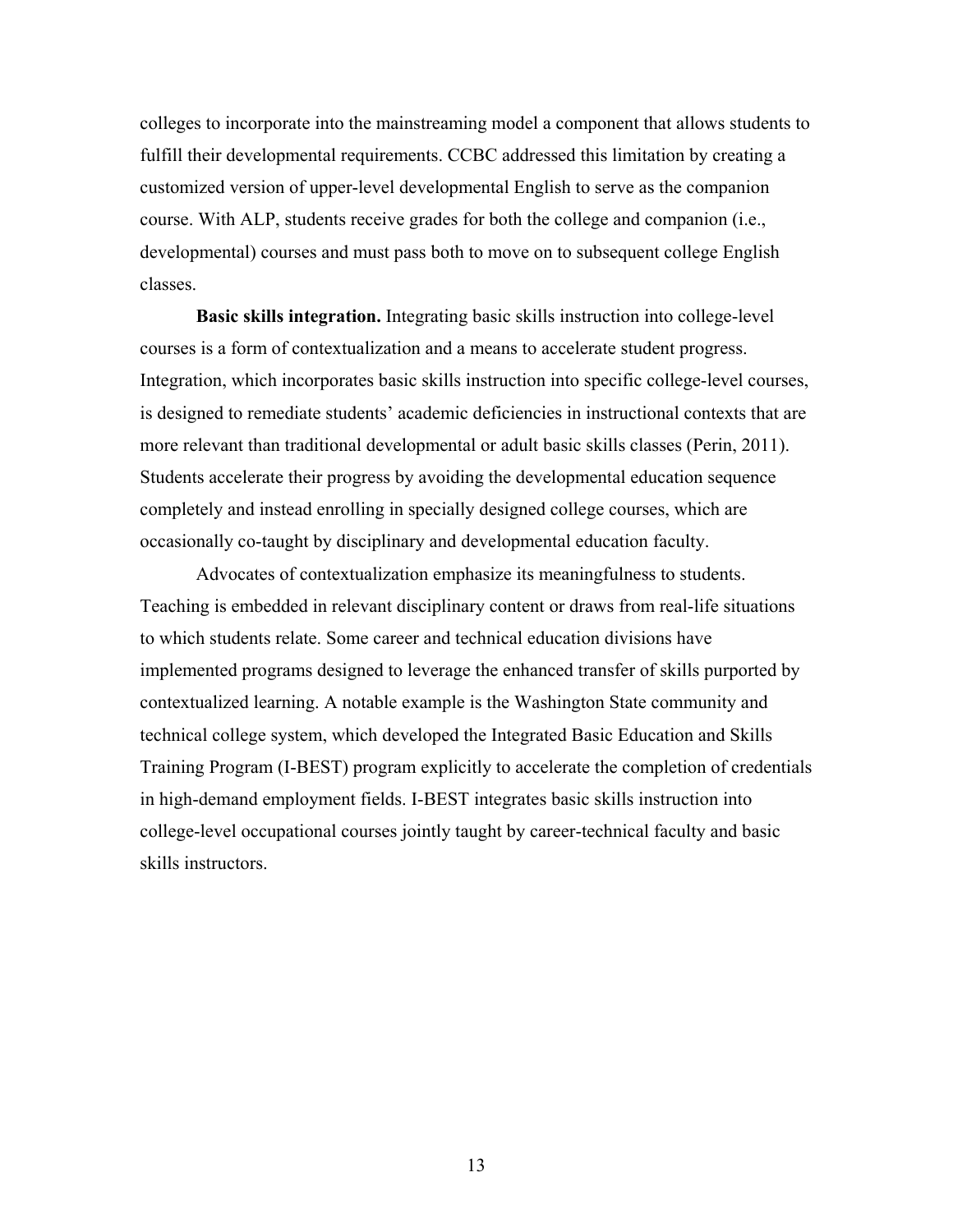# **4. The Effects of Acceleration on Student Outcomes**

#### **4.1 Literature Review**

Despite the increasing popularity of acceleration as a strategy to improve the academic outcomes of students referred to developmental education, there is a limited body of empirical literature that evaluates the effectiveness of these types of interventions. The review that follows draws from a variety of peer- and non-peerreviewed sources.<sup>1</sup> In order to be included, the studies had to present student outcome data, such as course success rates, sequence completion rates, grade point averages, subsequent course performance, or credential completion. Twelve empirical studies met the appropriate criteria and were included in this review. The majority of these studies did not include control groups, which limits the inferences that can be made from the findings. This section concludes with a brief presentation of evidence on non-accelerated (i.e., extended or decelerated) instructional formats.

# **4.2 Course Restructuring Outcomes**

 $\overline{a}$ 

**Compressed courses.** Many community colleges provide developmental education courses in compressed formats; however, there were few available articles or reports on student outcomes in compressed developmental education classes. Sheldon and Durdella (2010) conducted an analysis of historical enrollment records to examine the relationship between course length and student outcomes for developmental English, math, and reading courses at a large, suburban California community college. Using no statistical controls, the authors compared the success rates of students who took compressed (i.e., 5–9 week) and full-semester (i.e., 15–18 week) courses and found higher course completion rates (with a grade of C or higher) among students taking the

 $<sup>1</sup>$  The literature review methodology included a search of education, economics, and general social sciences</sup> databases including ERIC, JSTOR, Education Full Text (Wilson), ProQuest and Social Sciences Citation Index, among others, for relevant articles, books, and dissertations dating back to 1990. Database queries were supplemented with targeted internet searches for reports, evaluations, and conference papers posted to the websites of colleges, foundations, professional or advocacy organizations, and research centers. This broad search parameter was necessary because most of the available analyses of developmental education acceleration have been conducted by practitioners who have not published their work in academic journals. Lastly, limited citation crawling was conducted from some of the higher-quality sources. Although plentiful, conference presentations were excluded from this review because the majority lack sufficient information about the intervention, research design, and outcomes.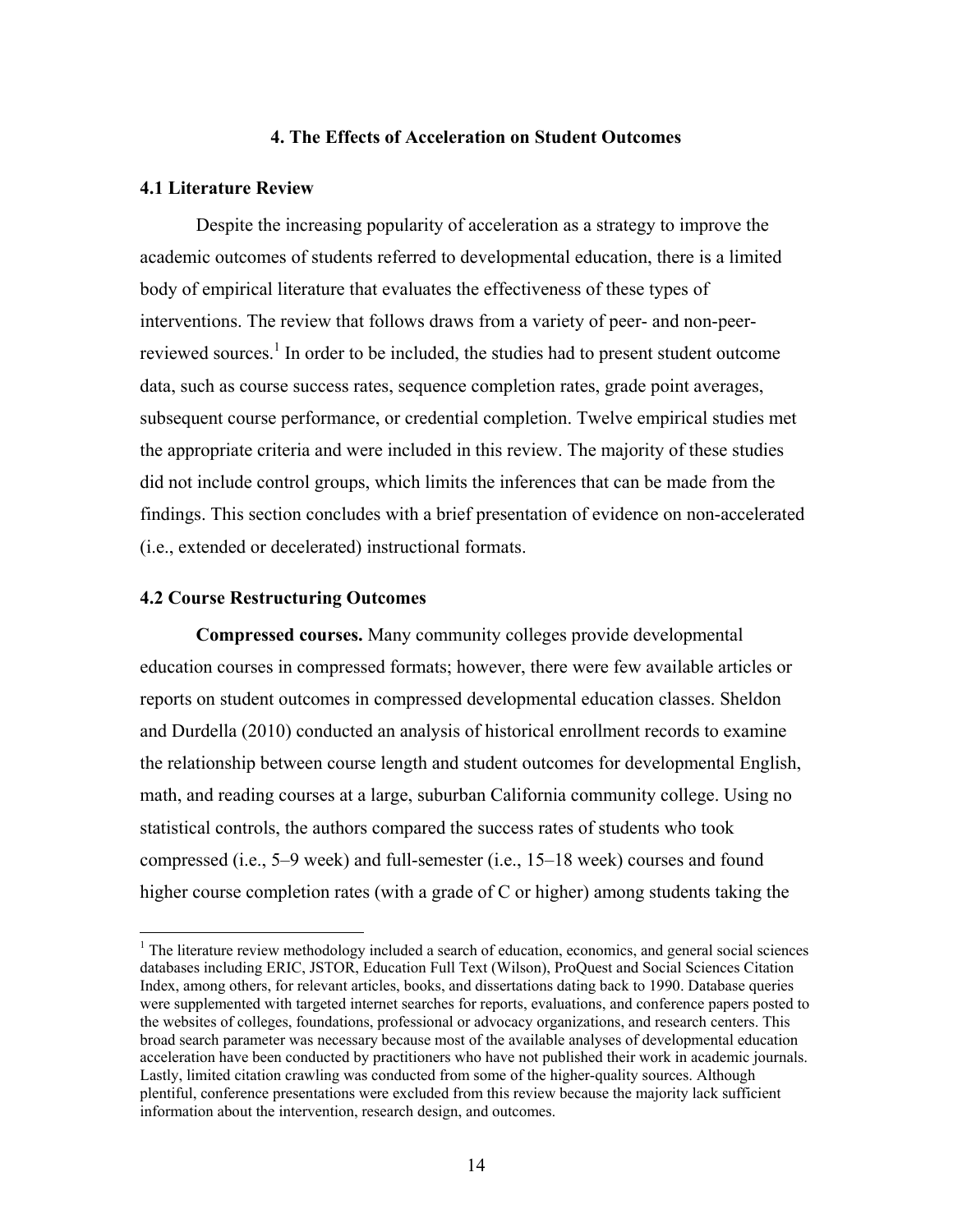compressed format. English course success rates were 76% and 87% for the 5–6 week and 8–9 week formats, respectively, compared to 57% for the full-semester courses. Similarly, math course success rates were 58% and 65% for the 5–6 week and 8–9 week formats, respectively, compared to 51% for the full-semester courses. The authors report comparable outperformance in reading, although only 5–6 week and 15–18 week options were compared due to low enrollment in the 8–9 week format. Additional analyses by Sheldon and Durdella controlled for age, ethnicity, and GPA and found students in compressed courses were more likely to earn a grade of C or higher than students in traditional formats. Although this study presents results for a single institution and a single course—thus limiting external validity and not addressing the detrimental effects leakage within the sequence—the results suggest that students referred to developmental education may achieve superior academic performance in accelerated course structures.

Preliminary (Brancard, Baker, & Jensen, 2006) and subsequent (Bragg, 2009) analyses of Community College of Denver's FastStart provide useful information about longer-term student outcomes. FastStart offers students a range of compressed and paired developmental education course options, combining two to four courses in a single semester. Depending on the number of credits, courses range from two and a half to four and a quarter hours per class session and generally meet two days per week. FastStart students are screened prior to participation in the program and provided intensive case management services. First-time college students enrolled in the program must take a specially designed student success course as a corequisite. Additionally, students are expected to complete 20 hours per semester of lab time through the tutoring center or study groups.

Brancard et al.'s (2006) preliminary descriptive analysis concluded that FastStart students have higher developmental course completion rates. Bragg's (2009) more recent descriptive analysis found that FastStart students complete more developmental math courses, accumulate more developmental math credits, and are more likely to pass college-level math courses than non-FastStart students. FastStart faculty attribute higher student achievement to the longer instructional blocks, which allow for more effective pedagogy and relationship building with students. An evaluation of FastStart conducted for the Breaking Through initiative (Bragg & Barnett, 2008) supports the faculty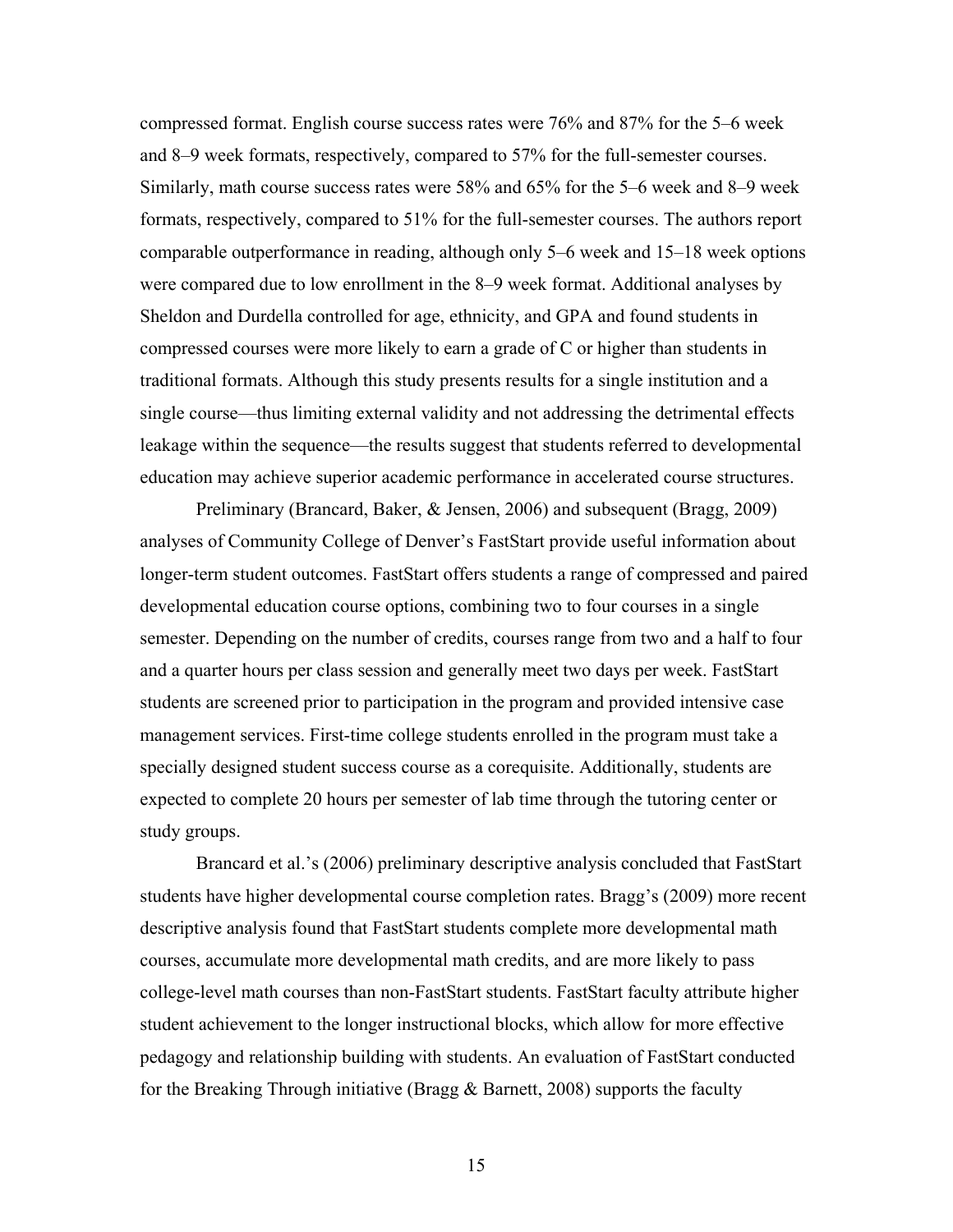perspective. Bragg and Barnett (2008) note that while students in compressed and traditional courses may receive the same amount of instructional time, students in compressed courses may benefit because instructional blocks are longer and redundancies across the curricula can be reduced. These results must be interpreted cautiously since Brancard et al. and Bragg rely on descriptive statistics and do not statistically control for differences in student characteristics. Ongoing analyses of FastStart by the Community College Research Center seek to address these methodological weaknesses and provide a more rigorous assessment of students' short- and long-term academic outcomes.

An analysis of remediation pilots at Ivy Tech, Indiana's 23-college statewide community and technical college system, yielded similar positive results (Brown & Ternes, 2009). Several Ivy Tech institutions participated in a pilot program designed to test various models of accelerated remediation during the 2007–08 academic year. At the Evansville campus, compressed courses, which consisted of two eight-week sessions of sequential developmental coursework, were compared to the traditional sequence. A case manager recruited, screened, and advised pilot participants. Students in accelerated writing, reading, and math sections had higher success rates than students in the 16-week format. Specifically, 71% of students successfully completed the two-course sequence of the low and middle levels of developmental math offered in the 8-week format. Only 52% of students taking the same two courses in the 16-week format were successful. Similar statistically significant percentage differences were observed for the two-course developmental reading sequence, where 58% of students in the accelerated sections were successful compared to 25% in the traditional format. Percentage differences for the upper-level math courses and the English courses showed a similar pattern but were not statistically significant. Additionally, a higher proportion of accelerated students persisted into the spring semester. Results from the compressed course pilot at the Fort Wayne campus also were positive and statistically significant for the upper-level developmental math and reading pairings. Notably, the Fort Wayne analysis highlighted a 50% lower withdrawal rate in the accelerated format.

The Ivy Tech statistical evaluation was primarily descriptive and did not attempt to control for differences in observable student characteristics between groups. Furthermore, the screening of students likely exacerbated these differences, and the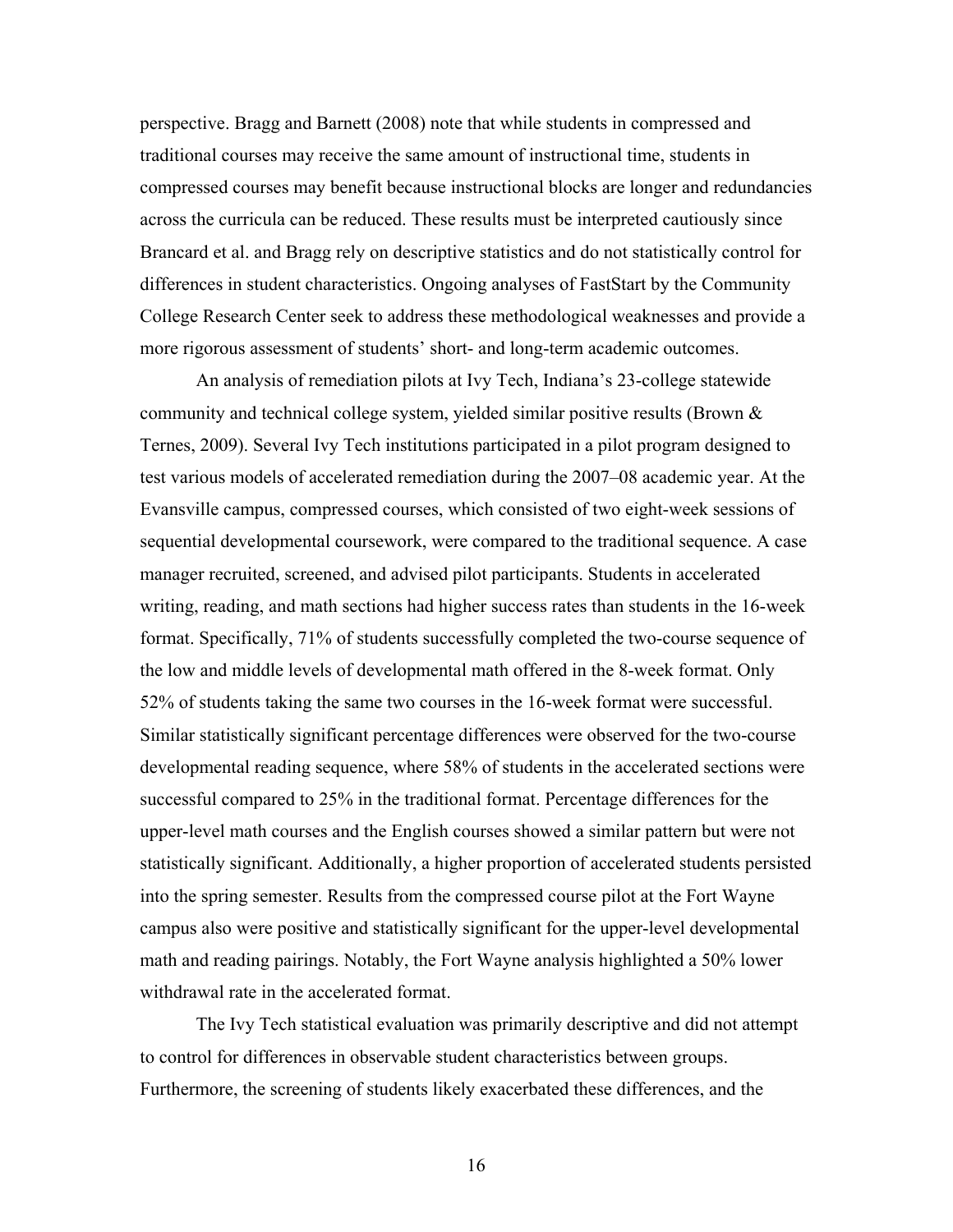sample sizes were quite small in certain comparisons, limiting what can be inferred from comparative analyses. Finally, the short period of time in which students were followed provides no information about the mid- or long-term implications of these course formats. Therefore, it is difficult to draw firm conclusions based on the Ivy Tech remediation pilot analysis.

**Curricular redesign.** The limited body of empirical evidence on curricular redesign as a strategy to accelerate the progress of students referred to developmental education is promising, but it warrants further examination. Hern (2010) presents positive results from redesign initiatives at two community colleges in California. In both cases, the multi-course sequence was modified to create a shorter pathway to college coursework. At Chabot College, students self-place into either an accelerated onesemester integrated developmental reading-and-writing course or a two-semester alternative. Notably, the accelerated course does not replicate or compress the twosemester curriculum; it builds backward from college English requirements to offer a more strategic alignment with the college curriculum. Hern's descriptive statistical analysis finds that students who take the accelerated one-semester course complete college-level English at twice the rate of students who take the two-semester developmental sequence. Specifically, 45% of students from the accelerated course complete college English compared to 23% from the traditional sequence. Additionally, a larger proportion of accelerated students who take the college-level course pass it, compared to students coming from the longer sequence. The open-access model, which allows students to self-place into either course format, is a unique feature of Chabot's acceleration efforts and raises questions about the accuracy and benefits of the formal developmental assessment and placement systems used at most colleges. For example, logistic regressions and other analyses conducted by an external evaluator suggested that ACCUPLACER test results provided little predictive value in determining which Chabot students should take the accelerated track and which should take the slower track. (For more on the predictive validity of developmental assessments, see Hughes and Scott-Clayton [2011].)

Hern (2010) also reports results from a preliminary analysis of Statpath, an experimental course in developmental statistics first offered in fall 2009 at Los Medanos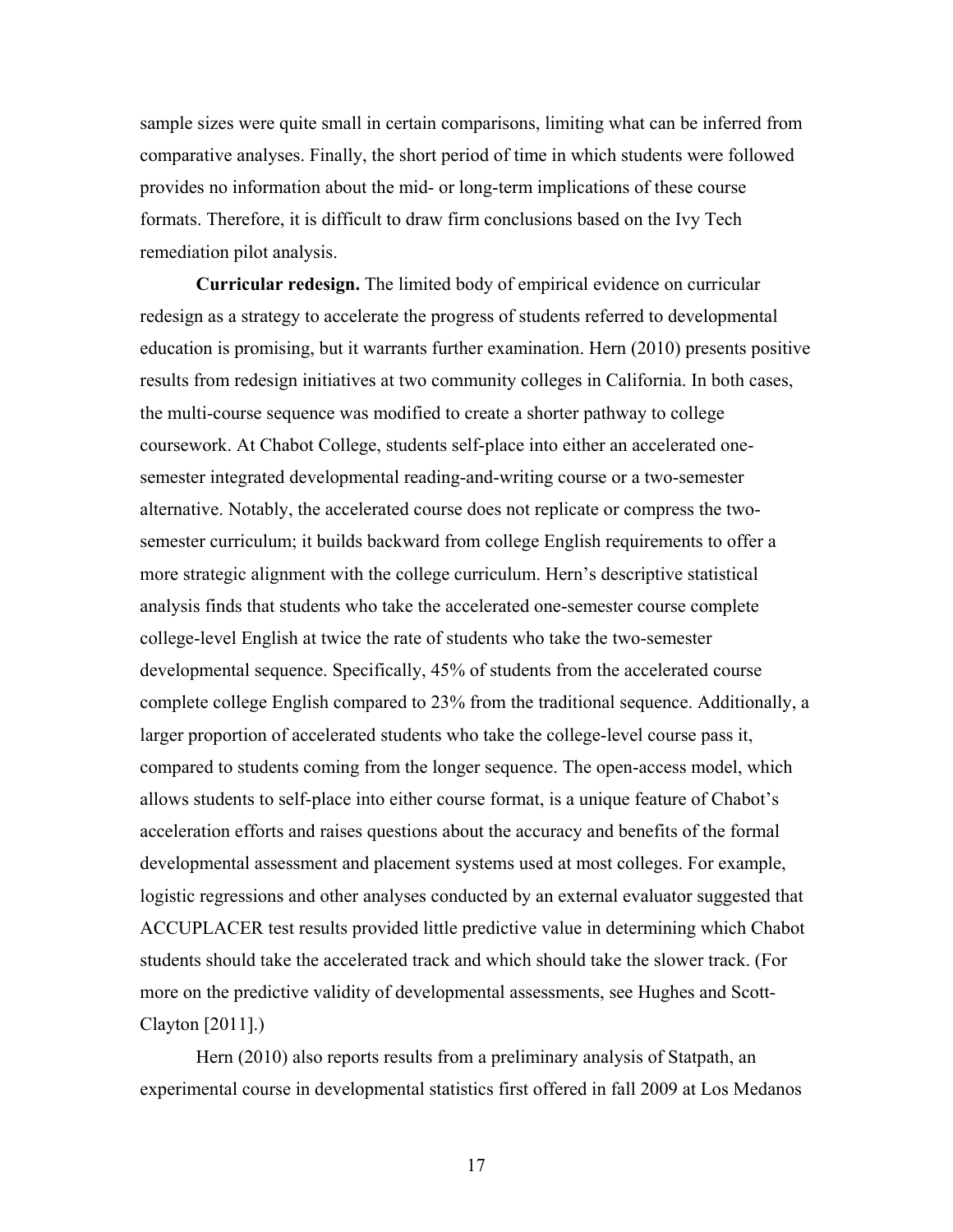College. This curricular redesign resulted in a six-unit, one-semester developmental statistics course designed to teach students the concepts and processes needed to be successful in college-level statistics. The rationale for Statpath is that most Los Medanos students do not pursue academic programs that require advanced algebraic knowledge, which is the focus of the traditional developmental math sequence. A statistics pathway is a more relevant and practical approach to quantitative skill building. Statpath, like the initiative at Chabot, does not require students to have a minimum ACCUPLACER score to enroll in the course. Early results of Statpath are promising. Of the 29 students who enrolled in the accelerated statistics course, 28 completed the course and 22 earned a grade of C or higher. Twenty of the 22 successful students enrolled in the college-level statistics class in the spring semester, and 17 passed the course with a grade of C or higher. Overall, 59% of the original Statpath cohort completed the transfer statistics course in the same academic year.

The open-access structure of Statpath also allows for a closer examination of outcomes for students who place into the lowest level of developmental math (i.e., arithmetic/pre-algebra). A third of the original Statpath cohort was comprised of students who placed into the lowest level of developmental math, and their completion rates were not as high as those of other Statpath students. Their completion rates, however, were dramatically higher than those of lowest-placement students who enrolled in the traditional developmental math sequence. Specifically, 38% of Statpath students who placed into arithmetic/pre-algebra completed college statistics, compared to only 5% in the traditional algebra sequence.

Although these results are promising, the analyses of the Chabot and Los Medanos accelerated courses have methodological limitations. First, both analyses of course outcomes are descriptive and do not control for observable student characteristics. The Los Medanos results in particular are very preliminary, and attempts to rigorously assess the effectiveness of Statpath are hampered by the small sample size and lack of statistical controls.

Both the interventions at Chabot and Los Medanos Colleges focused on redesigns within developmental education, but similar curriculum modifications targeting students referred to developmental education have also occurred at the introductory college level.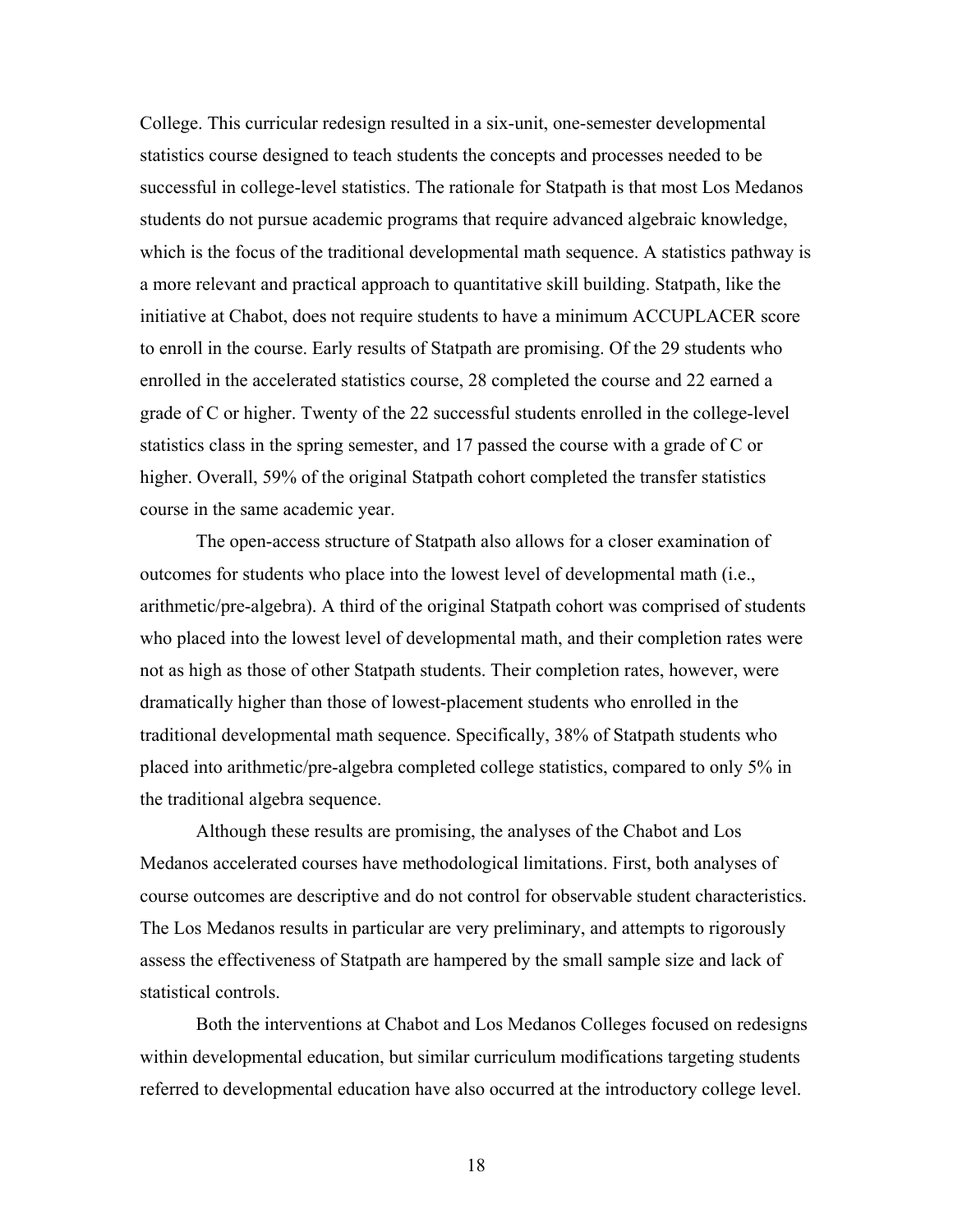As noted earlier in this paper, Middle Tennessee State University (MTSU) eliminated its developmental math courses and created a new college credit-bearing pathway to gatekeeper math courses for students with low assessment scores (Lucas & McCormick, 2007). Three new college courses were developed—an introductory course focused on the content and learning strategies students need for success in college math as well as modified versions of two gatekeeper math courses that incorporate additional foundational algebra content. To address potential skill deficits, the new and modified courses include three hours of classroom instruction and an additional two hours of lab time each week. Students are placed into one of the three course options based on ACT, SAT, or COMPASS scores. Unlike typical developmental education, all courses are offered for elective or general education credit.

Lucas and McCormick conducted a series of analyses examining outcomes across course offerings at MTSU. However, it does not appear that they controlled for observable student characteristics. The authors compared percentage differences in course success rates (i.e., the percentage of students who received a grade of C or higher) and found no statistically significant differences for underprepared students who took the modified gatekeeper courses compared to students in the regular sections. It is important to note that modified sections required more instructional contact hours than regular sections, which may have bolstered student performance. Moreover, there was a statistically significant difference in success rates between students in the modified courses and students in the regular sections who had previously taken developmental math at MTSU or another institution. Students in the modified sections outperformed their peers by 9 to 14 percentage points. MTSU's pilot has shown results suggesting that underprepared students may be able to successfully navigate redesigned college-level content, effectively bypassing the traditional developmental education sequence.

South Texas College (STC) piloted a number of interventions across developmental math, English, and reading to help eliminate barriers to course completion for students at different levels within the sequence (South Texas College, Office of Institutional Effectiveness and Assessment, 2010a, 2010b, 2010c). The analyses available for these interventions are primarily descriptive and do not include statistical controls to offset the potential effect of self-selection. One study on self-paced modules pilots found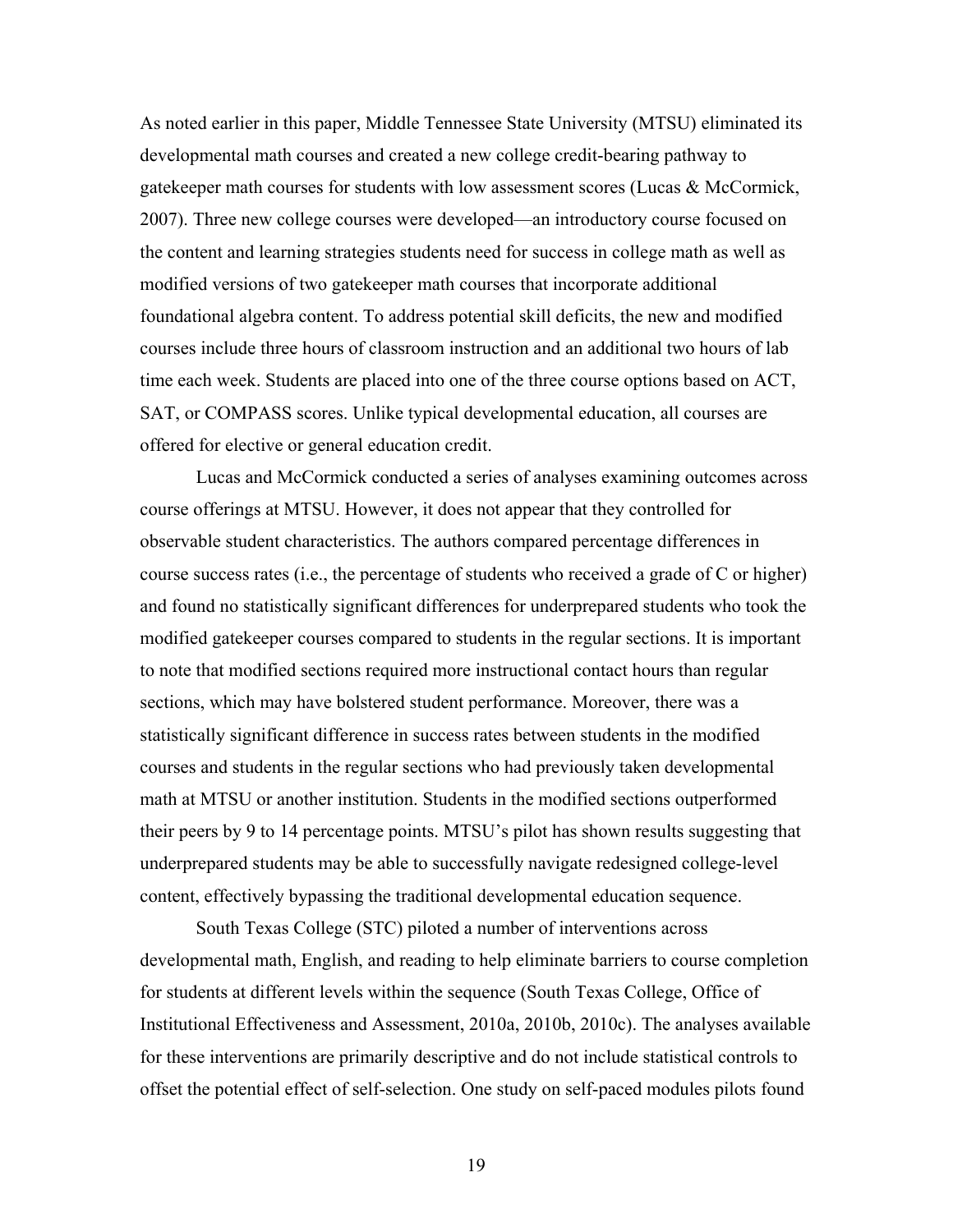strong results, but these results may not be reliable, given the small sample sizes of the cohorts (South Texas College, Office of Institutional Effectiveness and Assessment, 2010c). STC students attempting to repeat the mid-level developmental math course for at least the third time were given the option to enroll in a self-paced modularized format. The analysis indicates that 82% of students enrolled in the modules pilot successfully completed the course, compared to 45% of students enrolled in the traditional mid-level math course in fall 2008. Strong performance persisted in the summer 2009 session, in which 88% of students taking the self-paced modules passed, compared to 71% of students taking the traditional math course. STC also offered an online self-paced version of the highest developmental English course in spring 2009. The course pass rate was 90%, higher than the 75% in the traditional face-to-face classroom. Notably, 30% of students completed the online self-paced English course early—highlighting the potential of modules to accelerate academic progress, though only for a minority of students in this pilot. These online course results are noteworthy and warrant further examination, given lingering questions regarding the appropriateness of online formats for developmental students. (For additional information on online courses, see the paper by Jaggars [2011] in this series.)

#### **4.3 Mainstreaming Outcomes**

**Mainstreaming with supplemental support.** Growing evidence suggests that instructional approaches that mainstream underprepared students may be effective in improving their short- and long-term academic outcomes. Adams, Gerhart, Miller and Roberts (2009) report results from the Accelerated Learning Program (ALP) at the Community College of Baltimore County. The program was designed to address "leakage" in the developmental English sequence that is thought to be a consequence of the multi-course structure and the stigma associated with being labeled a weak writer. ALP places eight students who tested into the highest level of developmental English into a 20-person introductory college composition course with students who qualified for the class through placement testing or the completion of prerequisite coursework. The eight ALP students also attend a companion course, which meets immediately after the college class and is taught by the same instructor. The content, instructional activities, and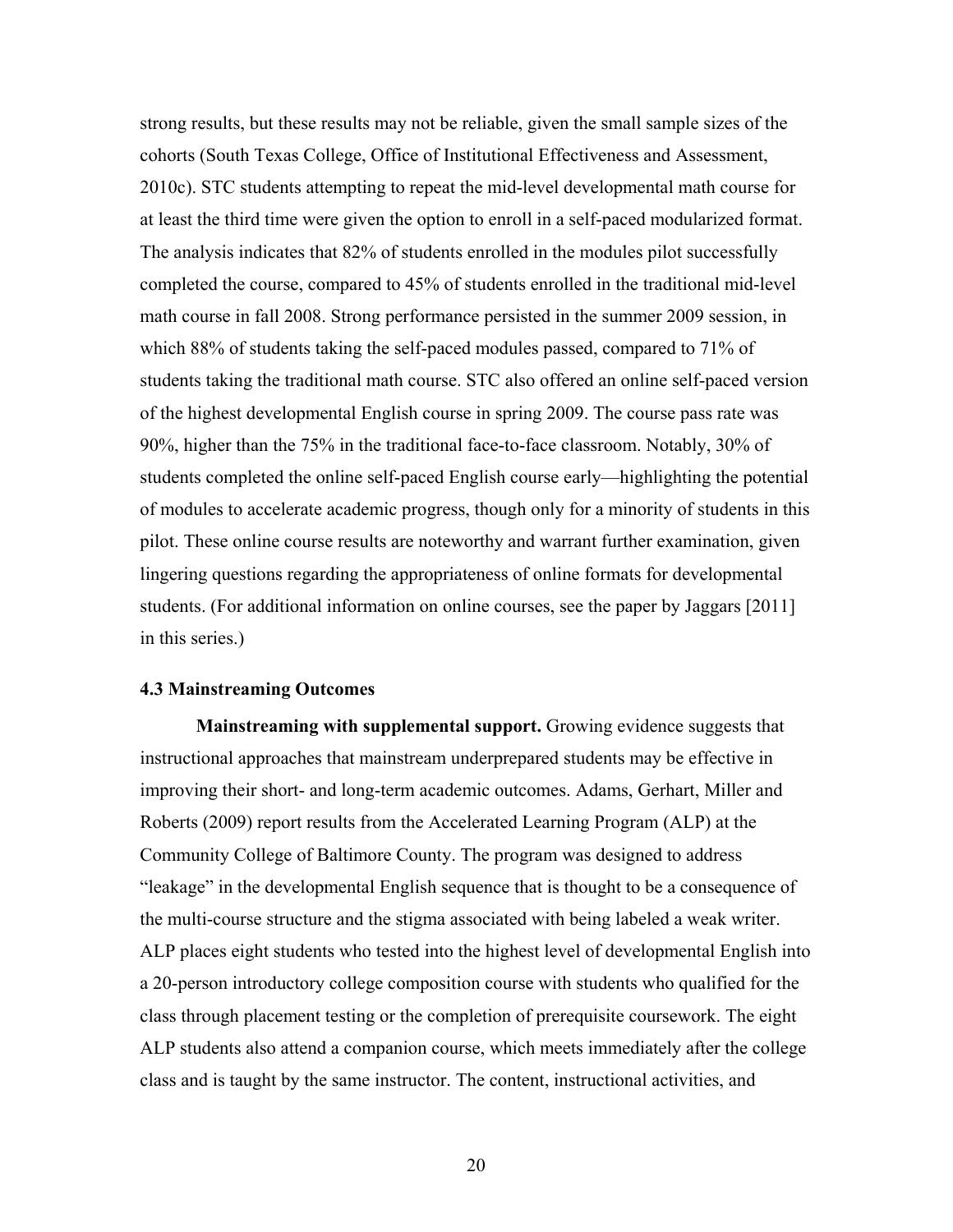performance standards of the college composition course are identical to other non-ALP sections of the class. In contrast, the content and instruction of the companion course are explicitly tailored to help ALP students to meet the performance requirements of the college English course. Preliminary evaluations indicate 63% of ALP students passed the introductory college-level composition course within two academic years, compared to 39% of non-ALP developmental English students. A follow-up analysis using rigorous statistical controls affirms Adams et al.'s findings of superior outcomes for ALP students. Jenkins, Speroni, Belfield, Jaggars, and Edgecombe (2010) found that compared to non-ALP students, ALP students complete the introductory college-level course at a higher rate, enroll and complete the subsequent college English requirement at a higher rate, and attempt more college courses.

Concerns about the effect of mainstreaming on at-level or high-performing students persist and have affected how mainstream-based acceleration strategies have been developed and implemented. For example, the Community College of Baltimore County purposefully limits the number of developmental students in the ALP sections of the college English course to discourage faculty from altering the content or pace of instruction. Burris, Heubert, and Levin (2006) examine this issue in their longitudinal study of universal acceleration at the middle and high school levels in a New York school district. The introduction of universal acceleration reflected a district policy to eliminate instruction by ability grouping in favor of an accelerated mathematics curriculum for all. This reform was considered acceleration because it taught the typical middle school math curricula in two instead of three years and relocated the algebra course usually taught in ninth grade to eighth grade. By institutionalizing acceleration, policymakers and practitioners hoped to address the low participation rates of historically lower-achieving students of color in the accelerated track. The new accelerated math curriculum was implemented at the middle school level and included an alternate-day supplemental math workshop for students seeking additional instructional time. Burris et al. compared three cohorts of students from before the reform to three cohorts after the reform was implemented and found that enrollment and performance in higher-level math courses had significantly increased. Importantly, they concluded that heterogeneous groupings of students under universal acceleration had no adverse effect on high achievers.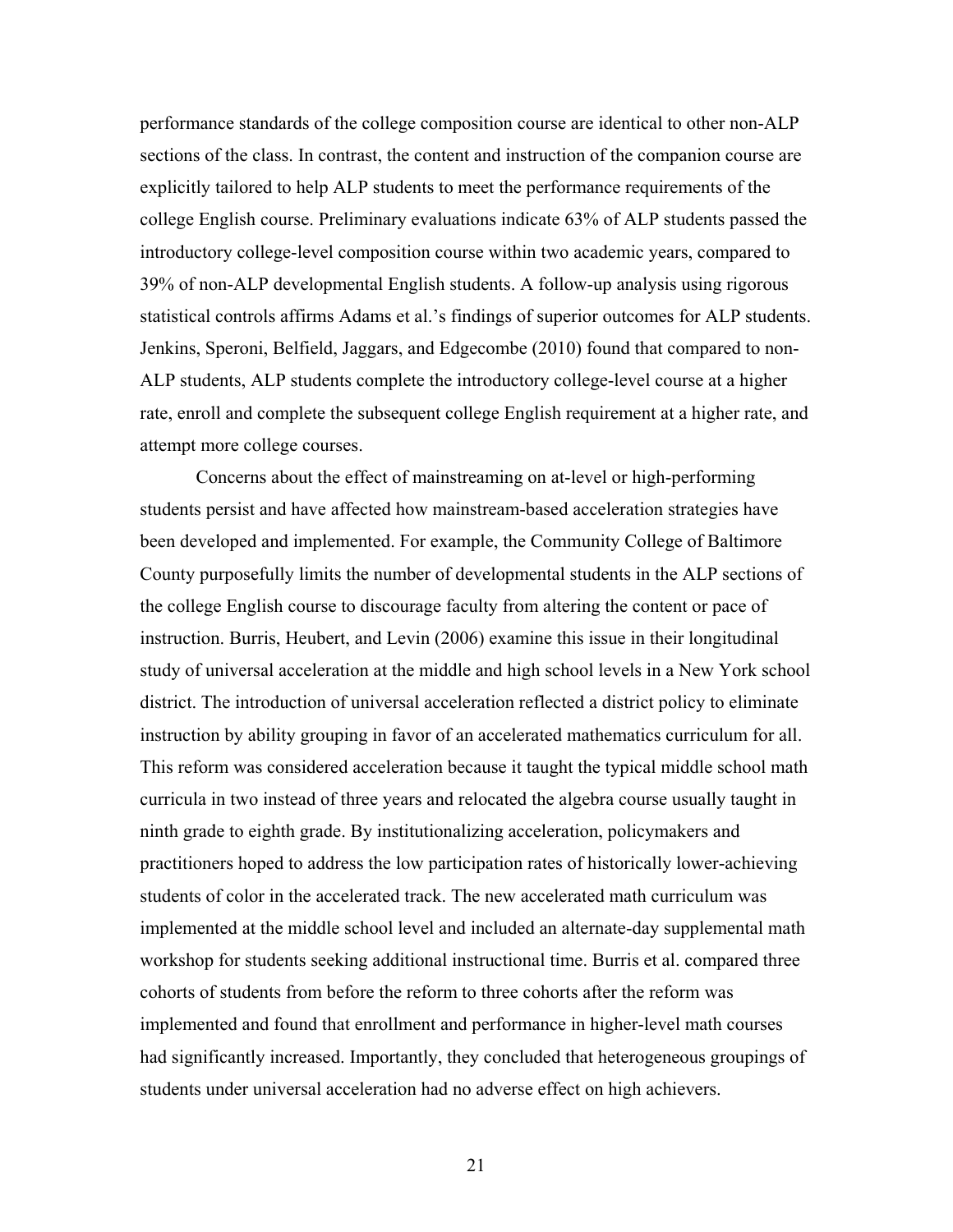It is worth noting that there has been an increased use of the Supplemental Instruction model, or adaptations thereof, to improve academic achievement among underprepared students. Originally developed to enhance students' success in highenrollment, high-risk gatekeeper courses, Supplemental Instruction (or SI) provides voluntary, small-group study sessions facilitated by an experienced student (the SI leader) who has previously demonstrated mastery of the concepts of the course. Several studies discuss the use of Supplemental Instruction within the developmental sequence to provide students with additional time to learn and practice concepts (Martin, Arendale  $\&$ Blanc, 1997; Phelps & Evans, 2006; Wright, Wright, & Lamb, 2002). This research, however, does not utilize Supplemental Instruction to explicitly accelerate student progression through developmental education.

**Contextualization.**<sup>2</sup> Jenkins, Zeidenberg, and Kienzl (2009) conducted a multivariate analysis of academic outcomes for students participating in the Integrated Basic Education and Skills Training Program (I-BEST) in Washington State. Unlike ALP, which provides supplemental support in the form of a companion course, I-BEST fully integrates basic skills instruction into college-level occupational courses that are jointly taught by college-level career-technical faculty and basic skills instructors. The I-BEST model seeks to embed basic skills education into a highly relevant context, workforce training, in order to make the learning more meaningful and expedite progress on college-level coursework. Moreover, the state board required that credits earned in I-BEST programs, which generally last only one quarter, can be applied to more advanced certificate and degree programs—thus structuring an educational pathway toward higher-level workforce credentials. Using regression and propensity score matching analyses, Jenkins et al. tracked I-BEST and non-I-BEST students enrolled in 24 colleges in the Washington State community and technical college system over a twoyear period. Their findings suggest that participation in I-BEST is associated with an increased number of college credits earned, persistence to the subsequent academic year, attainment of a credential, and achievement of point gains on basic skills tests. Over two years, I-BEST students earned 18 more quarter-term college credits, on average, than the matched comparison group. Additionally, the probability of earning an occupational

 2 For additional information on contextualization, see Perin (2011) in this series.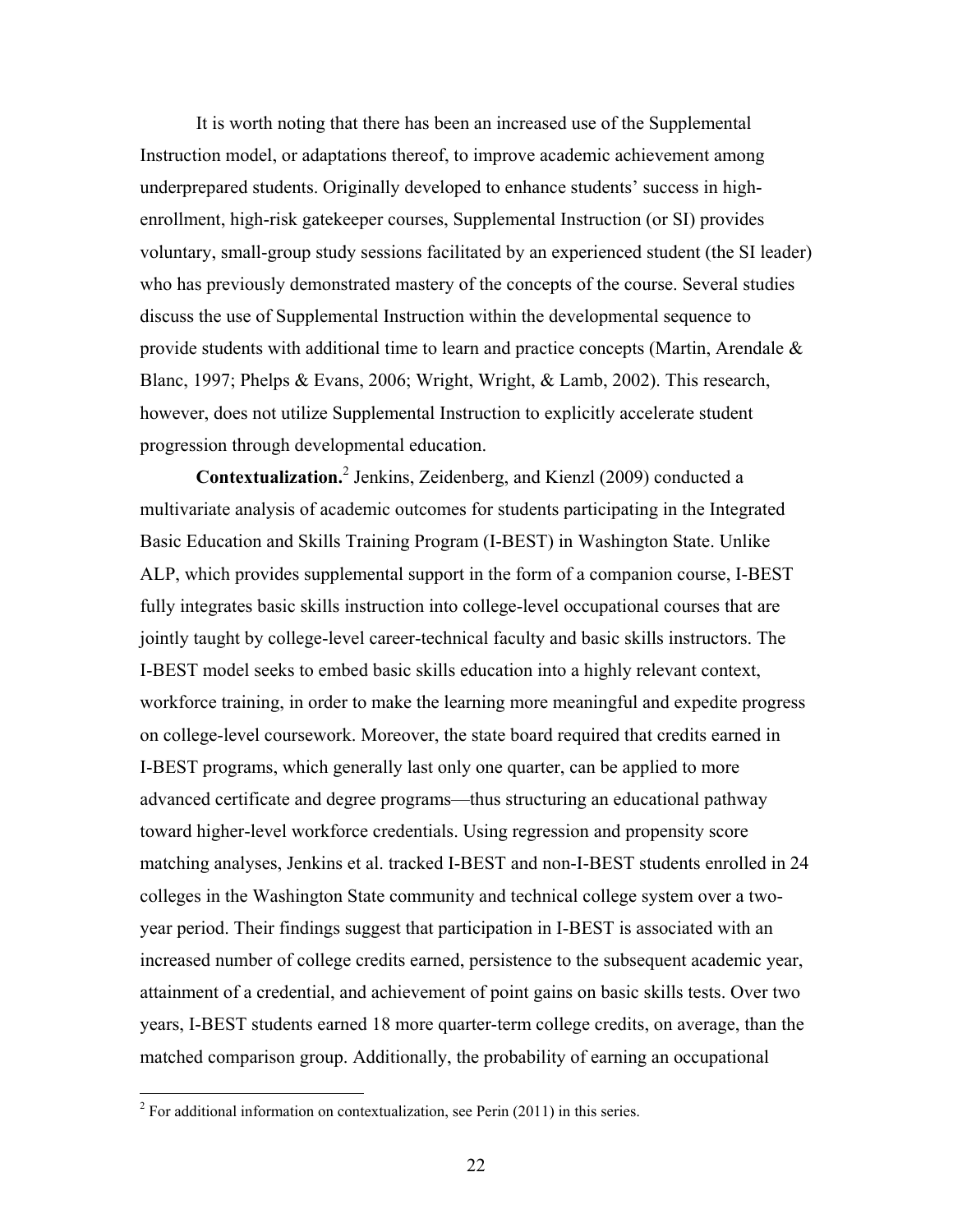certificate was 55% for the I-BEST cohort and only 15% for the comparison group. Precisely which aspects of I-BEST contribute most to student success is unclear, although the short duration of the programs may be as influential as the integration of basic skills instruction.

An assessment of the effectiveness of contextualization through an examination of outcomes for students enrolled in basic math skills courses at 34 community colleges in California led Wiseley (2009) to contend that the contextualization of pre-algebra could accelerate students' entry into college-level coursework. Although contextualized courses were not plentiful, Wiseley analyzed pass rates for basic skills courses and enrollment and pass rates for degree- and transfer-eligible courses for students taking remedial math contextualized in a vocational field versus those taking traditional basic math skills classes. Logistic regressions were used to test differences between students in the contextual and traditional courses, controlling for demographics including ethnicity, gender, socio-economic status, and program of study. Wiseley found that, overall, basic math skills and pass rates for subsequent degree- or transfer-eligible courses were higher for students who enrolled in contextualized math in their initial semester. Specifically, 89% of students taking the contextualized basic math skill courses passed, while only 59% of students in non-contextualized courses passed. Course pass rates in the concurrent and following term were also higher for students enrolled in contextualized math; however, enrollment in degree- and transfer-eligible courses was lower. This lower enrollment may be attributable to the content of occupational certificate programs, in which fewer courses are transferable to four-year colleges in general. Further, Wiseley's analyses suggest that contextualized courses appear to benefit ethnic minorities more than White students—an important finding, given the disproportionate number of Black and Hispanic students referred to developmental education at community colleges. Although Wiseley's results are promising, little information was given about what contextualization looked like in practice in the specific classes under investigation. Additionally, while the analysis is rigorous, an interpretation of the results must be tempered by the size of the sample (only 16 contextualized basic skills math classes were identified) and the limited duration (i.e., two semesters) of the study.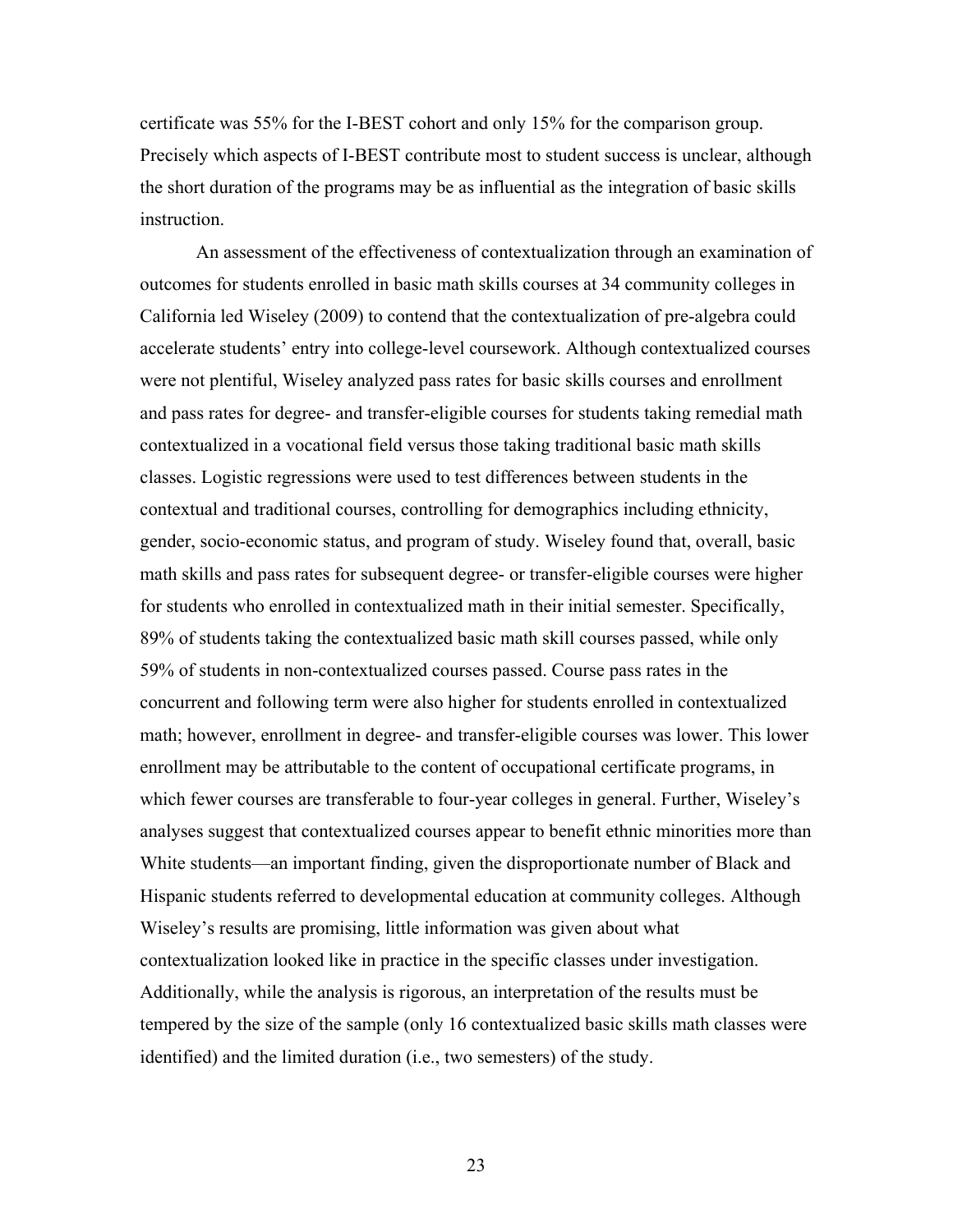# **4.4 Contrary Evidence**

Healthy debates continue regarding the appropriate instructional pace and course content for underprepared students (Finnan & Swanson, 2000; Means, Chelemer, & Knapp, 1991). It is reasonable to assume that students with academic deficiencies may require additional time or support to master certain competencies, and certain schools have attempted to accommodate the needs of these students by offering extended developmental education courses. Arizona State University (ASU) is among those institutions experimenting with remediation. ASU's Stretch English course sequence provides basic writers two semesters to complete the introductory college-level composition course (Glau, 2007). The content is the same as that of the traditional college English course, but the writing assignments are stretched over two semesters instead of one. Participating students receive three hours of elective credit and three hours of English credit. A descriptive statistics analysis suggests that course completion rates are higher for students in the Stretch program compared to students taking the one-semester course. Guilford Technical College in North Carolina took a similar approach as part of its Achieving the Dream activities, piloting a developmental mathematics course in introductory algebra that was spread over two semesters (Zachry  $\&$  Orr, 2009). The course was designed to serve students who would benefit from slower-paced instruction. Early results for this initiative were promising; however, it was discontinued after a brief period at the request of state officials who determined the course did not adhere to the state policy on course format.

These findings suggest there may be circumstances in which students can benefit from deceleration. If instruction is extended over time, students may have opportunities to engage with developmental education content in more depth and to practice skills for more time. This approach could very well generate positive learning outcomes. However, there are drawbacks that should be weighed relative to the potential benefits. For example, the longer course structure provides ample opportunity for issues associated with work, family, or health to emerge and disrupt college enrollment. Additionally, these courses may cost students more money relative to traditional or accelerated options and may adversely affect students' long-term financial aid eligibility.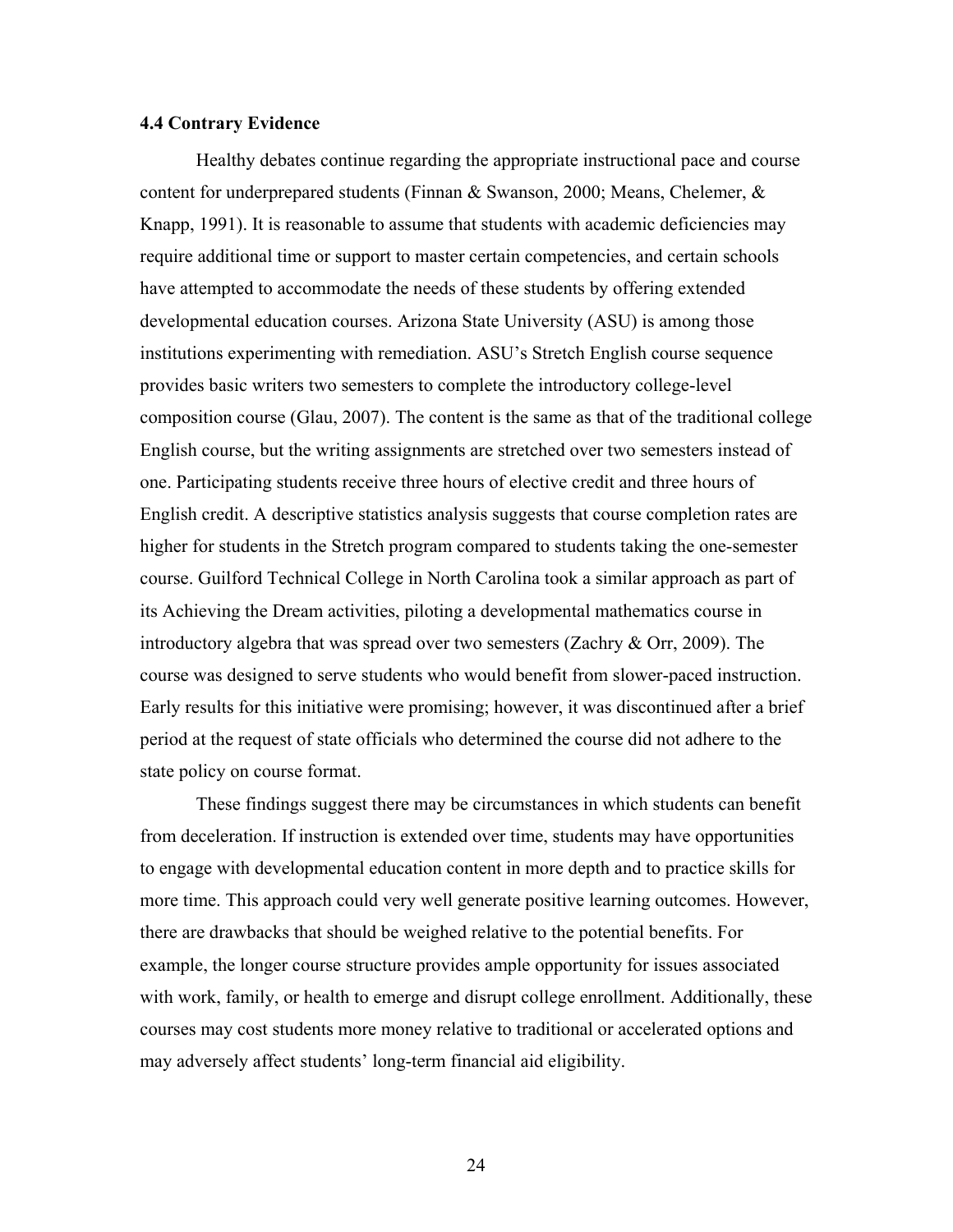#### **5. What Does the Promise of Acceleration Mean for Instructional Reform?**

The analyses highlighted in this paper suggest that failure to complete the developmental education sequence can be attributed in part to the significant structural obstacles presented by multi-course sequences riddled with potential exit points. Limiting opportunities for exit—through their outright elimination, the compression of instructional time, and the use of more relevant and engaging content—is the strategy employed in many of the models of acceleration discussed in this paper. The evidence presented here suggests that exclusively structural acceleration interventions are associated with improved student outcomes, even when teaching practice remains unchanged. While this is encouraging, focusing primarily on structural reforms diverts attention from pedagogy, a dimension of the educational experience that is critical to student success. It also limits recognition of the potential for interaction between structure and pedagogy. This section discusses pedagogy and considers how attention to this area could provide opportunities to accelerate more students more effectively. The discussion that follows relies heavily on recently collected data and ongoing analyses stemming from fieldwork conducted in accelerated and non-accelerated developmental education classrooms (Edgecombe, 2011), since there is not a significant body of literature describing pedagogy in these settings.

Pedagogical innovations tend to be harder to enact than structural changes. They are also more difficult to study—which has contributed to a significant gap in knowledge about the nature of teaching and learning in accelerated classrooms. Most acceleration evaluations track milestones of academic progression—such as course completion, sequence completion, gatekeeper course completion, and persistence to subsequent terms—but while these indicators are important, they reveal very little about what students have learned and how that knowledge is relevant to and may transfer to other academic or occupational settings. There is a need for a more explicit discussion about and analysis of developmental education pedagogy. This would include cataloging variation in instructional practices across traditional and accelerated developmental education classrooms and assessing specific learning outcomes. Where feasible, instructional practices should be mapped to learning outcomes in order to facilitate a more robust discussion of what constitutes high-quality instruction. What is taught and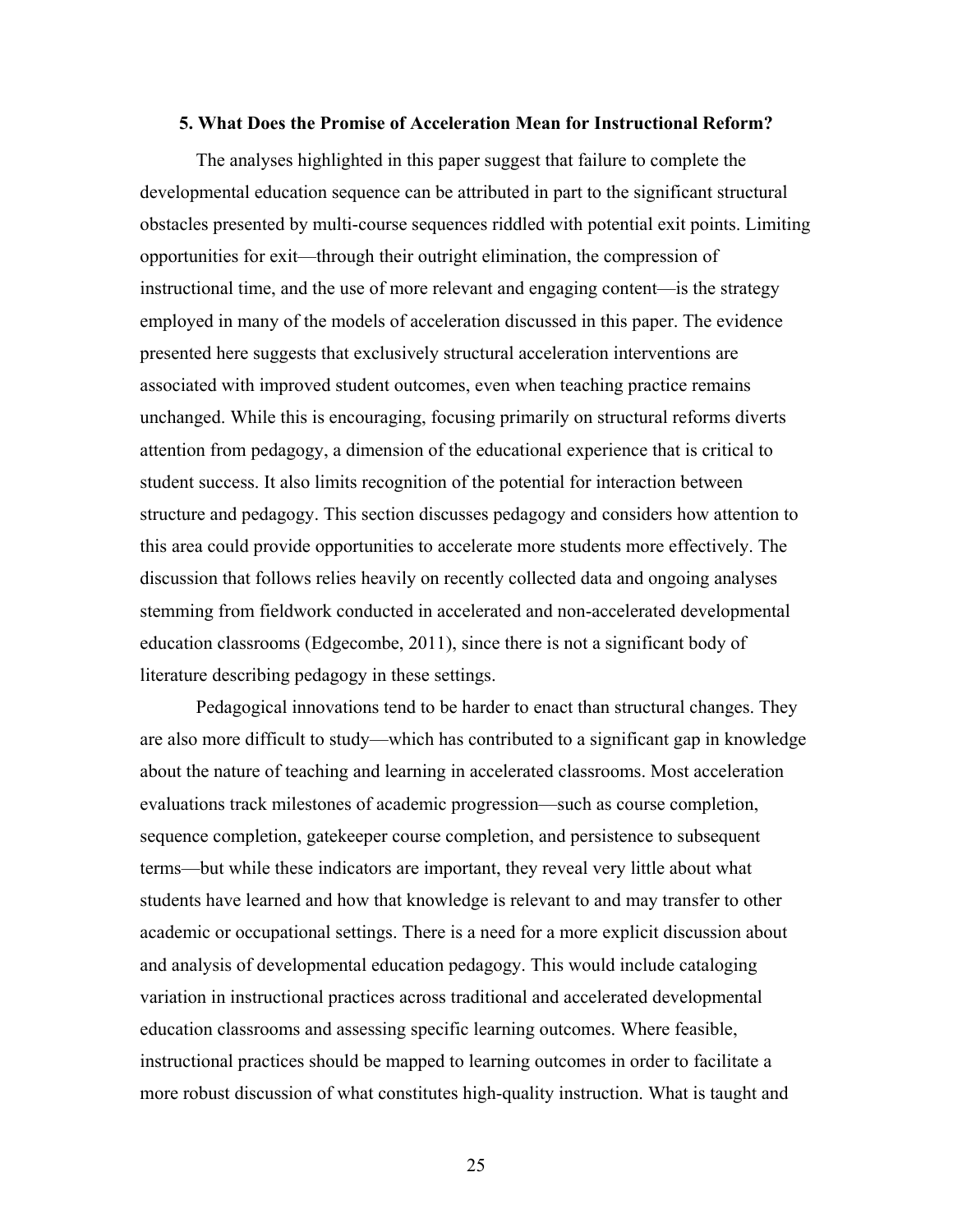how it is taught should receive as much attention as the structure in which that pedagogy occurs.

Recent forays into accelerated and non-accelerated developmental education classrooms by the Community College Research Center and others (Edgecombe, 2011; Grubb, 2010) have prompted both concern and hope regarding the effects of instruction on student performance and retention. Preliminary analyses of data collected through interviews and observations in traditional developmental classrooms characterize the vast majority of pedagogy as teacher-centered and lacking clear messages about the relevance or application of specific lessons (Grubb, 2010). These reports suggest a low level of student engagement in or excitement about the content or instructional activities. Unfortunately, it is not possible to rigorously assess the quality of pedagogy based on these empirical analyses because student learning is generally not measured. Furthermore, given that most developmental education classes include material students have previously covered—oftentimes successfully—but now must revisit, a lack of enthusiasm, if not outright resentment, would not be unexpected. In reflecting on student outcomes, particularly students' propensity to exit at various stages in the developmental education sequence (Bailey et al., 2008), it is not unreasonable to speculate that the dominance of pedagogy that does not effectively engage students could contribute to an ambivalence toward specific coursework if not a wholesale detachment from college.

In contrast, preliminary analysis of accelerated classrooms suggests the frequent use of diversified instructional approaches that include more student-centered activities, such as peer-led small-group work and interactive student presentations (Edgecombe, 2011). Faculty teaching accelerated courses tend to change instructional activities more frequently and give students extended time and multiple opportunities to reflect on and refine their thinking. The longer instructional blocks discussed previously may facilitate this pedagogical diversity as well as the development of stronger social relationships between faculty and students and among students (Bragg & Barnett, 2008). These approaches and contextual conditions may have the potential to create more meaningful and engaging learning environments for students.

Differences revealed by the literature between pedagogy in traditional and accelerated developmental classrooms can be attributed to two major factors. First, it is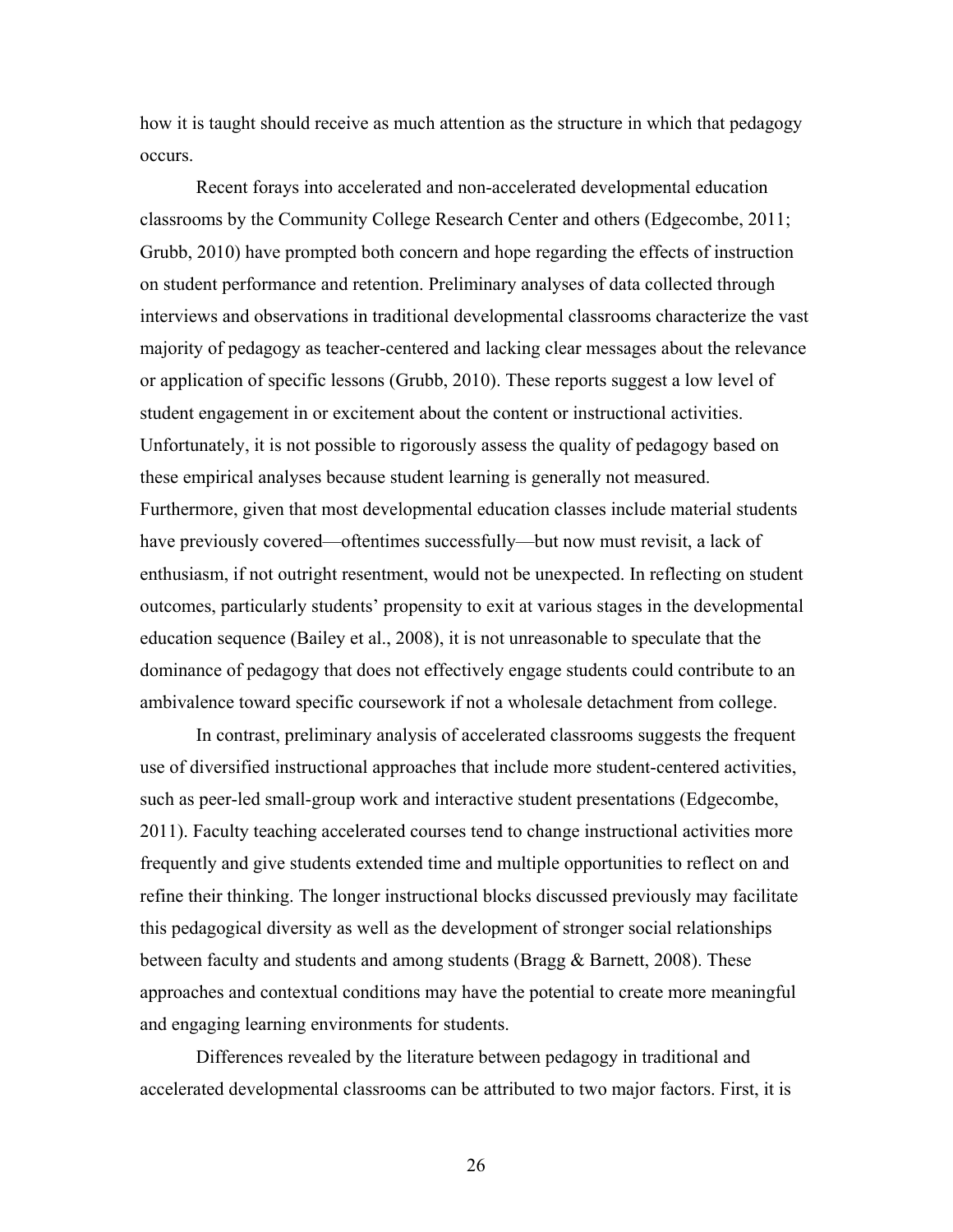likely that accelerated interventions tend to attract uniquely talented and ambitious faculty who view the accelerated structure as an opportunity for pedagogical experimentation. For these faculty, the structure likely enables them to integrate a wider array of instructional approaches from their existing pedagogical toolkits. Second, the extended instructional time may provide these arguably high-quality faculty more time to engage students in a variety of learning activities that would have been difficult, though not impossible, to enact during a typical 50-minute (or even one-hour-and-50-minute) class. Although most accelerated models purposefully reduce opportunities for students to exit the developmental education sequence, the more student-centered pedagogy may contribute to the lower attrition and higher course completion rates documented in several program evaluations (Bragg, 2009; Hern, 2010; Jenkins et al., 2010).

# **6. Challenges and Recommendations for Policy, Practice, and Research**

The trend toward accelerating the academic progress of students referred to developmental education continues to gain momentum based on a limited but promising empirical evidence base. The increased focus on student success, as opposed to just access, during the last decade in particular has ramped up the pressure on community colleges to demonstrate superior outcomes, particularly for the large proportion of students who are referred to developmental education. Policymakers and practitioners have responded to this challenge by simultaneously implementing broad institutional improvement efforts and expanding the use of more targeted instructional innovations such as acceleration. This dual focus on both the big and small pictures is critical to the improvement process, but it can introduce conflicts that make the implementation of effective acceleration models at scale very difficult. Biswas (2007) highlights similar tensions in her analysis of accelerated developmental math models that have been hindered by policies and procedures designed to support more traditional instructional delivery. What follows explores these challenges in more depth and presents recommendations intended to facilitate the availability of more, higher-quality acceleration models; to create the contextual conditions most likely to support successful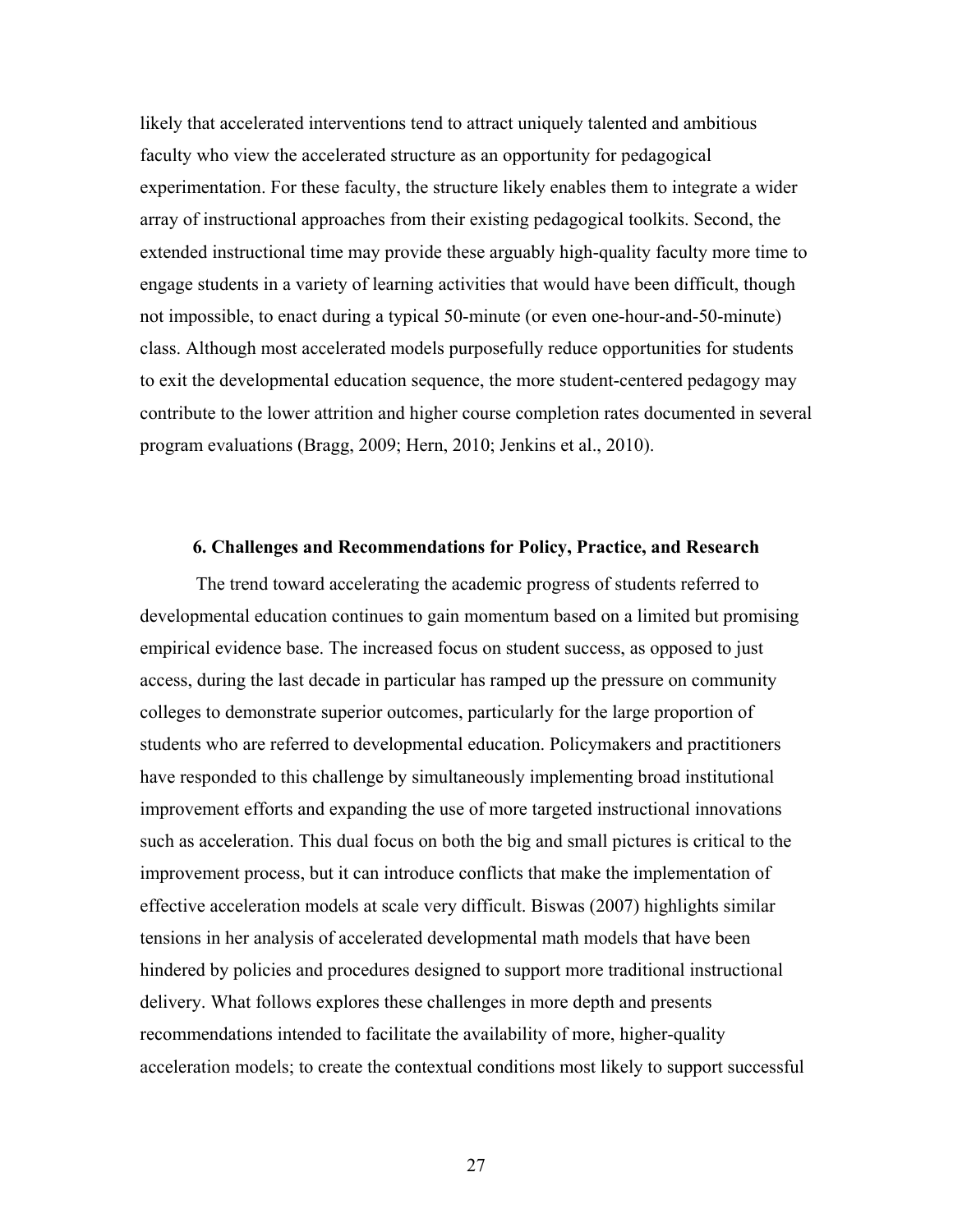adoption, implementation, and scaling; and to generate rigorous and actionable data on the efficacy of various acceleration approaches.

#### **6.1 Assessment and Placement**

The sorting function of the assessment and placement process reinforces the sequential structure of developmental education, which appears to hamper student progress. Unlike the open-access models described earlier at Chabot and Los Medanos Colleges, most acceleration models do not permit students to self-place and instead rely on tests like ACCUPLACER and COMPASS to place students at the appropriate levels of reading, English, and math within the developmental sequence—despite welldocumented evidence of the limitations of these instruments (Bailey, 2008; Collins, 2008; Hughes & Scott-Clayton, 2011). Moreover, mandatory placement policies that require students to complete the developmental education course to which they have been referred before pursuing advanced courses have the potential to undermine participation in accelerated pathways, particularly those mainstreaming models that attempt to place higher-scoring developmental students directly into college courses.

Assessment and placement instruments and policies should be reconceived in ways that emphasize the importance of diagnosis and the more precise matching of academic interventions to students' needs. As more thoroughly discussed by Hughes and Scott-Clayton (2011) in this working paper series, the most commonly used assessments do not provide advisors or students with actionable information and thus may contribute to the misplacement of students in accelerated or traditional pathways. Test makers have responded to this concern by creating diagnostic tests, but these assessments remain infrequently used, most likely due to the additional time and costs required to administer them. Similar obstacles hinder the use of supplemental measures for course placement, such as high school transcripts or student interviews. State policymakers, in particular, may benefit from keeping these weaknesses in mind as they evaluate the effectiveness of existing assessment instruments and set policy accordingly. Further, stakeholders may wish to examine the feasibility of customized assessments, like that in use in Florida and those in development in Texas and Virginia.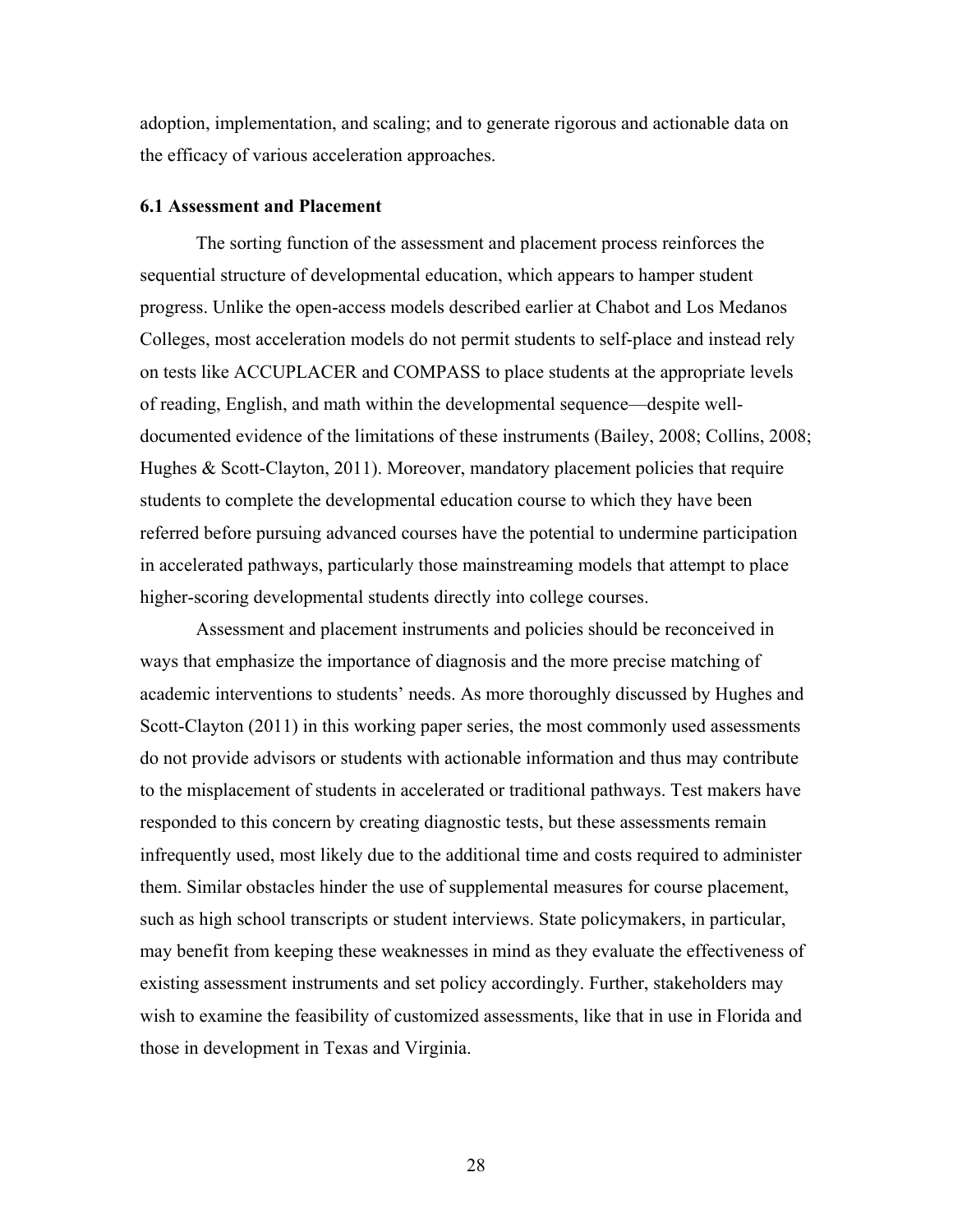# **6.2 Course Development and Curricular Alignment**

Strict system or college guidelines regarding course content and sequencing can undermine attempts to implement acceleration models, particularly those models that rationalize curricula or do not adhere to the traditional developmental education sequence. To be offered beyond the pilot phase, courses must typically be approved by faculty senates and potentially be approved at the state level, which may require curricular revisions and take significant time. Courses designed to more closely align with degree program pathways or the college curriculum more generally could include content that varies significantly from the traditional developmental curriculum. While better alignment may improve outcomes (Jenkins, 2011), variability in comparable-level courses among the developmental education offerings may generate confusion regarding the best course-taking options for students.

Although they may potentially be constrained by policy, academic administrators, faculty senates, and other course-monitoring bodies within colleges should reevaluate what students in developmental education are asked to learn and why. In instances where there is no clear connection between required content or desired skill development and the college-level curriculum, practitioners should consider rationalizing content and potentially accelerating student progress. This process could yield a more competencybased approach to developmental education, which has its own pitfalls, including the possible overemphasis of subskills. It also might result in better alignment between developmental education and college coursework and a more relevant academic experience for underprepared students. Additionally, states that utilize common course descriptions and numbering may wish to consider mechanisms through which experimental courses that meet specified discipline-specific learning objectives can be more easily introduced through a reasonable but rigorous approval process. Regular audits of courses and degree program requirements are recommended to ensure that students are not being asked to master out-of-date concepts or demonstrate irrelevant skills.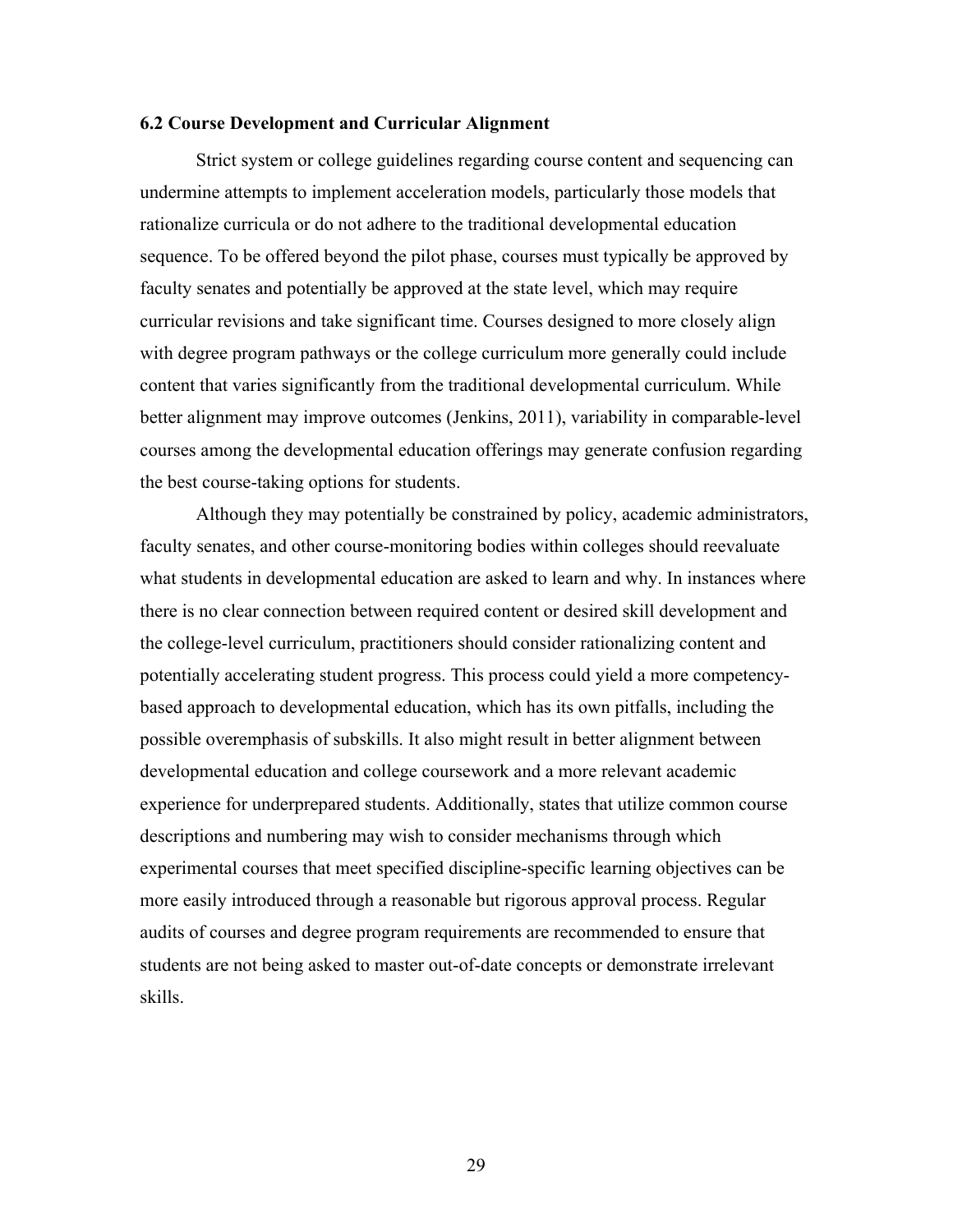# **6.3 Student Recruitment**

It can be challenging to recruit students to participate in accelerated developmental education models, particularly when these interventions are new and rather insular. During peak registration times, students rush to enroll in courses that fit their work schedules, (hopefully) adhere to degree program requirements, and possibly pique their interests. The extent to which students are aware of accelerated developmental education options depends in large part on the information they receive from active resources, such as counselors, academic advisors, and program staff, and passive resources, such as the course catalog and course announcement fliers or emails. The active information resources play a crucial role in helping students sort through their alternatives and in suggesting appropriate courses based on students' life circumstances and academic needs. Unfortunately, developmental education assessment results are frequently the first and typically the only data point used to determine the appropriateness of an accelerated or non-accelerated pathway. This approach is less than ideal, since the most commonly used assessments do not generate actionable information on what would be the most appropriate academic or non-academic services to provide to students (Hughes & Scott-Clayton, 2011).

Course capacity issues may also impede the recruitment of students into accelerated models. When accelerated courses are first introduced or require complicated registration processes, such as dual-course enrollment for compressed or paired courses, colleges will occasionally have difficulty filling the minimum number of seats to constitute a viable section. In contrast, high-demand compressed course combinations or mainstreaming models that limit the number of students with developmental education referrals may be oversubscribed.

The effective marketing of accelerated developmental education alternatives both to individuals who help students decide which courses to take and to the students themselves—is under-emphasized, in part due to the time and energy that advocates of acceleration dedicate to developing and teaching their courses. Pre-term information sessions with counselors could help to steer more students to the appropriate courses by reiterating the structure, purpose, and availability of accelerated models and by sharing student outcomes data. Communications to students through email, text message, and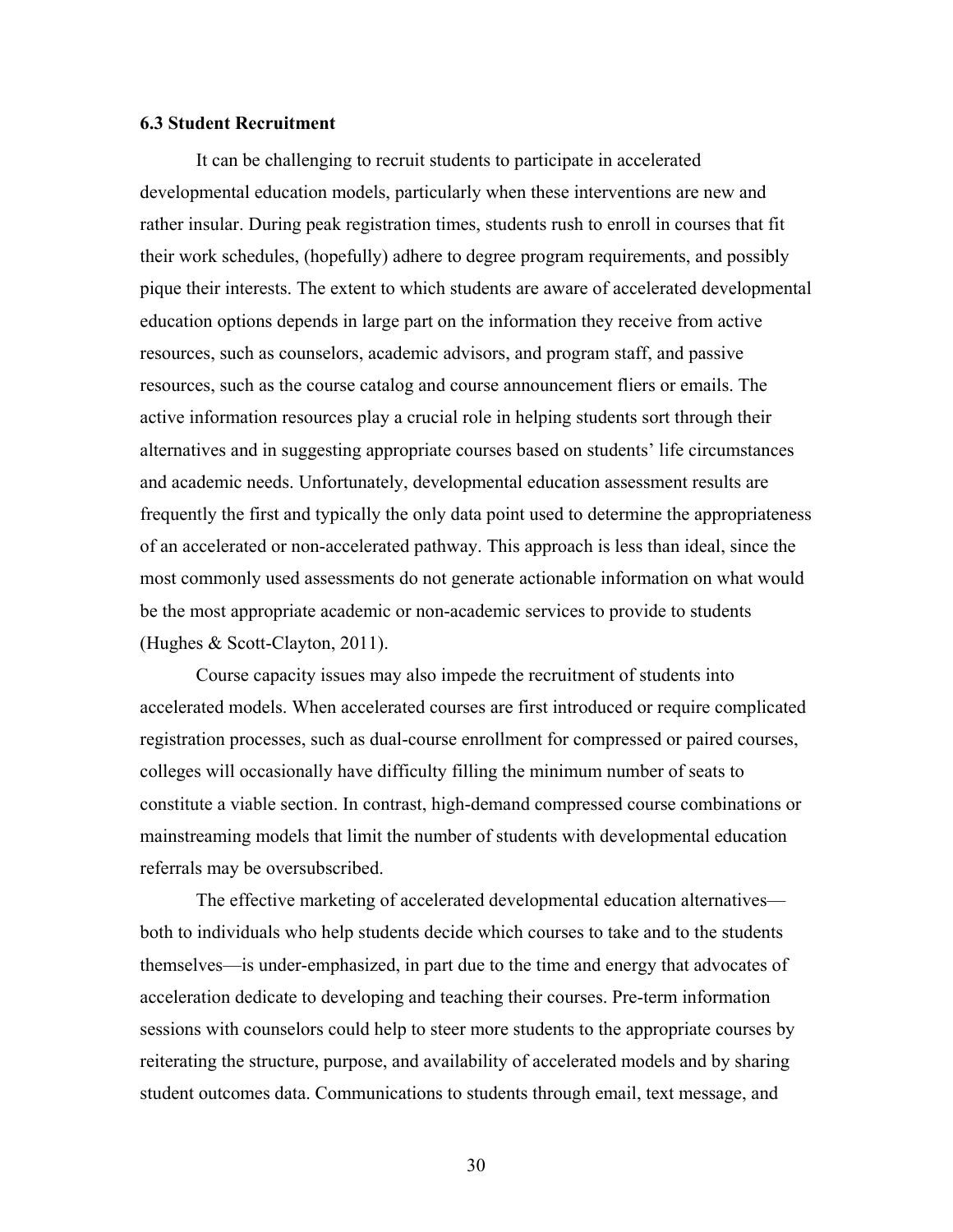announcement boards could highlight developmental education alternatives and direct students to counselors and program staff for further information. Importantly, subsequent conversations between students and staff can clarify expectations for potential acceleration model participants. For example, the FastStart case worker at Community College of Denver explains to prospective program participants the time commitment—in and out of class—necessary to successfully complete the course requirements and helps students assess whether their current situation could accommodate such an obligation. Although students make the final determination regarding FastStart enrollment, these conversations provide information that is instrumental in preparing students for the rigors of an accelerated course format. The use of more actionable assessments can also provide advisors and students with additional feedback, which may enable them to make betterinformed placement decisions.

#### **6.4 Faculty Resistance**

Faculty resistance to changes in the developmental education course structure can affect their willingness to participate in accelerated instructional reform and may hinder a college's full-scale implementation of acceleration. Some of this resistance stems from the fact that the notion of accelerating the coursework of students referred to developmental education seems counterintuitive. Many faculty believe that all students referred to developmental education need slower-paced instruction stretched out over extended periods of time. Skepticism also persists among faculty who believe that academic standards are inevitably lowered in intensive or compressed courses. The dearth of rigorous research on student outcomes, including measures of learning, gives acceleration advocates little ammunition to quell this skepticism. Faculty may also resist acceleration due to concerns about the increased workload associated with teaching new material in a redesigned course.

In response to this resistance, faculty who develop accelerated courses tend to bypass the critics within their departments and recruit groups of like-minded instructional innovators who are willing to pilot and refine acceleration models. Converts from the faculty and administrator ranks may join the acceleration advocates in time as incremental data validating the effectiveness of the pilots is presented publicly. Although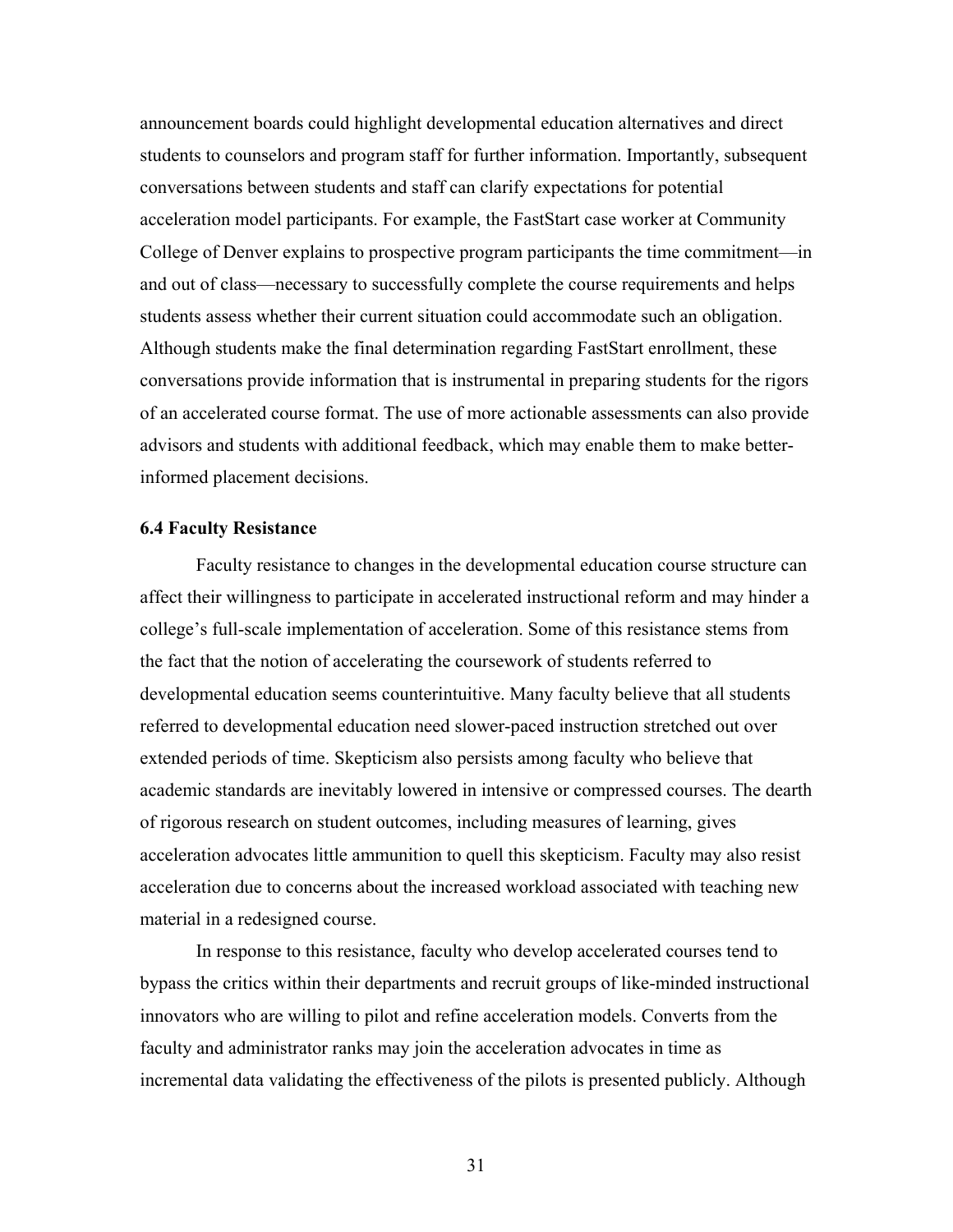these analyses tend to be simple descriptive statistics, the success they often depict for a student population that many stakeholders assumed was essentially lost can breed enough curiosity and enthusiasm to recruit additional faculty for program expansion.

Faculty resistance also may be offset if faculty feel that they have a role in leading instructional reforms. Institutions can encourage the broad participation of faculty in acceleration efforts by developing, within or across disciplines, faculty inquiry groups tasked with identifying, experimenting with, and evaluating structural and pedagogical remedies for persistent academic underperformance in developmental education. Ideally, these faculty-led improvement activities would cycle through a continuous refinement process and engage administrators, students, and others in ongoing discussions about findings, resource allocation, and areas of further inquiry. Results of this iterative process would ideally be shared with external stakeholders, including policymakers, researchers, and colleagues at other community colleges.

# **6.5 Financial Sustainability**

The imperative for improved student outcomes is coming at a time when community colleges are facing a serious funding crisis. In theory, this crisis should prompt community colleges to consider how they deploy resources and reallocate funding based on high-impact strategies that match students' most salient needs. However, colleges rarely have the information or capacity to pursue such a stringent budgeting process. For instructional innovations, in particular, the current funding scheme tends to reward the receipt of soft money from governments or foundations that support the testing of new programs rather than systemic change. As a result, community colleges may embrace numerous acceleration strategies at the same time, simultaneously growing multiple programs from small pilots to larger, permanent alternative pathways if funding is available. Less effective models may be abandoned along the way, while new initiatives are launched. This dynamic process reflects most colleges' piecemeal approach to innovation and can complicate resource allocation. Notably, the transition from soft money to base budget funds may require compromises that can adversely affect the quality of acceleration models, including the elimination of case workers and other crucial support services.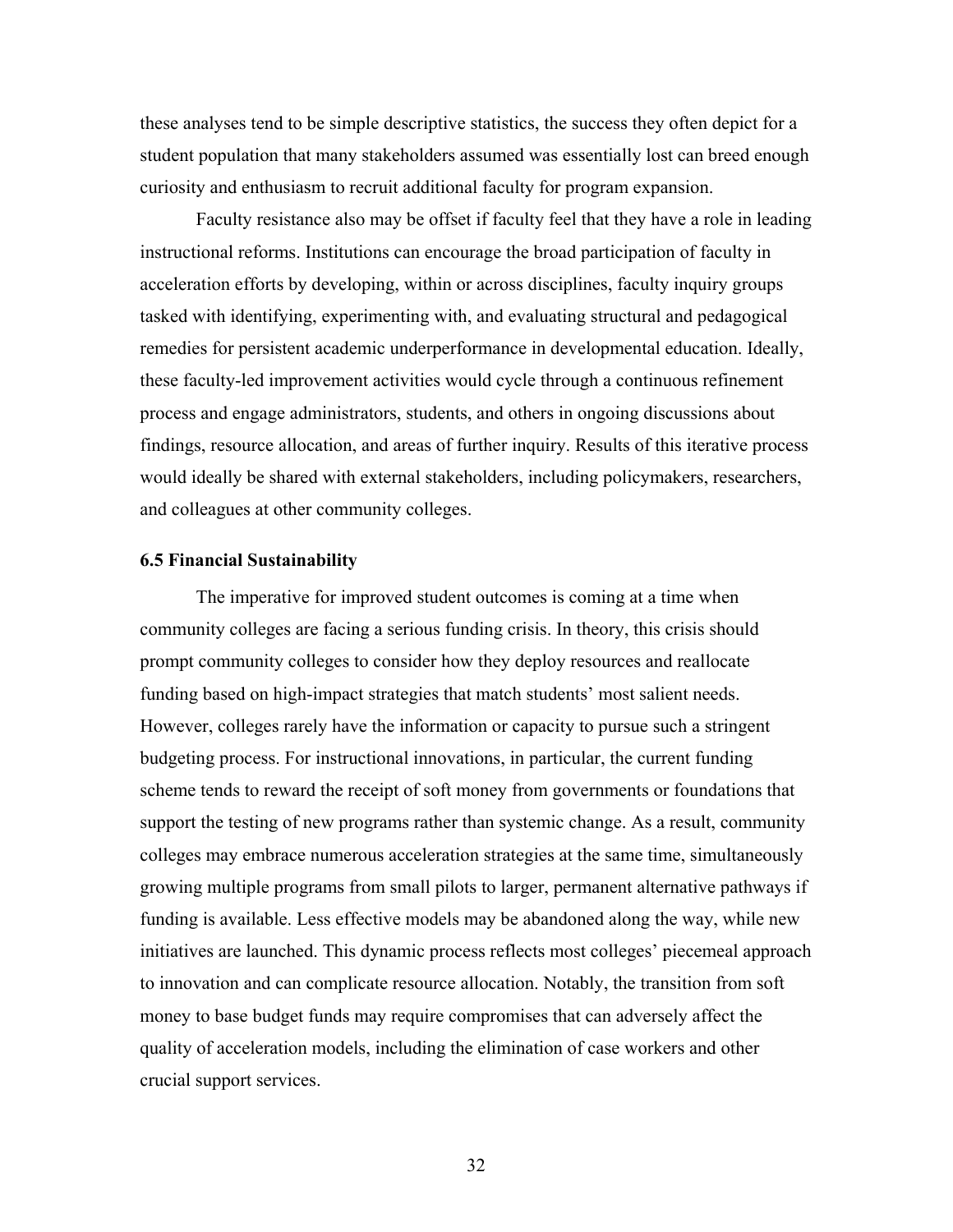Although instructional experimentation may be beneficial for colleges, colleges should consider rigorously assessing innovations in order to identify those associated with meaningfully superior student outcomes and sustain and expand funding for those interventions. Policymakers and practitioners may find cost-effectiveness analyses particularly useful when making resource allocation decisions. Jenkins et al. (2010) found that the Accelerated Learning Program (ALP) at Community College of Baltimore County provides a substantially more cost-effective route through the required college English course sequence than the traditional developmental English pathway. On a persuccessful-student basis, ALP costs the college \$2,680 versus \$3,122 for the traditional sequence, a 14% savings. The availability of rigorous analysis of the cost per successful student can provide the budget justification that, in conjunction with student outcome data, can be used to determine if it is appropriate to scale up or discontinue acceleration models. Optimally, institutions will not consider cost effectiveness a one-time assessment but rather use ongoing analyses to monitor performance over time.

Initiatives such as Achieving the Dream highlight the importance of using data to inform decision-making; however, only a fraction of the nation's community colleges are participating in Achieving the Dream, and preliminary evidence on how well colleges are using data to generate policies and practices that improve student outcomes appears mixed (Rutschow et al., 2011). Colleges would benefit from a renewed focus not just on generating data but also on ensuring that high-quality data are in the hands of instructional leaders, most notably faculty, who are best positioned to act. Such data might be used by faculty to determine which students would benefit most from acceleration, to supplement traditional assessment instruments, to identify the points of vulnerability in the developmental education sequence, or to assess instructional quality. Further, analyses generated by offices of institutional research could be examined in conjunction with findings from faculty inquiry to initiate more cross-functional discussions within the college (Jenkins, 2011).

# **6.6 Administrative Logistics**

Certain acceleration models present unique logistical challenges by virtue of their programmatic features. For example, compressed courses, which may have class periods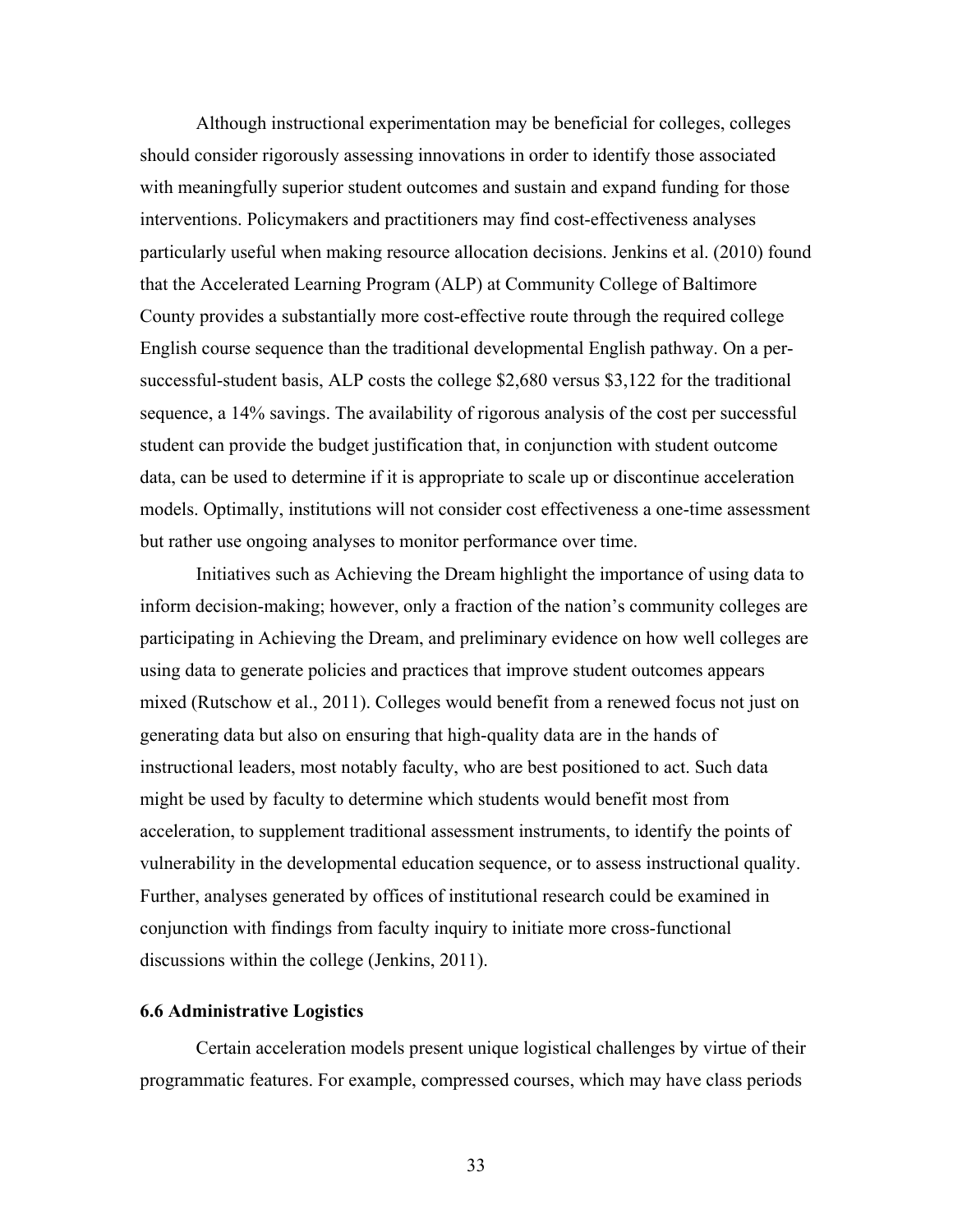lasting as long as four or five hours, could face significant course and room scheduling issues. Models that mainstream a small number of students into a college course may struggle to find space to conduct the companion course. Administrators may be hesitant to allocate a normal-sized classroom to a group of only eight students, particularly as ballooning enrollments make instructional space a valuable commodity at most colleges. The use of non-traditional instructional space, such as small-group study rooms at libraries and administrator conference rooms, is emerging as a potential solution to the space constraint issue.

The lack of flexibility of student information systems emerged as an early challenge to implementing certain acceleration models (Biswas, 2007). Self-paced modules, for example, can be problematic from a record-keeping perspective if not explicitly apportioned by credit and if students do not complete all of the modules in a 16-week semester. While grades of "Incomplete" or "Re-enroll" can serve as placeholders in the system, they do not allow administrators or faculty to accurately assess students' progress. Although customization of student information systems remains a challenge, vendors are increasingly willing to work with state systems and colleges to ensure their product meets the dynamic needs of the end-user.<sup>3</sup>

### **6.7 Actionable Research**

A significant portion of the postsecondary education field has already embraced, if not enacted, the concept of acceleration for developmental education, and the philanthropic community is actively funding acceleration programs. Nevertheless, the empirical basis for acceleration remains thin and is likely not representative of the diversity of acceleration programs in operation. Currently, the most common outcome measures in use focus on academic progression milestones or status indicators, such as course and sequence completion, credits accumulated, grade point average, and credential completion. While useful barometers of progress, these outcomes reveal little about what students have learned. Furthermore, the existing data provides few insights into the institutional contexts in which acceleration strategies are introduced and grow (or are stymied).

 $\overline{a}$ 

 $3$  For more on this trend, see Parry (2009).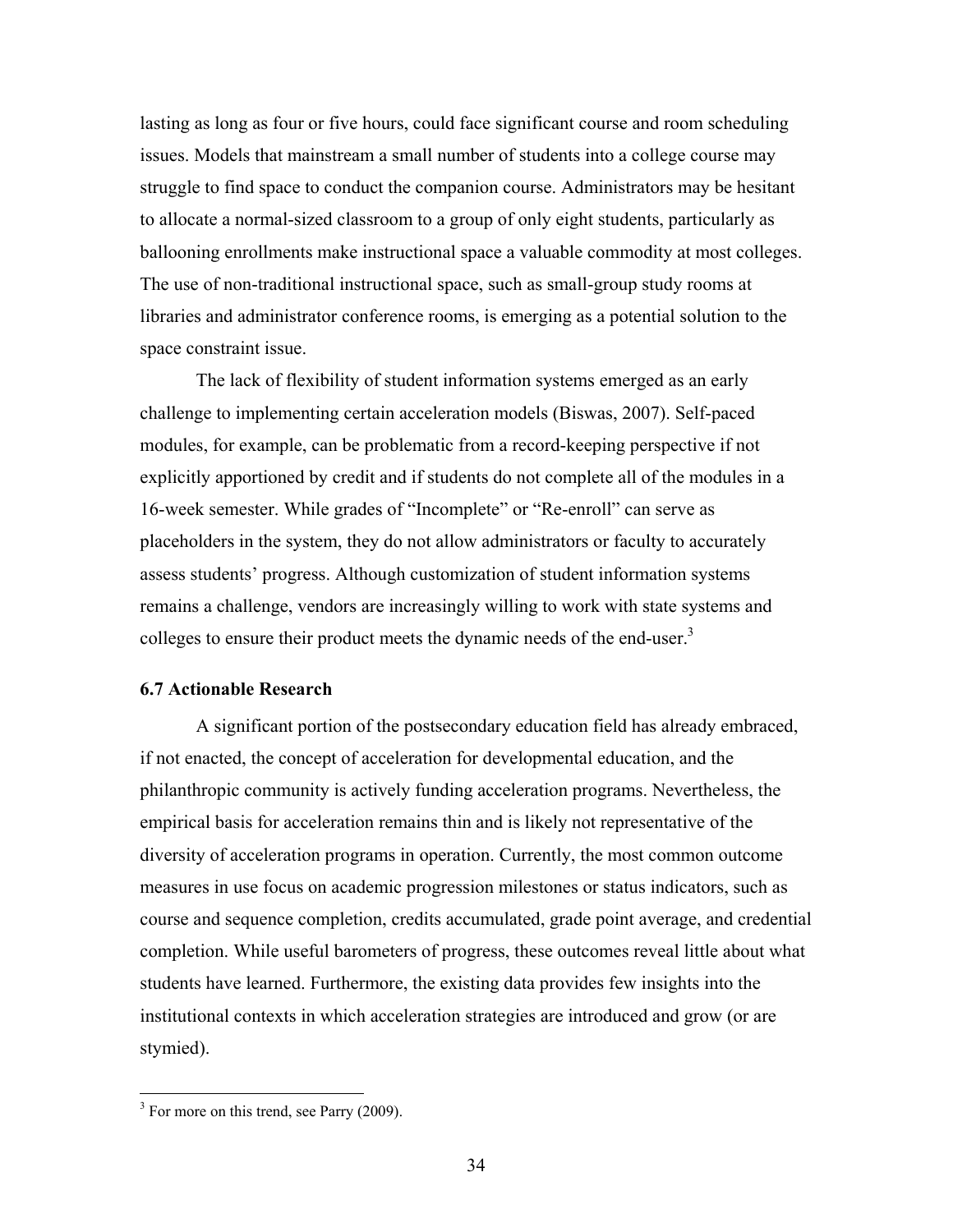A strong evidence base is critical to the legitimacy of acceleration, and it should reflect a mix of relevant research questions and rigorous research methodologies, providing information about the effectiveness of acceleration as well as issues that institutions encounter during the implementation process. In order to more firmly establish the empirical evidence base for acceleration and clearly indicate whether or not such strategies negatively impact academic standards, it is recommended that institutions develop department-wide learning outcomes for specific courses measured by common assessments (see Jenkins, 2011). The rigorous evaluation of those learning outcomes across course formats can more effectively address questions about student outcomes and academic rigor. Additionally, structural reforms like those discussed in this paper will improve student outcomes only so much. A simultaneous focus on pedagogical improvement is necessary to understand and affect the confluence of factors that influence student performance. Research, spanning from faculty inquiry to third-party analyses, needs to rely more heavily on classroom-based fieldwork that catalogs, analyzes, and evaluates instructional practice. A better understanding of the instructional landscape across accelerated and traditional classrooms also may prove helpful in the development of professional learning opportunities for faculty.

Finally, the academic and policy research communities must partner with innovating colleges and systems to conduct more rigorous and independent assessments of acceleration strategies. In combination with internally generated analyses, results from these collaborative research endeavors can help institutions to make more informed decisions about the most effective academic alternatives for students referred to developmental education and to allocate resources appropriately.

#### **7. Conclusion**

Available evidence on the effectiveness of accelerating students through developmental education is promising, though not plentiful, and it suggests that there are a variety of models of course redesign and mainstreaming that community colleges can employ to enhance student outcomes. Research also indicates that acceleration may not be the optimal approach for all students referred to developmental education. Although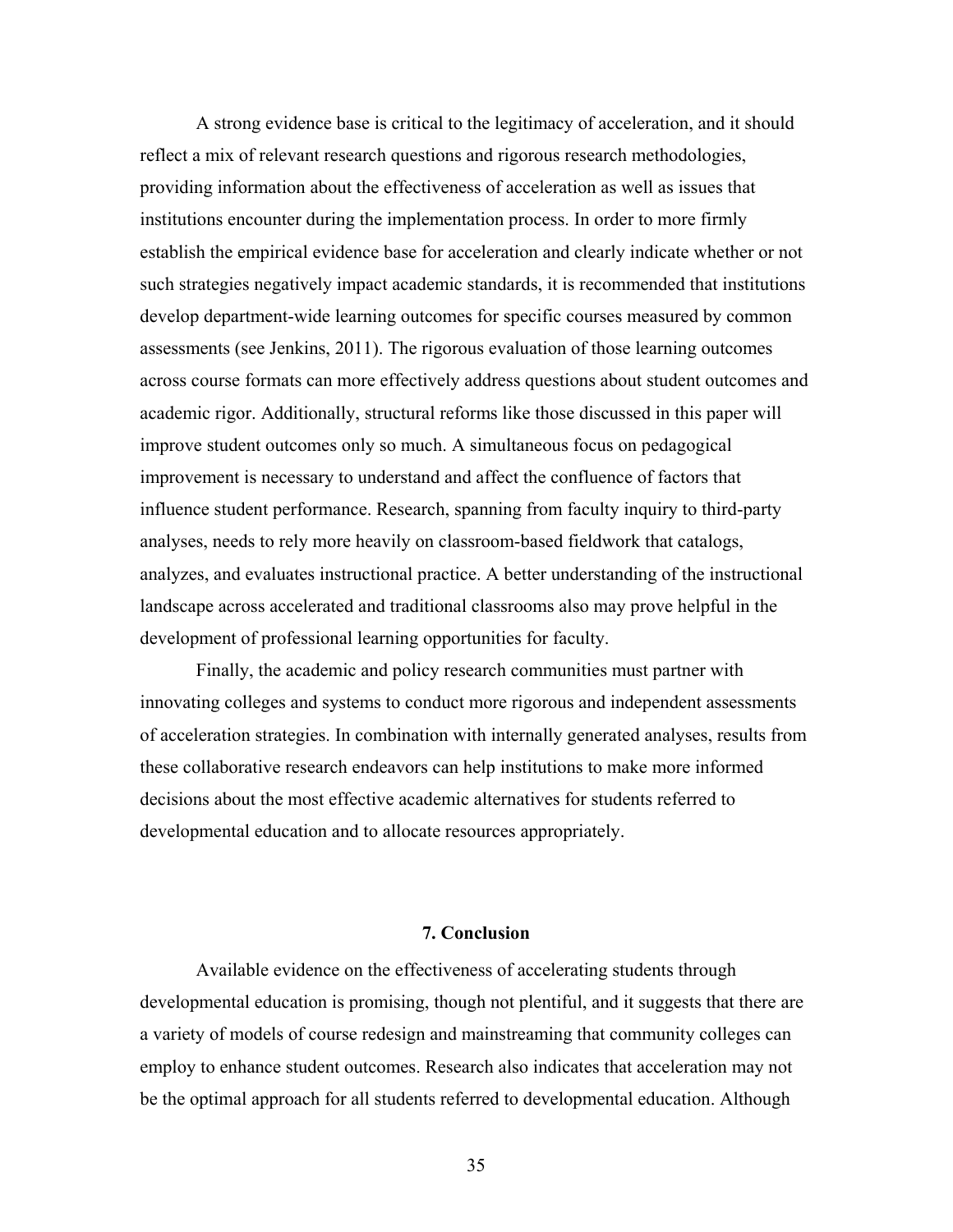multiple pathways are available, practitioners have limited resources and imprecise information from assessment tests to direct students to courses or other interventions that will effectively address their academic and non-academic needs. Unfortunately, this system provides rather blunt remedies to a complex array of academic underpreparedness.

A close examination of the accelerated pathway engenders hope but also surfaces significant obstacles to implementation. Rigid assessment and placement policies, curricular misalignment, recruitment challenges, faculty resistance, unsustainable funding, and logistic impediments are among the issues practitioners must navigate if they are to effectively implement acceleration models. After initial implementation, challenges persist in moving from the pilot stage, in which a small number of students participate, to full-scale implementation, in which all the students who can benefit from this approach are served. Such scaling has financial and human resource implications and can require substantial changes to policy regarding placement, course content, or course sequencing as well as shifts in expectations for students and faculty.

Despite these challenges, the evidence presented in this report should encourage practitioners, policymakers, and researchers to think boldly about how to improve the current course delivery system in community colleges. This paper highlights challenges in the developmental sequence through the lens of acceleration, but in reality, academic outcomes are poor across the college-level as well. To reach the ambitious credential completion goals espoused by the Obama administration and the philanthropic community, institutions will need to radically rethink current policy and practice, challenge dysfunctional institutional norms, and be willing to reallocate resources to unconventional interventions proven to enhance academic achievement.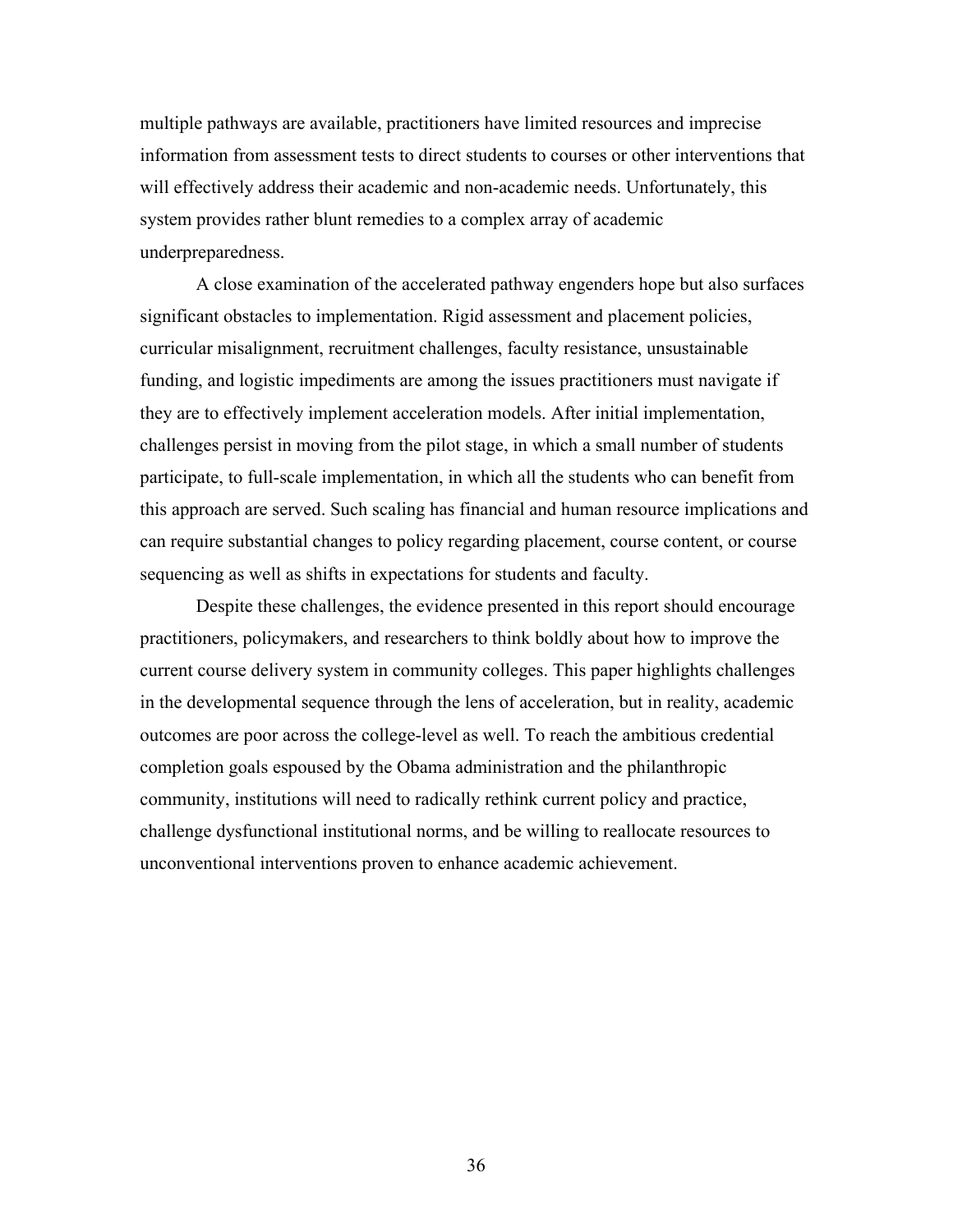#### **References**

- Adams, P., Gerhart, S., Miller, R., & Roberts, A. (2009). The accelerated learning program: Throwing open the gates. *Journal of Basic Writing, 28*(2), 50–69.
- Austin, A. M., & Gustafson, L. (2006). Impact of course length on student learning. *Journal of Economics and Finance Education, 5*(1), 26–37.
- Bailey, T. (2008). *Challenge and opportunity: Rethinking the role and function of developmental education in community college* (CCRC Working Paper No. 14). New York, NY: Columbia University, Teachers College, Community College Research Center.
- Bailey, T., & Cho, S.-W. (2010). [Achieving the Dream data]. Unpublished diagram.
- Bailey, T., Jeong, D. W., & Cho, S.-W. (2008). *Referral, enrollment, and completion in developmental education sequences in community colleges* (CCRC Working Paper No. 15). New York, NY: Columbia University, Teachers College, Community College Research Center.
- Biswas, R. R. (2007). *Accelerating remedial math education: How institutional innovation and state policy interact* (Achieving the Dream Policy Brief)*.* Boston, MA: Jobs for the Future.
- Bowen, W. G., Chingos, M. M., & McPherson, M. S. (2009). *Crossing the finish line: Completing college at America's public universities.* Princeton, NJ: Princeton University Press.
- Bragg, D. D. (2009). *Community College of Denver: Breaking Through outcomes report*. Denver, CO: Community College of Denver.
- Bragg, D. D., & Barnett, E. A. (2008). *Final report of the Charles Stewart Mott Breaking Through initiative*. Unpublished manuscript.
- Brancard, R., Baker, E. D., & Jensen, L. (2006). *Accelerated Developmental Education Project research report*. Denver, CO: Community College of Denver. Retrieved from http://www.communitycollegecentral.org/Resources/research/Materials/ CCDLuminaAcceleratedResearchReport62106.pdf
- Brown, R. & Ternes, R. (2009). *Final report to the Lilly Endowment Grant: Grant for targeted and accelerated remediation*. Indianapolis, IN: Ivy Tech Community College.
- Burris, C. C., Heubert, J. P., & Levin, H. M. (2006). Accelerating mathematics achievement using heterogeneous grouping. *American Educational Research Journal, 43*(1), 105–136.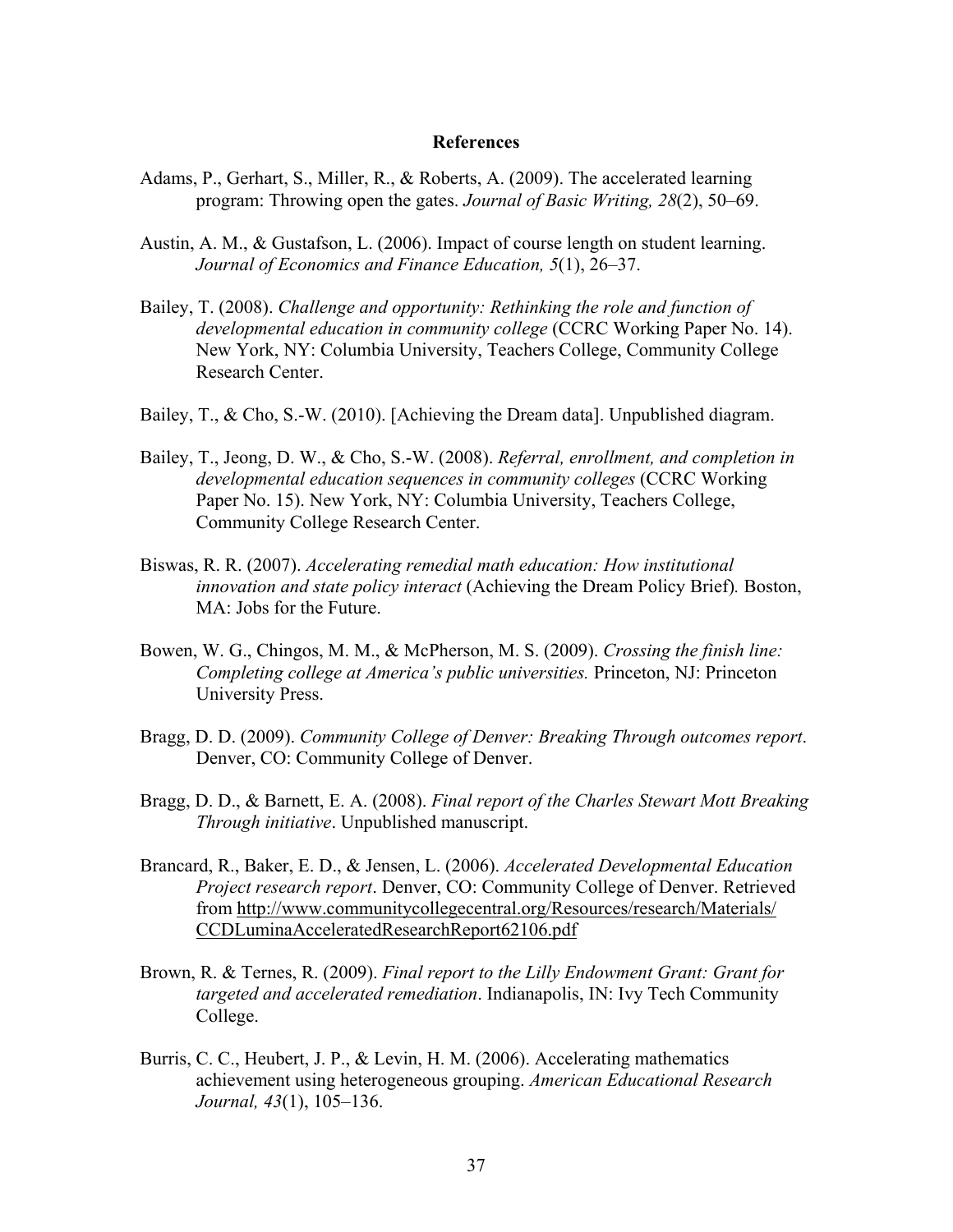- Calcagno, J. C., & Long, B. T. (2008). *The impact of postsecondary remediation using a regression discontinuity approach: Addressing endogenous sorting and noncompliance* (NCPR Working Paper). New York, NY: National Center for Postsecondary Research.
- Collins, M. L. (2008). *It's not about the cut score: Redesigning placement assessment policy to improve student success* (Achieving the Dream Policy Brief). Boston, MA: Jobs for the Future.
- Daniel, E. L. (2000). A review of time-shortened courses across disciplines. *College Student Journal, 34*(2), 298–308.
- Edgecombe, N. (2011). *Pedagogy in the community college: An examination of developmental and college-level classrooms*. Unpublished manuscript.
- Engstrom, C. M., & Tinto, V. (2008). Learning better together: The impact of learning communities on the persistence of low-income students. *Opportunity Matters, 1*, 5–21.
- Finnan, C., & Swanson, J. D. (2000). *Accelerating the learning of all students: Cultivating culture change in schools, classrooms, and individuals*. Boulder, CO: Westview Press.
- Gallo, M. A., & Odu, M. (2009). Examining the relationship between class scheduling and student achievement in college algebra. *Community College Review, 36*(4), 299–325.
- Glau, G. R. (2007). Stretch at 10: A progress report on Arizona State University's stretch program. *Journal of Basic Writing, 26*(2), 30–48.
- Goldschmid, B. & Goldschmid, M. L. (1973). Modular instruction in higher education: A review. *Higher Education, 2*, 15–32.
- Grubb, W. N. (2010, September). *The quandaries of basic skills: Views from the classroom*. Paper presented at the National Center for Postsecondary Research conference, New York, NY.
- Hern, K. (with Snell, M.) (2010). *Exponential attrition and the promise of acceleration in developmental English and math*. Hayward, CA: Chabot College.
- Hughes, K. L., & Scott-Clayton, J. (2011). *Assessing developmental assessment in community colleges* (CCRC Working Paper No. 19, Assessment of Evidence Series). New York, NY: Community College Research Center, Teachers College, Columbia University.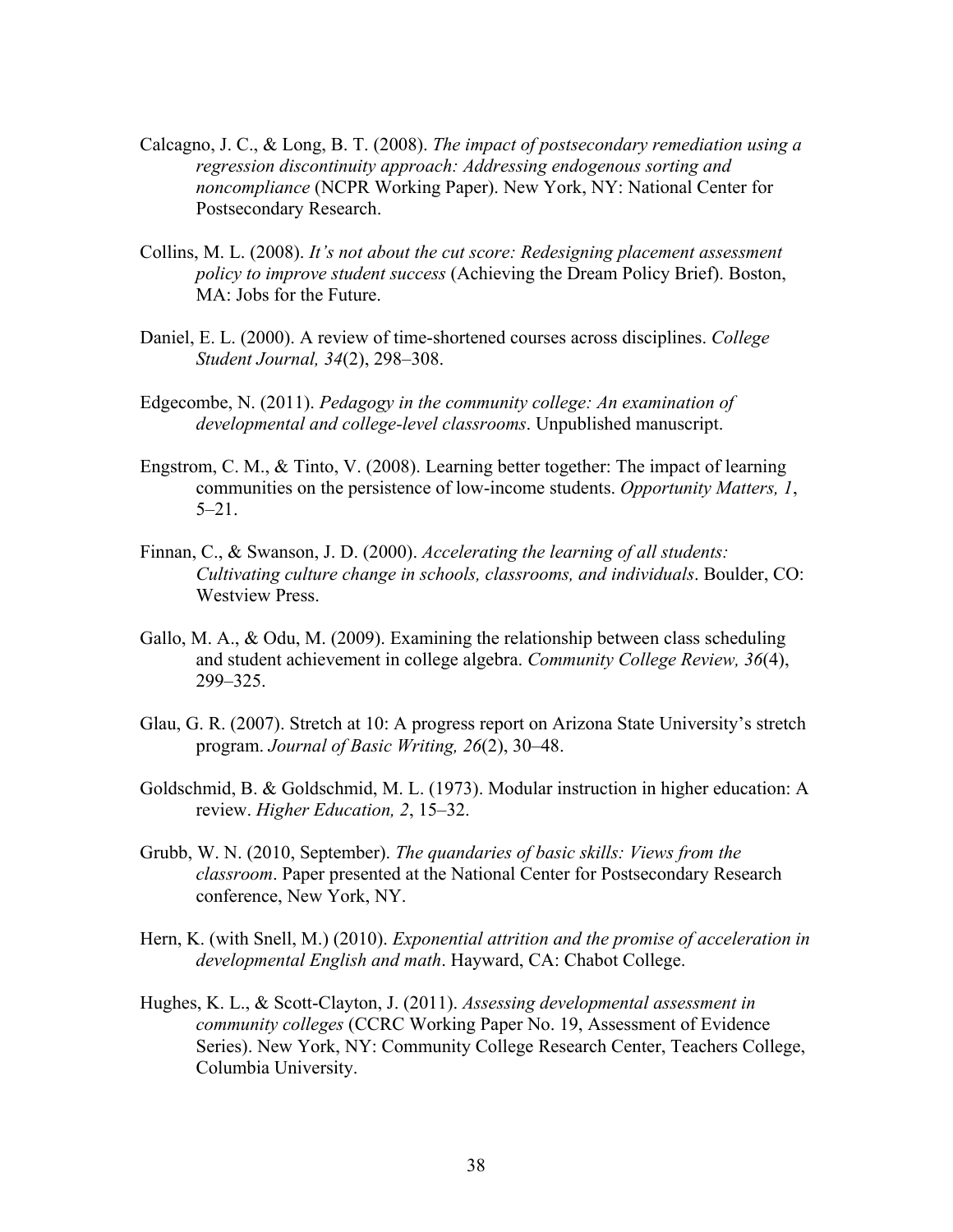- Jaggars, S. S. (2011). *Online learning: Does it help low-income and underprepared students?* (CCRC Working Paper No. 26, Assessment of Evidence Series). New York, NY: Community College Research Center, Teachers College, Columbia University.
- Jenkins, D. (2011). *Redesigning community colleges for completion: Lessons from research on high-performance organizations* (CCRC Working Paper No. 24, Assessment of Evidence Series). New York, NY: Community College Research Center, Teachers College, Columbia University.
- Jenkins, D., Speroni, C., Belfield, C., Jaggars, S. S., & Edgecombe, N. (2010). *A model for accelerating academic success of community college remedial English students: Is the Accelerated Learning Program (ALP) effective and affordable?*  (CCRC Working Paper No. 21). New York, NY: Columbia University, Teachers College, Community College Research Center.
- Jenkins, D., Zeidenberg, M., & Kienzl, G. S. (2009). *Educational outcomes of I-BEST, Washington State Community and Technical College System's Integrated Basic Education and Skills Training program: Findings from a multivariate analysis*  (CCRC Working Paper No. 16). New York, NY: Columbia University, Teachers College, Community College Research Center.
- Karp, M. M. (2011). *Toward a new understanding of non-academic student support: Four mechanisms encouraging positive student outcomes in the community college* (CCRC Working Paper No. 28, Assessment of Evidence Series). New York, NY: Community College Research Center, Teachers College, Columbia University.
- Koski, W. S., & Levin, H. M. (1998). *Replacing remediation with acceleration in higher education: Preliminary report on literature review and initial interviews*. Stanford, CA: Stanford University, National Center for Postsecondary Improvement.
- Levin, H. M. (1991). *Accelerating the progress of all students* (Special Report No. 31). New York, NY: State University of New York, Nelson A. Rockefeller Institute of Government.
- Levin, H. M. (1993). Beyond remediation: Toward acceleration for all schools. In C. L. Fagnano & K. N. Hughes (Eds.), *Making schools work: A view from the firing lines*  (pp. 31–37). Boulder, CO: Westview Press.
- Levin, H. M. (2005). Accelerated schools: A decade of evolution. In M. Fullan (Ed.), *Fundamental change: International handbook of educational change* (pp. 137– 160). New York, NY: Springer.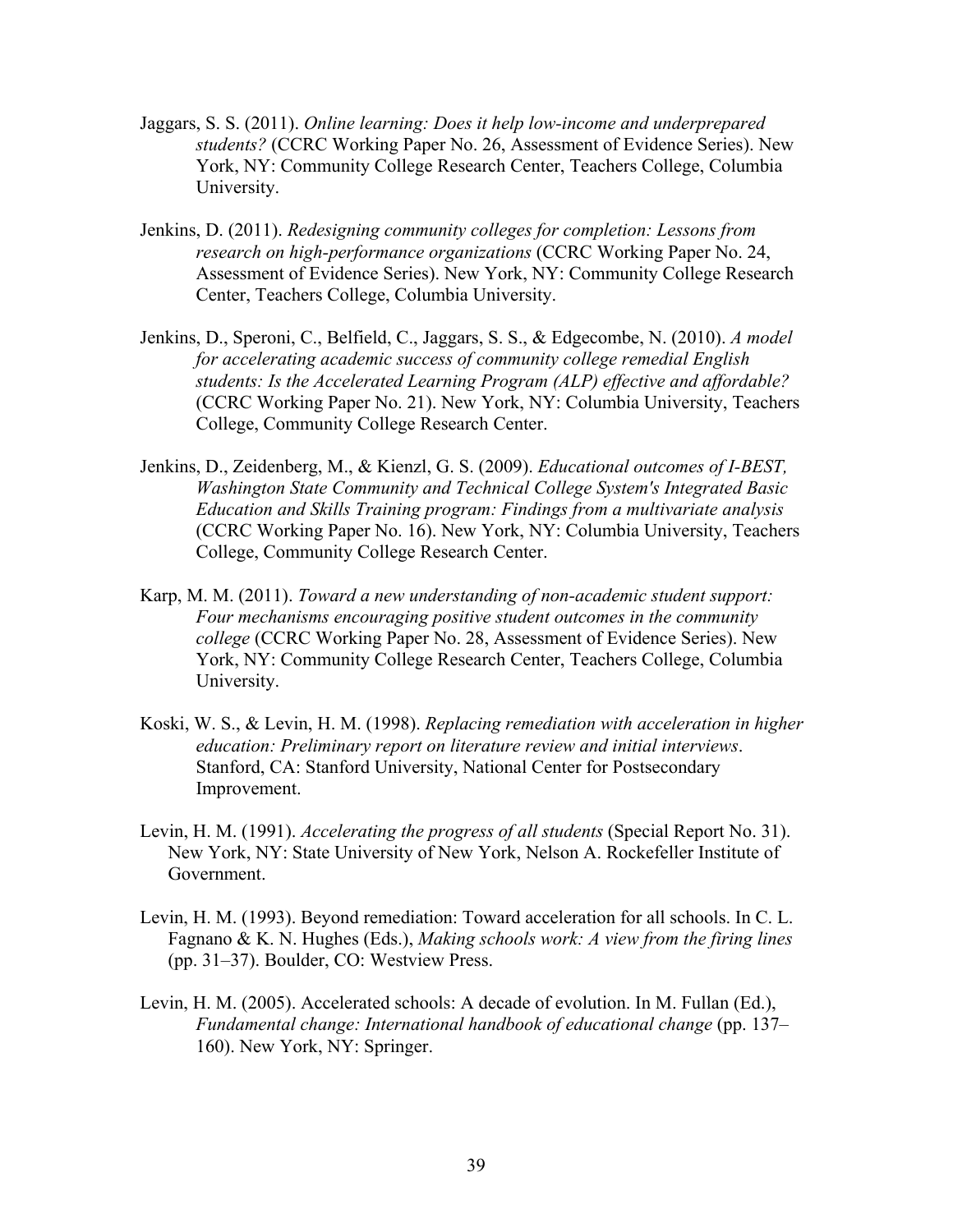- Levin, H. M., & Hopfenberg, W. S. (1991). Don't remediate: Accelerate! *Principal Magazine, 70*(3), 11–13.
- Lucas, M. S., & McCormick, N. J. (2007). Redesigning mathematics curriculum for underprepared college students. *Journal of Effective Teaching, 7*(2), 36–50.
- Martin, D. C., Arendale, D. R., & Blanc, R. (1997). *Mainstreaming of developmental education: Supplemental Instruction and Video-based Supplemental Instruction*. Kansas City, MO: University of Missouri-Kansas City, National Center for Supplemental Instruction. Retrieved from http://a.web.umkc.edu/arendaled/ mainstreamDE97.pdf
- Martin, H., & Culver, K. B. (2007). Concentrate, intensify, or shorten? Short intensive courses in summer sessions. *Continuing Higher Education Review, 71*, 90–100.
- Means, B., Chelemer, C., & Knapp, M. S. (1991). *Teaching advanced skills to at-risk students*. San Francisco, CA: Jossey-Bass.
- Moltz, D. (2010, July 6). Picking up the pace. *Inside Higher Ed.* Retrieved from http://www.insidehighered.com
- Parry, M. (2009, November 29). Software giants try boutique approach to tempt colleges. *The Chronicle of Higher Education*. Retrieved from http://www.chronicle.com
- Perin, D. (2011). *Facilitating student learning through contextualization* (CCRC Working Paper No. 29, Assessment of Evidence Series). New York, NY: Community College Research Center, Teachers College, Columbia University.
- Phelps, J. M., & Evans, R. (2006). Supplemental instruction in developmental mathematics. *Community College Enterprise, 12*(1), 21–37.
- Rohrer, D., & Pashler, H. (2010). Recent research on human learning challenges conventional instructional strategies. *Educational Researcher, 39*(5), 406–412*.*
- Rutschow, E. Z., Richburg-Hayes, L., Brock, T., Orr, G., Cerna, O., Cullinan, D., Kerrigan, M. R., Jenkins, D., Gooden, S., & Martin, K. (2011). *Turning the tide: Five years of Achieving the Dream in community colleges*. New York, NY: MDRC and Community College Research Center, Teachers College, Columbia University.
- Scott, P. A., & Conrad, C. F. (1992). A critique of intensive courses and an agenda for research. In J. C. Smart (Ed.), *Higher education: Handbook of theory and research*. New York, NY: Agathon Press.
- Scrivener, S., Bloom, D., LeBlanc, A., Paxson, C., Rouse, C. E., & Sommo, C. (with Au, J., Teres, J. J., & Yeh, S.) (2008). *A good start: Two-year effects of a freshmen*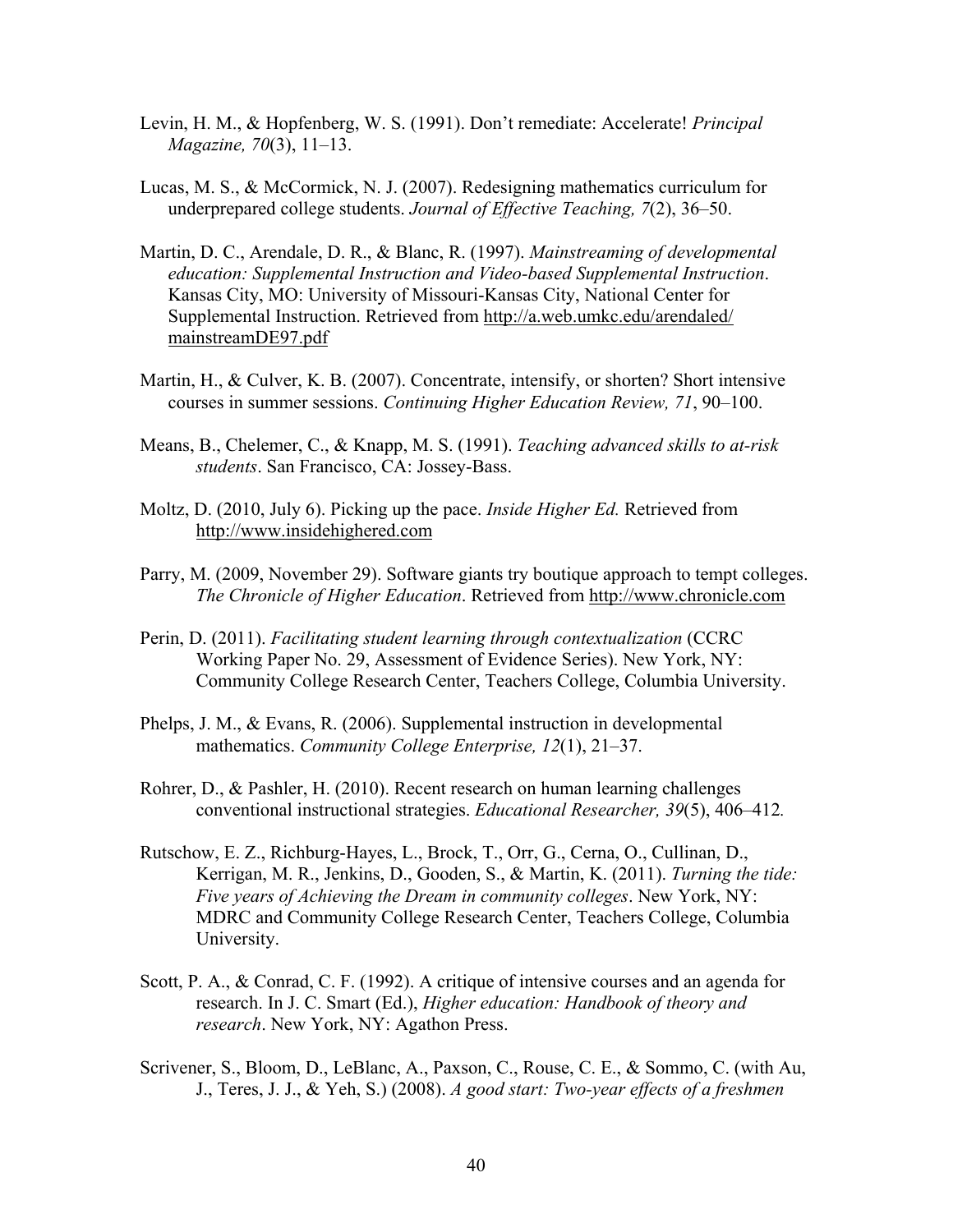*learning community program at Kingsborough Community College*. New York, NY: MDRC.

- Seamon, M. (2004). Short- and long-term differences in instructional effectiveness between intensive and semester-length courses. *Teachers College Record, 106*(4), 852–874.
- Sheldon, C. Q., & Durdella, N. R. (2010). Success rates for students taking compressed and regular length developmental courses in the community college. *Community College Journal of Research and Practice, 34*(1–2), 39–54.
- Sherer, J. Z. & Grunow, A. (2010). *90-day cycle: Exploration of math intensives as a strategy to move more community college students out of developmental math courses*. Stanford, CA: Carnegie Foundation for the Advancement of Teaching.
- South Texas College, Office of Institutional Effectiveness and Assessment. (2010a). *Accelerating developmental English* (Intervention Assessment Brief, Vol. 1, Issue 1). Retrieved from http://isp.southtexascollege.edu/iea/assessment\_briefs/Volume%201/Dev%20Eng lish%20Intervention%20Assessment%20Brief%20Press.pdf
- South Texas College, Office of Institutional Effectiveness and Assessment. (2010b). *Accelerating developmental reading* (Intervention Assessment Brief, Vol. 1, Issue 2). Retrieved from http://isp.southtexascollege.edu/iea/assessment\_briefs/Volume%201/Dev%20Rea ding%20Intervention%20Assessment%20Brief.pdf
- South Texas College, Office of Institutional Effectiveness and Assessment. (2010c). *Accelerating developmental math* (Intervention Assessment Brief, Vol. 1, Issue 3). Retrieved from http://isp.southtexascollege.edu/iea/assessment\_briefs/Volume%201/Dev%20Mat h%20Intervention%20Assessment%20Brief.pdf
- Tinto, V. (1997). Classrooms as communities: Exploring the educational character of student persistence. *Journal of Higher Education, 68*(6), 599–623.
- Twigg, C. A. (2005). *Increasing success for underserved students: Redesigning introductory courses*. Sarasota Springs, NY: National Center for Academic Transformation.
- Weiss, M. J., Visher, M. G., & Wathington, H. (2010). *Learning communities for students in developmental reading: An impact study at Hillsborough Community College.* New York, NY: National Center for Postsecondary Research.